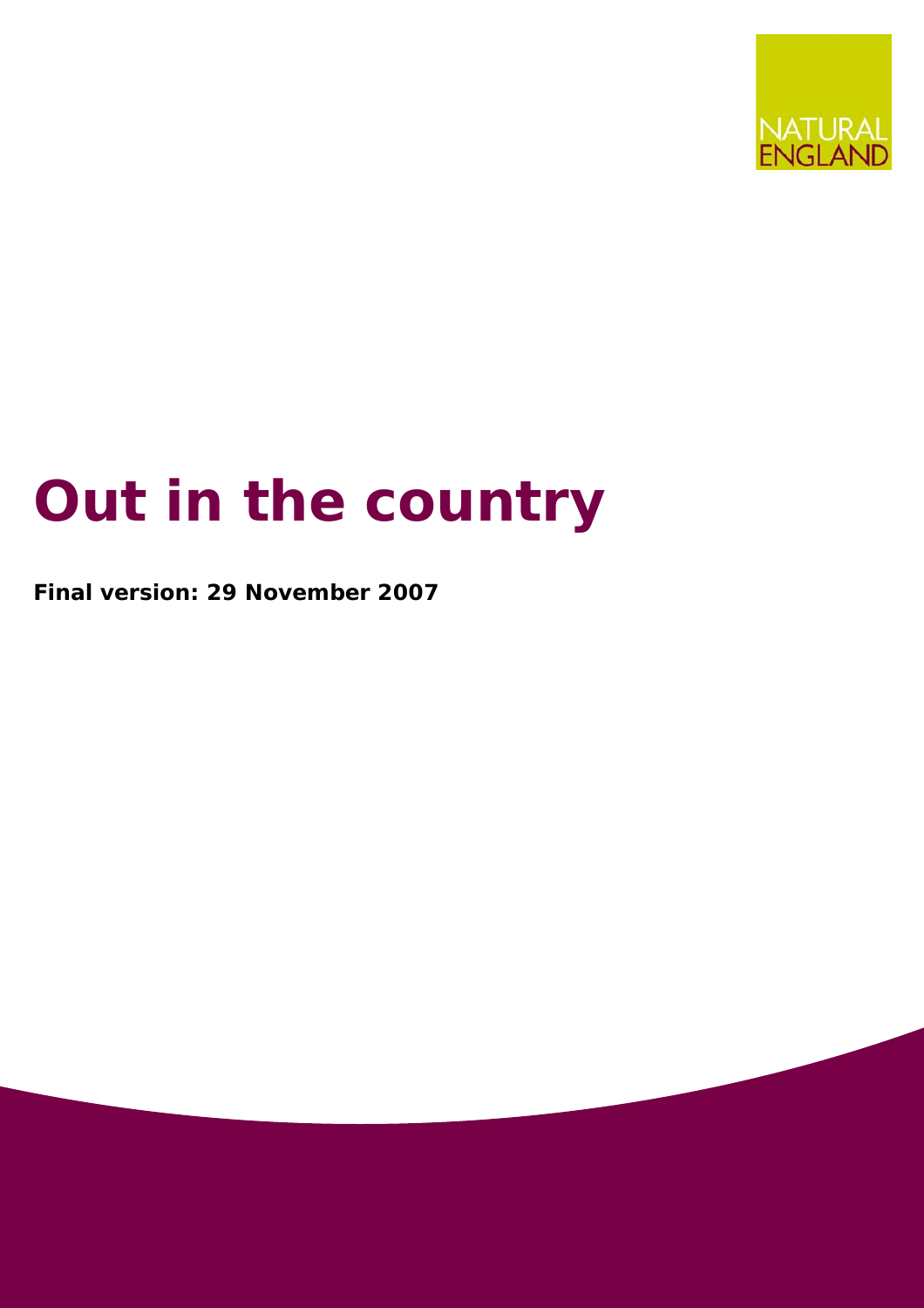# **Contents**

| $\mathbf{1}$   |                                                                       |  |
|----------------|-----------------------------------------------------------------------|--|
|                |                                                                       |  |
| 2              |                                                                       |  |
|                |                                                                       |  |
|                |                                                                       |  |
|                |                                                                       |  |
|                |                                                                       |  |
| 3              |                                                                       |  |
|                |                                                                       |  |
|                |                                                                       |  |
|                |                                                                       |  |
|                |                                                                       |  |
| 4              | Where you can go if you are disabled or your mobility is impaired  10 |  |
| 5              |                                                                       |  |
|                |                                                                       |  |
|                |                                                                       |  |
|                |                                                                       |  |
|                |                                                                       |  |
| 6              |                                                                       |  |
|                |                                                                       |  |
|                |                                                                       |  |
|                |                                                                       |  |
|                |                                                                       |  |
|                |                                                                       |  |
|                |                                                                       |  |
| $\overline{7}$ |                                                                       |  |
|                |                                                                       |  |
|                |                                                                       |  |
|                |                                                                       |  |
|                |                                                                       |  |
|                |                                                                       |  |
|                |                                                                       |  |
|                |                                                                       |  |
|                |                                                                       |  |
| 8              |                                                                       |  |
|                |                                                                       |  |
|                |                                                                       |  |
|                |                                                                       |  |
|                |                                                                       |  |
|                |                                                                       |  |
|                |                                                                       |  |
|                |                                                                       |  |
|                |                                                                       |  |
|                |                                                                       |  |
|                |                                                                       |  |
|                |                                                                       |  |
|                |                                                                       |  |
|                |                                                                       |  |
|                | Bylaws                                                                |  |
| 9              |                                                                       |  |
|                |                                                                       |  |
|                |                                                                       |  |
|                |                                                                       |  |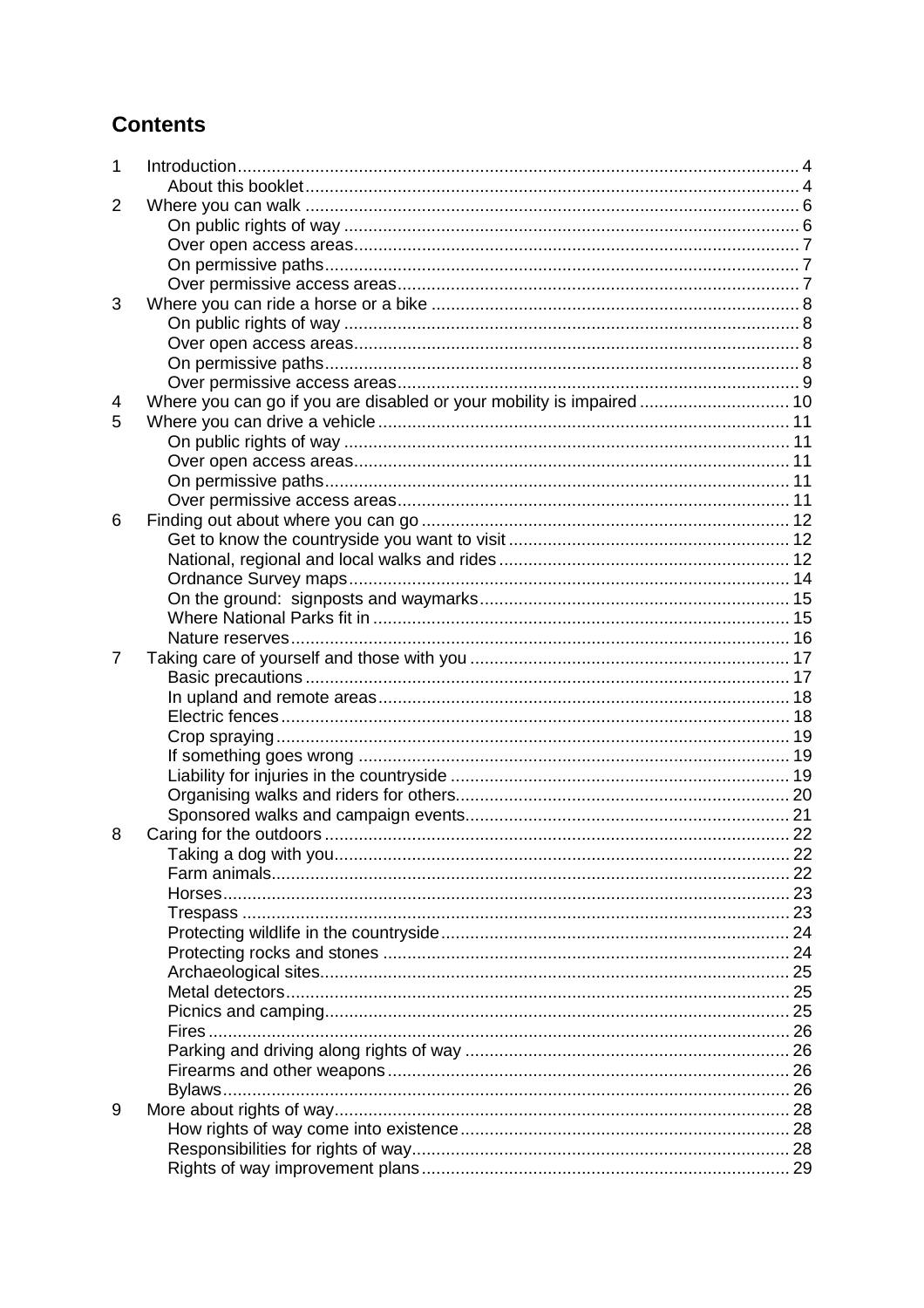| 10              |  |
|-----------------|--|
|                 |  |
|                 |  |
|                 |  |
|                 |  |
|                 |  |
|                 |  |
|                 |  |
|                 |  |
| 11              |  |
| 12 <sub>2</sub> |  |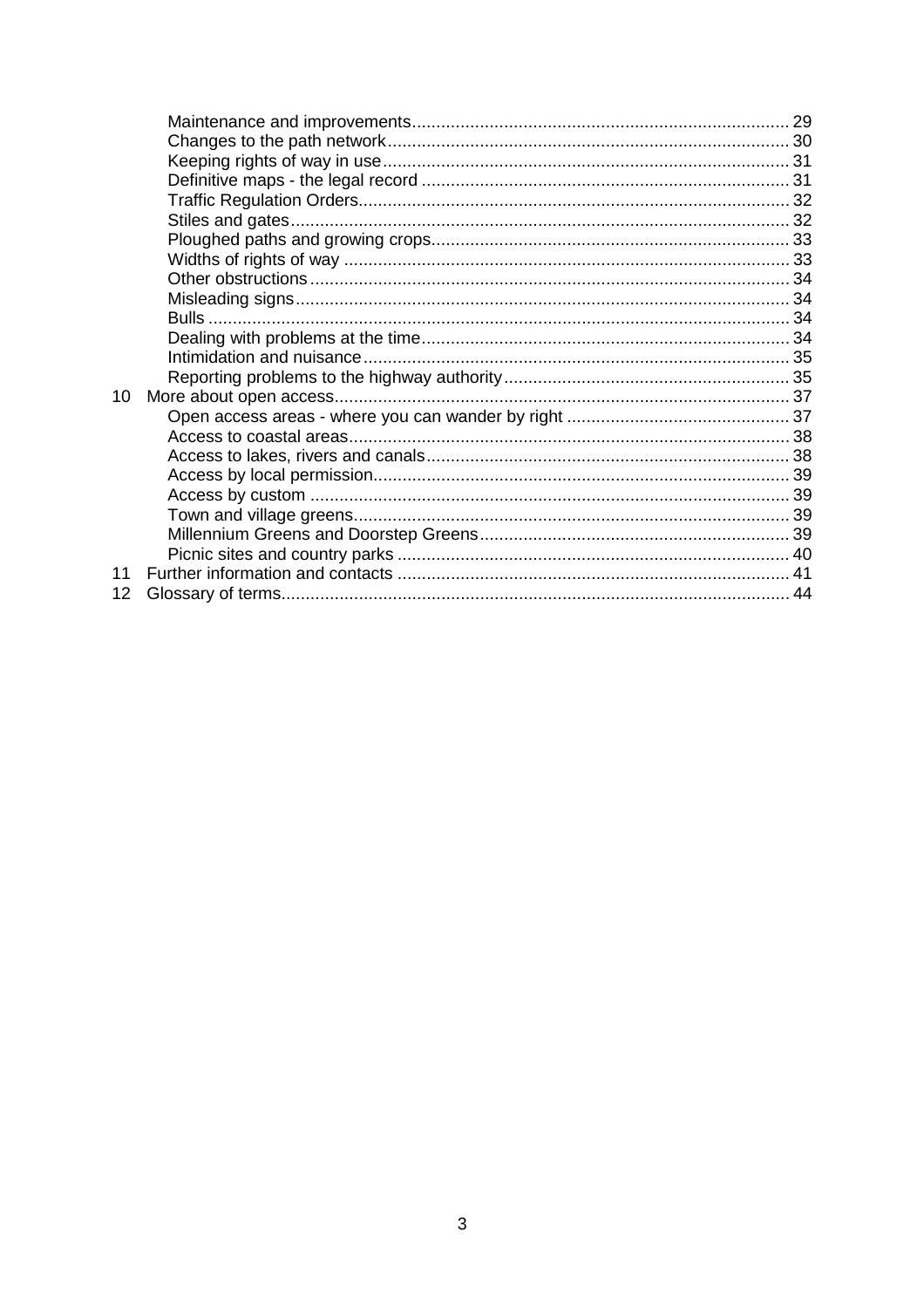# **1 Introduction**

The countryside of England is uniquely popular. It is easy to see why. Its rich tapestry is as fine and varied as any in the world - from historic villages set in gentle, rolling farmland, to open, majestic mountains; from ancient woodlands and sweeping river valleys to the dramatic cliffs and golden sands of the coast.

The countryside provides the chance to unwind from the pressures of modern living and quietly take in its beauty and tranquillity. There is much to see, study and enjoy, and some features need special care. The countryside is the home for a huge variety of plants and animals, many of which are endangered. Generations of farmers have helped to shape the landscape, and farming and forestry continue today to be important activities upon which many depend for their livelihood.

All of the land in the countryside is owned by someone - be it an individual or an organisation - just as it is in any town or city. Even land that is open or appears to be `unused' belongs to someone, and may have several important purposes - for grazing sheep, for gathering drinking water or as a habitat for wildlife. However, this does not mean that you must keep to surfaced roads, or that you can only enjoy the countryside from the windows of a car. There are more than 169,000km (105,000 miles) of public rights of way that will take you deep into the heart of the countryside. Many areas of land are also open to you as of right or by tradition. It is important to know about your rights and responsibilities, so that you can explore the countryside with confidence and consideration.

# **About this booklet**

Natural England has prepared this booklet to help you understand your rights and responsibilities in the countryside. Inevitably, some of the advice is about things that you (and others) must not do because they are illegal or antisocial. But much of this advice is about what you can do; about the rights you have and how to exercise them. These are rights that other people in the countryside should respect - so we will tell you who to complain to when you encounter problems.

Opportunities to see, study and enjoy the countryside can be found throughout England; you do not have to travel miles to find them and they are often available free of charge. This booklet is not about historic houses, fine gardens, theme parks or the more formal or organised activities and events that take place in the countryside. It is about learning to explore the great outdoors on your own. Natural England's responsibilities - and therefore this booklet - apply only to England. The law, as it affects countryside matters, is mostly the same in Wales as in England. But a separate body, the Countryside Council for Wales, deals with Welsh matters. Scotland has a different legal system, so what you read here may not apply to the Scottish countryside. For information about your rights and responsibilities there you should contact Scottish Natural Heritage.

The booklet explains where you can walk or ride, how to find out about those places and how to ensure that you enjoy your visit safely and with consideration for others. It also provides more detailed information about the law and practice on public rights of way and open access areas. A glossary of terms at the back of the booklet summarises what they mean, what rights you have over routes, and how to find out about them.

There are many more sources of information about ways to enjoy the countryside. We have included information about publications and organisations referred to in the booklet in section 11.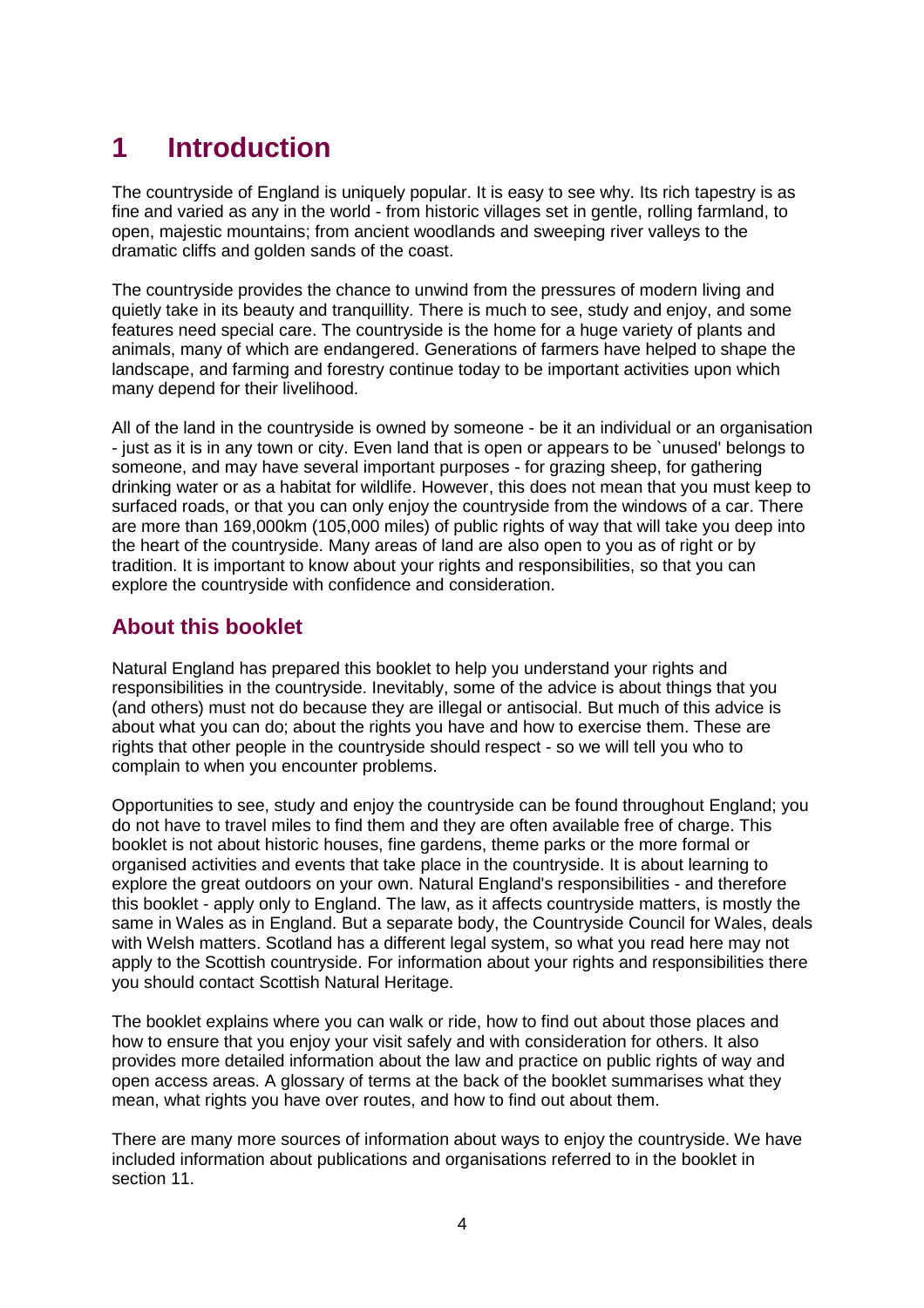A booklet of this size can only give guidance and general information, so some matters have had to be simplified. Although great care has been taken to ensure that the information is accurate, it is not a definitive statement of the law. No responsibility can be accepted for errors or omissions. The information in the booklet was current at *[date to be added].*

This is the seventh edition of *Out in the country.* If you have any comments about it, please let us know by sending them to Natural England, John Dower House, Crescent Place, Cheltenham GL50 3RA, or e-mail us on enquiries@naturalengland.org.uk*.*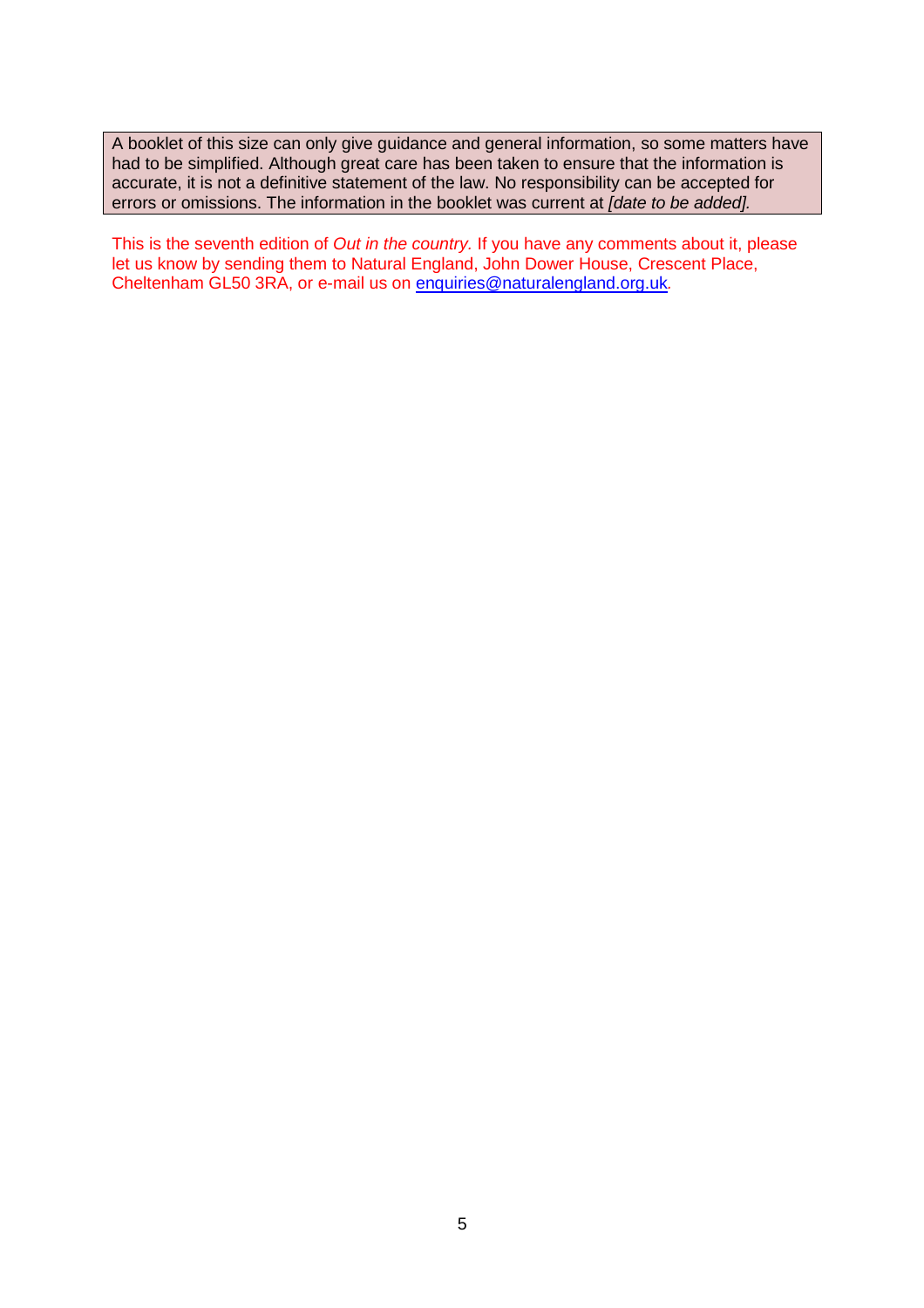# **2 Where you can walk**

# **On public rights of way**

You have a right to walk on any of the routes which are classed as 'public rights of way'. These may be footpaths, bridleways, restricted byways or byways open to all traffic. You can also walk on any route shown on an Ordnance Survey map as an 'other route with public access' (see page 14).

Rights of way can be near towns or in remote countryside, they can be wide tracks or narrow trails.

All public rights of way are highways in law. Anyone may use a right of way, and may do so at any time, just as they would any other kind of highway. You should, of course, respect this freedom of use by other people, and you are entitled to expect that your own freedom of use will be respected by others.

Every right of way should be unobstructed and reasonably convenient to use; later on we will tell you what to do if they are not. If you keep to the line of the way and observe a few simple rules (see below) you are exercising a legal right - not a privilege granted by the owner or occupier.

One such rule is that a right of way gives only a 'right of passage' to travel across the land. It does not entitle you to roam wherever you want, or use the path or surrounding land for some other purpose, unless the land it crosses is an area where this is open access (see below).

Remember that rights of way are normally just simple paths and tracks going through a wood, across farm land or beside a stream. Many do not have a hard surface. They are often muddy in winter or bordered by vegetation in summer. Sometimes a path may not be visible on the ground at all. You are still entitled to use it, but you may need a detailed map to follow the correct line.

There is more information about rights of way in section 9.

#### **What you are allowed to do**

When using a right of way you are allowed to stop for a while - to admire the view, take a photograph, make a sketch, eat a simple picnic, or sit down and rest - providing you stay on the path and do not cause an obstruction. You may carry things with you, such as a camera or binoculars, and can take a backpack or bag. You may also wheel a pram, pushchair or wheelchair on any right of way, although this may not be practical because many footpaths have stiles and uneven surfaces. There are restrictions on items such as guns (see page 26).

You may take a dog with you, but you have a responsibility to keep it under proper control (see page 22 for further advice).

However, if you do anything that is not reasonably part of your journey (such as deliberately disturbing people or animals), you may be regarded as a trespasser (see page 23). A journalist who used a right of way to observe racehorses training nearby was found by the court to be trespassing, as was someone who shouted and waved flags in order to disturb a shooting party.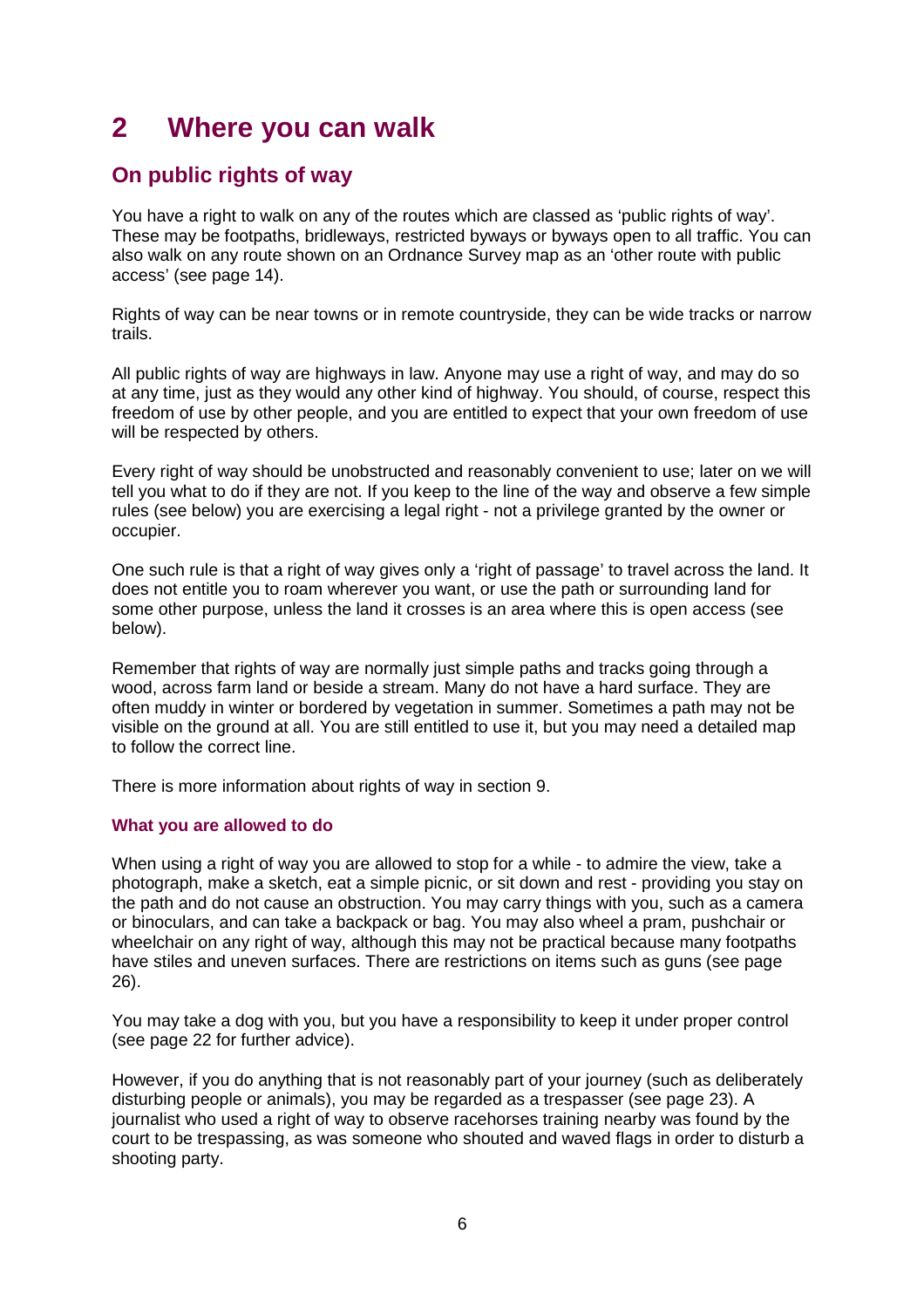#### **Over open access areas**

There are areas of land where the public has a right to walk freely, not restricted to paths or any rights of way that cross the land. These are referred to in this booklet as 'open access areas'. There are a number of different Acts of Parliament which have granted these rights to the public, and as a result, the restrictions that can apply may vary from area to area. For example, you may not be allowed to camp, and you may have to keep a dog on a lead. Access may be suspended temporarily, for example to reduce the risk of fire during very dry weather, to prevent the spread of a livestock disease or restricted over part of the land to protect the nature conservation interest. Even within an area to which there is a right of access there may be areas of 'excepted land', for example where crops are growing or close to dwellings, where the right does not apply. Websites maintained by Natural England give details of land over which the public were given a right of access under the Countryside and Rights of Way Act 2000, and other land (known as section 15 land) over which the public already had a right of access.

There is more information about open access in section 10.

### **On permissive paths**

A landowner may let you walk on paths and tracks that are not public rights of way. These are called 'permissive paths'. You do not have a statutory right to use them and they are not covered by rights of way legislation. Often there will be a notice at either end of the route explaining this and setting out any conditions the owner has set. You may find, for example, that use is restricted to daylight hours, that dogs must be on a lead or are banned entirely, or that the path may be moved or closed at certain times. There may also be a notice saying that the owner does not wish the path to be dedicated as a right of way (see page 28). Paths that have been made available to the public under agri-environment schemes such as Environmental Stewardship count as permissive paths in that the agreement with the farmer is for a fixed term. Information about access provided under agri-environment schemes can be obtained from a website, and some other permissive paths are shown on Ordnance Survey maps. Walkers are welcome to use cycle routes, some of which are permissive routes where they do not follow rights of way or roads. These are often shown on Ordnance Survey maps as cycle routes or part of the National or Regional Cycle Network rather than as permissive paths.

#### **Over permissive access areas**

Permissive access can also apply over areas where you can walk freely. Many country parks, as well as parks and open spaces in and around urban areas, come within this category, as does some of the land owned by local authorities and bodies such as the National Trust and Woodland Trust. Some permissive access areas are shown on Ordnance Survey maps as access land, and details of permissive access areas provided under agrienvironment schemes can be obtained from a special website.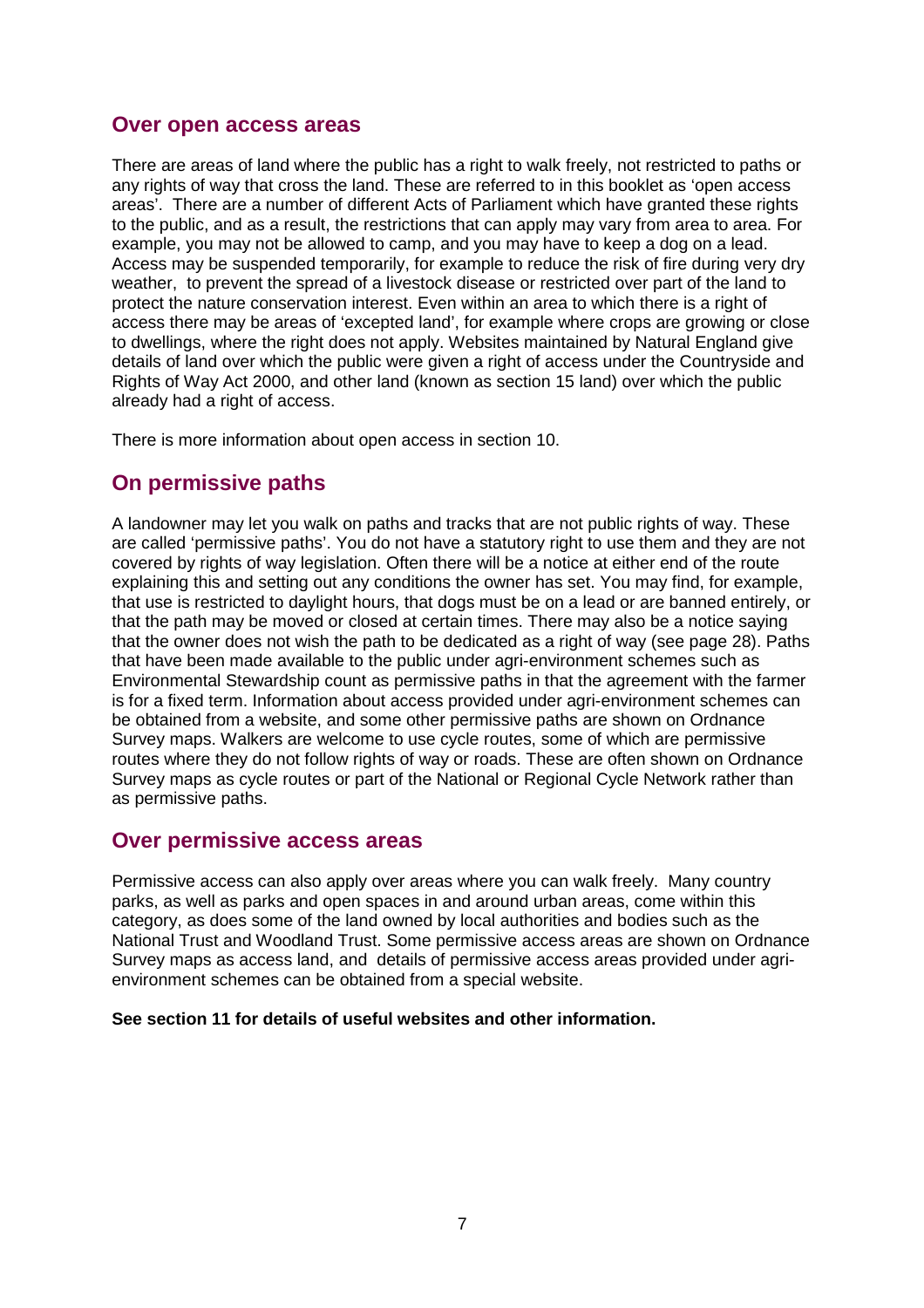# **3 Where you can ride a horse or a bike**

# **On public rights of way**

You have a right to ride a horse or a bike (pedal cycle) on any bridleway, restricted byway or byway open to all traffic. You can also ride a bike on any cycle track. You can also ride on any route shown on an Ordnance Survey map as an 'other route with public access' (see page 14). All the normal 'rules and regulations' that apply to any other highway must also be observed on rights of way. For example, a vehicle that is used on a byway must still be taxed and insured. It is an offence to drive or cycle on a byway, or cycle on a bridleway or restricted byway, in a reckless or careless manner, or without consideration for other users.

The British Horse Society (BHS) recommends that horse riders abide by the Highway Code's rules for horse riders, which have also been expanded, and that all riders should consider taking the BHS Road Safety Test.

You should avoid the temptation to ride a horse along footpaths, even if there are few bridleways or byways in the area. If you ride or lead a horse on a footpath you are trespassing, and may commit a criminal offence if the local authority has made an order to prohibit horseriding. However, the highway authority has powers to create new bridleways and to provide a margin for horseriders by the side of any road where it considers this is necessary.

For a summary of rights of way see section 2 and for more detail see section 9.

#### **Over open access areas**

There are areas of land where the public has a right to ride a horse, not restricted to paths or any rights of way that cross the land. These are referred to in this booklet as 'open access areas'. There are a number of different Acts of Parliament which have granted these rights to the public, and as a result, the restrictions that can apply may vary from area to area. For example, you may not be allowed to camp, and you may have to keep a dog on a lead. Access may be suspended temporarily, for example to reduce the risk of fire during very dry weather, to prevent the spread of a livestock disease or restricted over part of the land to protect the nature conservation interest. Even within an area to which there is a right of access there may be areas of 'excepted land', for example where crops are growing or close to dwellings, where the right does not apply.

There is no central source of information which gives details of land over which the public has a right to ride a horse. The main areas are common land to which access was granted under the Law of Property Act 1925 and the Dartmoor commons to which access was granted by the Dartmoor Commons Act 1985. The British Horse Society may have additional information.

# **On permissive paths**

A landowner may let you ride on paths and tracks that are not public rights of way. These are called 'permissive paths'. You do not have a statutory right to use them and they are not covered by rights of way legislation. Often there will be a notice at either end of the route explaining this and setting out any conditions the owner has set. You may find, for example, that use is restricted to daylight hours, that dogs must be on a lead or are banned entirely, or that the path may be moved or closed at certain times. There may also be a notice saying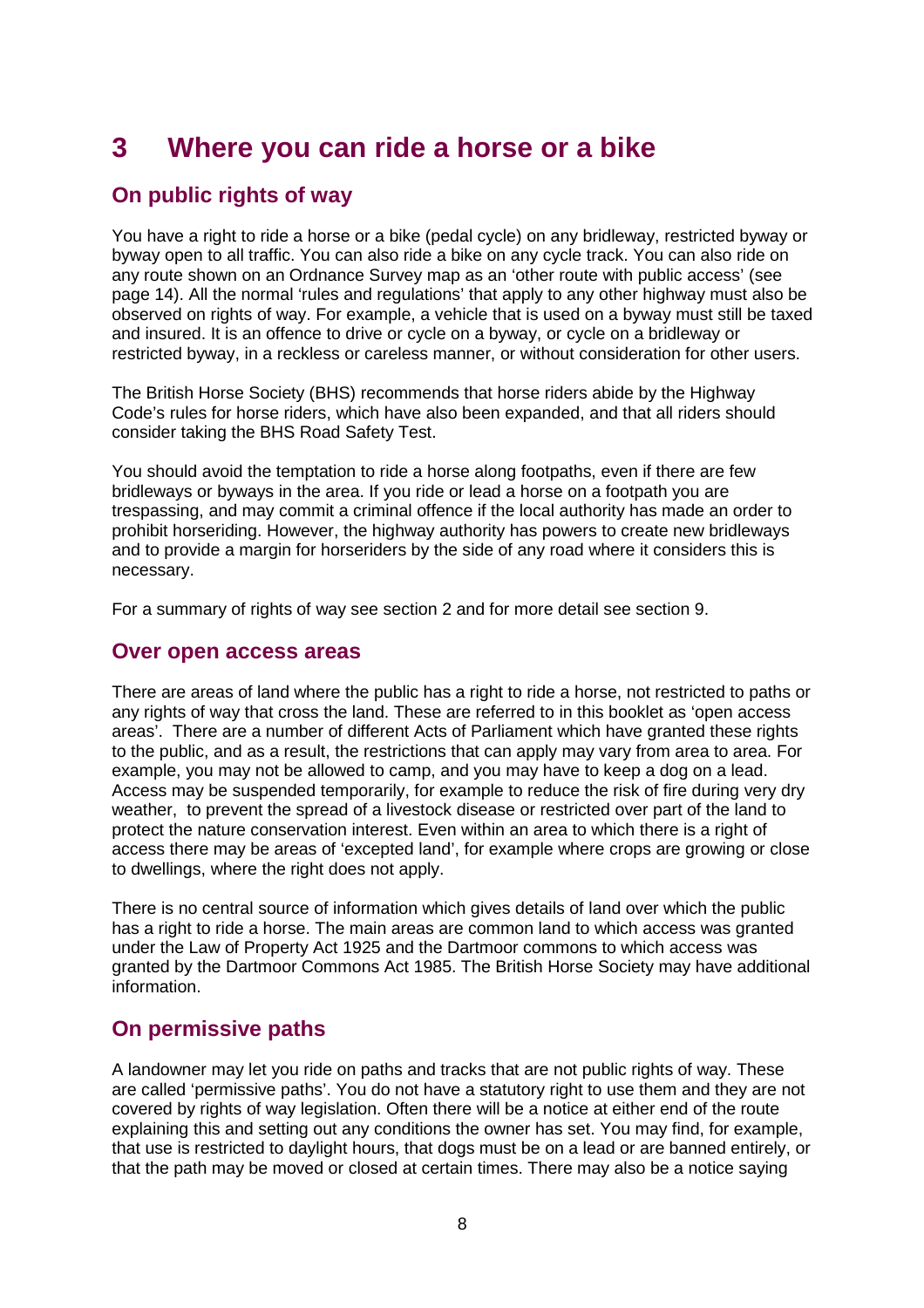that the owner does not wish the path to be dedicated as a right of way (see page 28). Paths that have been made available to the public under agri-environment schemes such as Environmental Stewardship count as permissive paths in that the agreement with the farmer is for a fixed term. Information about access provided under agri-environment schemes can be obtained from a special website which allows you to search for rides, and some other permissive paths are shown on Ordnance Survey maps. In some areas routes have been made available for use by horse-riders on payment of a fee.

Some cycle routes are permissive routes where they do not follow rights of way or roads. These are often shown on Ordnance Survey maps as cycle routes or part of the National or Regional Cycle Network rather than as permissive paths.

#### **Over permissive access areas**

Permissive access can also apply over areas where you can ride or cycle freely. Many country parks, as well as parks and open spaces in and around urban areas, come within this category, as does some of the land owned by local authorities and bodies such as the National Trust and Woodland Trust. Some permissive access areas are shown on Ordnance Survey maps as access land, and details of permissive access areas provided under agrienvironment schemes can be obtained from a website.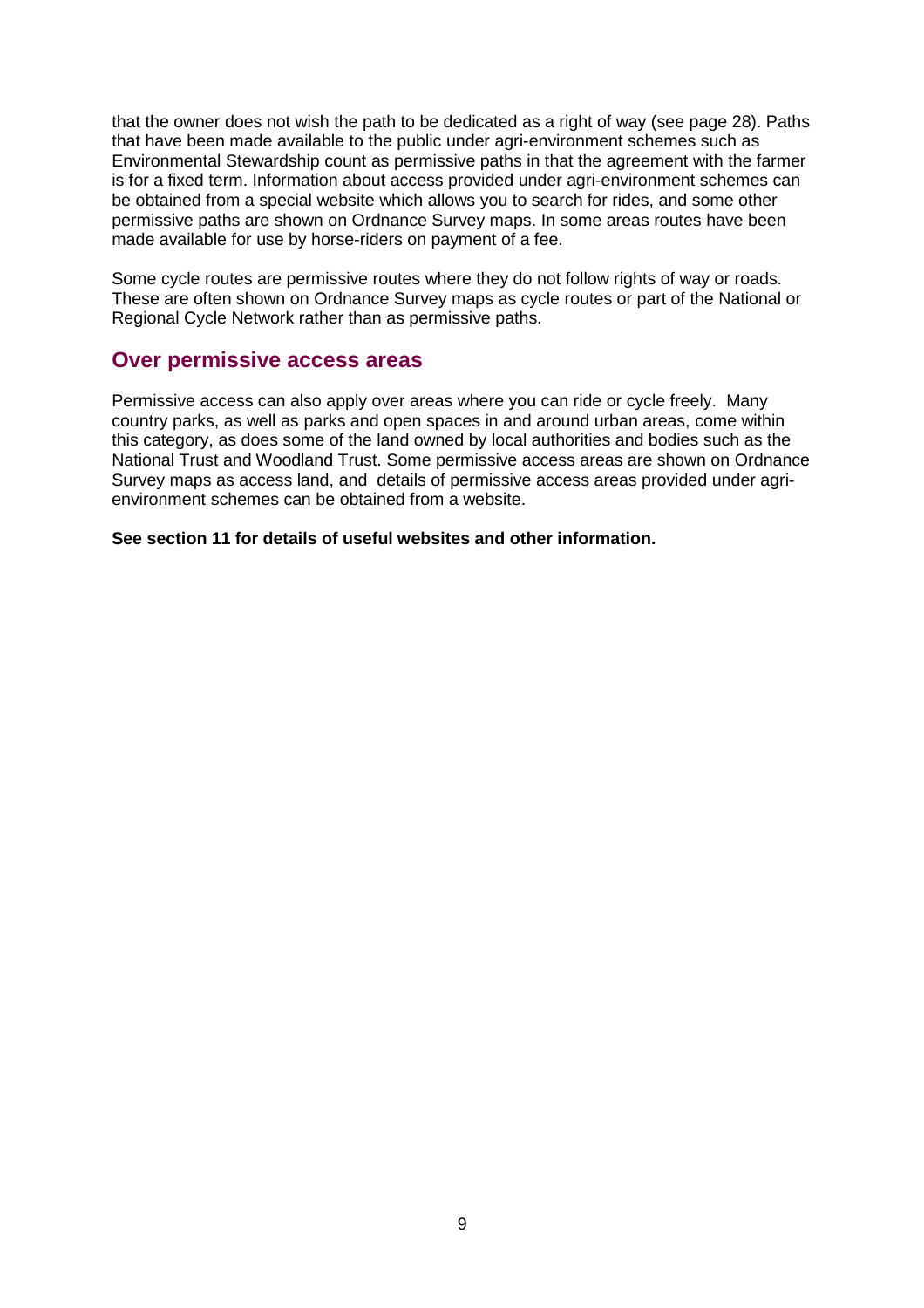# **4 Where you can go if you are disabled or your mobility is impaired**

The countryside is not always easy to get around on foot, let alone with a wheelchair or buggy! Overcoming natural features such as slopes can be part of the experience of being in the countryside but man-made barriers such as fences, steps and stiles or uneven surfaces can restrict the choice of places available for people who find it difficult to get around. The Disability Discrimination Acts 1995 and 2005 require public bodies and those who provide recreation facilities to take reasonable steps to avoid discrimination.

Much can be done to make it easier for people who are disabled or whose mobility is impaired to gain enjoyable access to the countryside. Natural England wants to improve access to the countryside for everyone, and to ensure that people are provided with reliable information, so that they can be confident about the conditions and facilities they will find when they get there. Natural England has published a good practice guide *By All Reasonable Means*, which can be ordered or downloaded from its website. This promotes the principle of Least Restrictive Access, which requires that all work, whether planned improvement or ad hoc maintenance work, must meet the highest possible access standards. It also stresses the need for proper off-site information, so that people know in advance what they will find on a particular site or route, and can decide whether it will suit them.

Highway authorities now have powers to enter into agreements with landowners to replace barriers with ones that are more user-friendly, for example to replace a stile with a kissing gate. These agreements are binding on any future landowner.

Many authorities have developed or identified walks and rides that are suitable for those with disabilities or mobility impairments and have published leaflets or made details available on their websites. In their rights of way improvement plans they have to say what action they propose to take to make their networks easier for people with mobility impairments to use.

The Defra database of access provided under agri-environment schemes can be searched for easy access routes. The Ramblers' Association website provides information on walking for people with disabilities.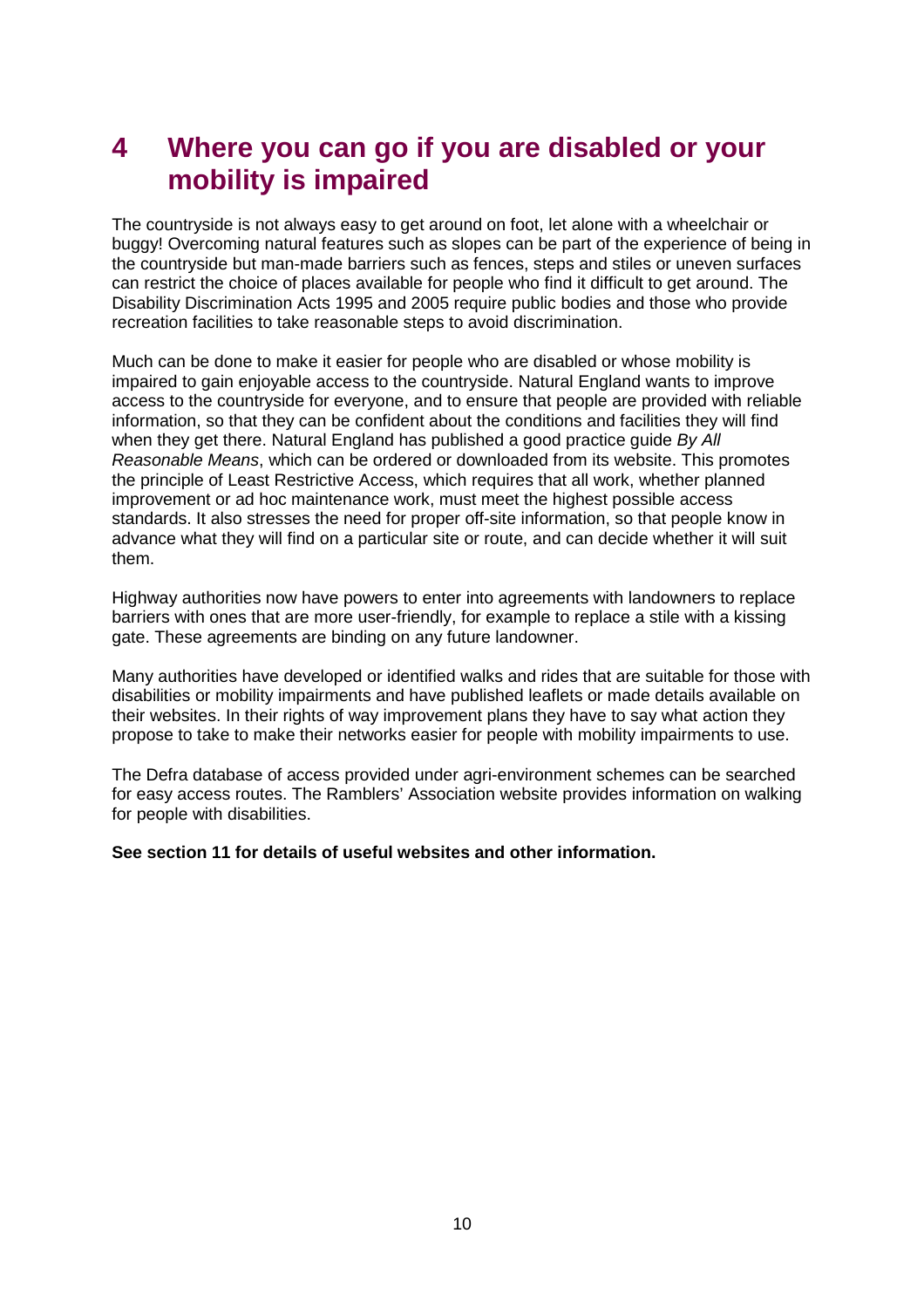# **5 Where you can drive a vehicle**

Although, historically, the law treated all vehicles as 'carriages' and the route that they had a right to travel over as 'carriageways', current legislation distinguishes between vehicles that are mechanically-propelled, such as a motor car or motorcycle and those that are not, such as a horse-drawn cart. In this section they are referred to as MPV (mechanically-propelled vehicle) and NMPV (non mechanically-propelled vehicle).

### **On public rights of way**

You have a right to drive or ride any vehicle on a byway open to all traffic. You can also normally use a route shown on an Ordnance Survey map as an 'other route with public access' (see page 14): if in doubt check with the local highway authority. All the normal 'rules and regulations' that apply to any other highway must also be observed on rights of way. For example, a vehicle that is used on a byway must still be taxed and insured. It is an offence to drive a vehicle on a byway or restricted byway in a reckless or careless manner, or without consideration for other users. NMPVs can also be taken on a restricted byway.

For a summary of rights of way see section 2 and for more detail see section 9.

#### **Over open access areas**

Over an open access area you can only drive or ride a vehicle if there is a right of way open to vehicles across the area. Driving a MPV off that route is likely to be an offence under general legislation or byelaws applying to the particular area of land. For more detail of open access areas see section 10.

### **On permissive paths**

Permissive paths are not normally open to vehicles, although it is possible that permissive access may be given on some routes to NMPVs.

#### **Over permissive access areas**

Permissive access areas are not normally open to vehicles, although it is possible that permissive access may be given on some areas to NMPVs.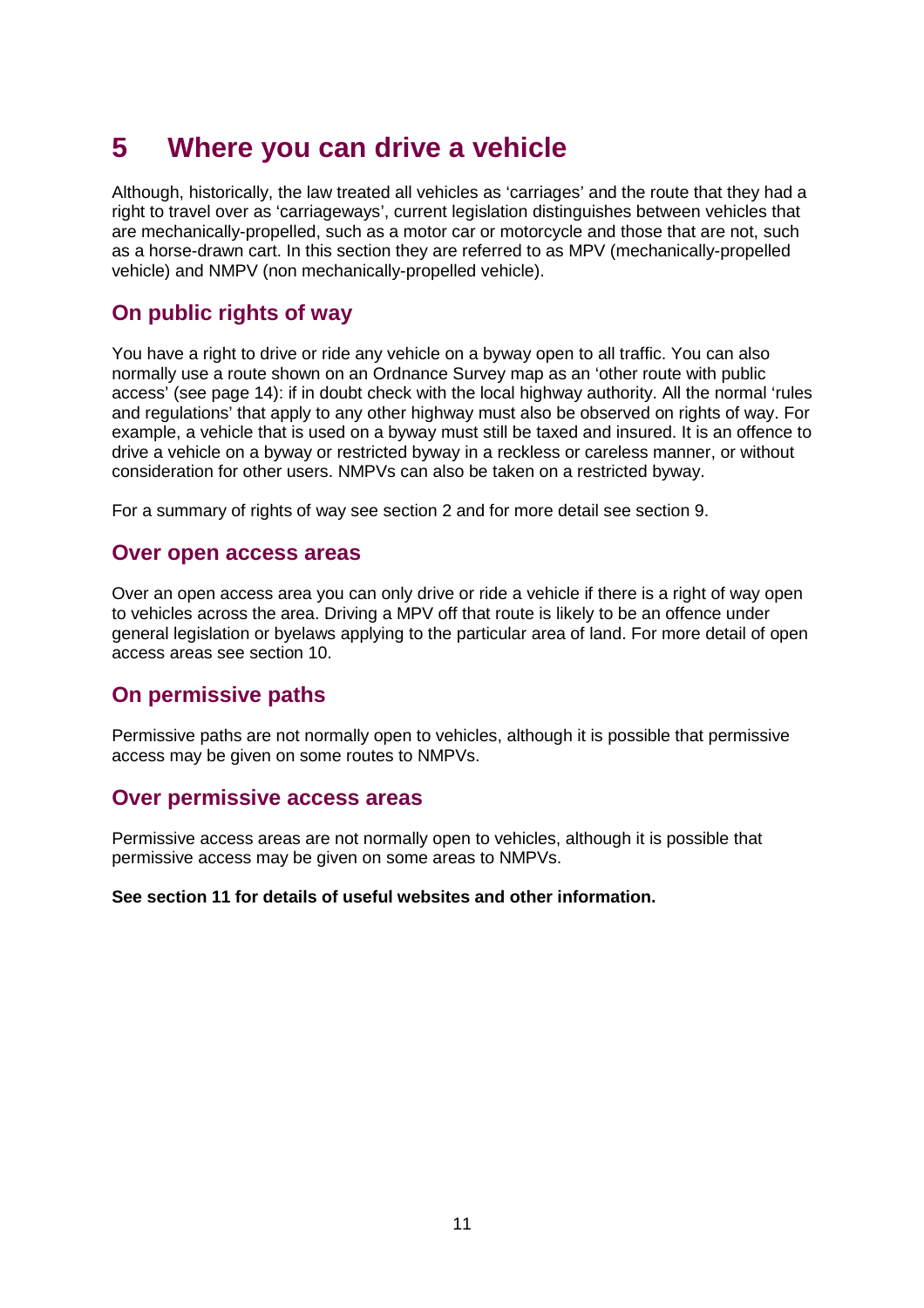# **6 Finding out about where you can go**

# **Get to know the countryside you want to visit**

It is worthwhile spending some time getting to know the countryside that you want to visit. A lot of information - from a variety of sources - is available on where you can go and what you can do.

Your own library or tourist information centre is a useful starting point. They may have leaflets and information on circular walks, organised guided walks, farm open days or other attractions. They should also have some OS maps to buy or borrow. The county and district councils are a good source of information and advice: most have websites which include information about visiting the countryside. As well as being responsible for rights of way and definitive maps, they should know about access to open land in the area. Many local authorities now have a countryside ranger or warden service. Part of their job is to help you enjoy the countryside, and many of them are based in visitor centres.

The Forestry Commission, British Waterways and many water companies publish leaflets about access and recreational facilities on their land. *The National Trust Handbook*, available from bookshops, gives details of access to their land as well as information about visiting their historic buildings. Most bookshops stock guidebooks to local walks and rides as well as OS maps of the area.

The website addresses of many national organisations that deal with a wide range of countryside activities and issues are listed in section 11. There are often more local groups; they may have their own websites or the national websites or your local authority, library or tourist information centre can put you in touch with them.

Most bookshops and outdoor equipment shops have a wide range of walking guides available, with a variety of prices and designs. The better guidebooks, including the official guides to the National Trails (published by Aurum Press), contain detailed maps showing the route as well as transport and accommodation information.

It is well worth making the effort to seek out information about local walks rides near home or in an area you intend to visit. Try the local tourist information centre or library, or write to the highway authority to see if they produce booklets themselves or know who does. Village shops, post offices, cafés, pubs or hotels might also have information.

# **National, regional and local walks and rides**

Rights of way and short stretches of country lanes are often joined together to form continuous routes for walking, riding and cycling. These make it easy to enjoy the countryside - especially if you are new to map reading. There are hundreds of these routes up and down the country, ranging from circular walks of just a few miles to National Trails, which run for hundreds of miles across several counties.

Local walks and rides are devised by parish, district or county councils, by voluntary groups, by enthusiastic individuals, and by professional authors writing guidebooks. Many are circular routes, starting from and returning to a pub, station or car park, often in an attractive village. A leaflet or guidebook is often available. Sometimes a route may only be shown on a map-board and indicated by special waymarks along the way, but this is all you should need to follow the way.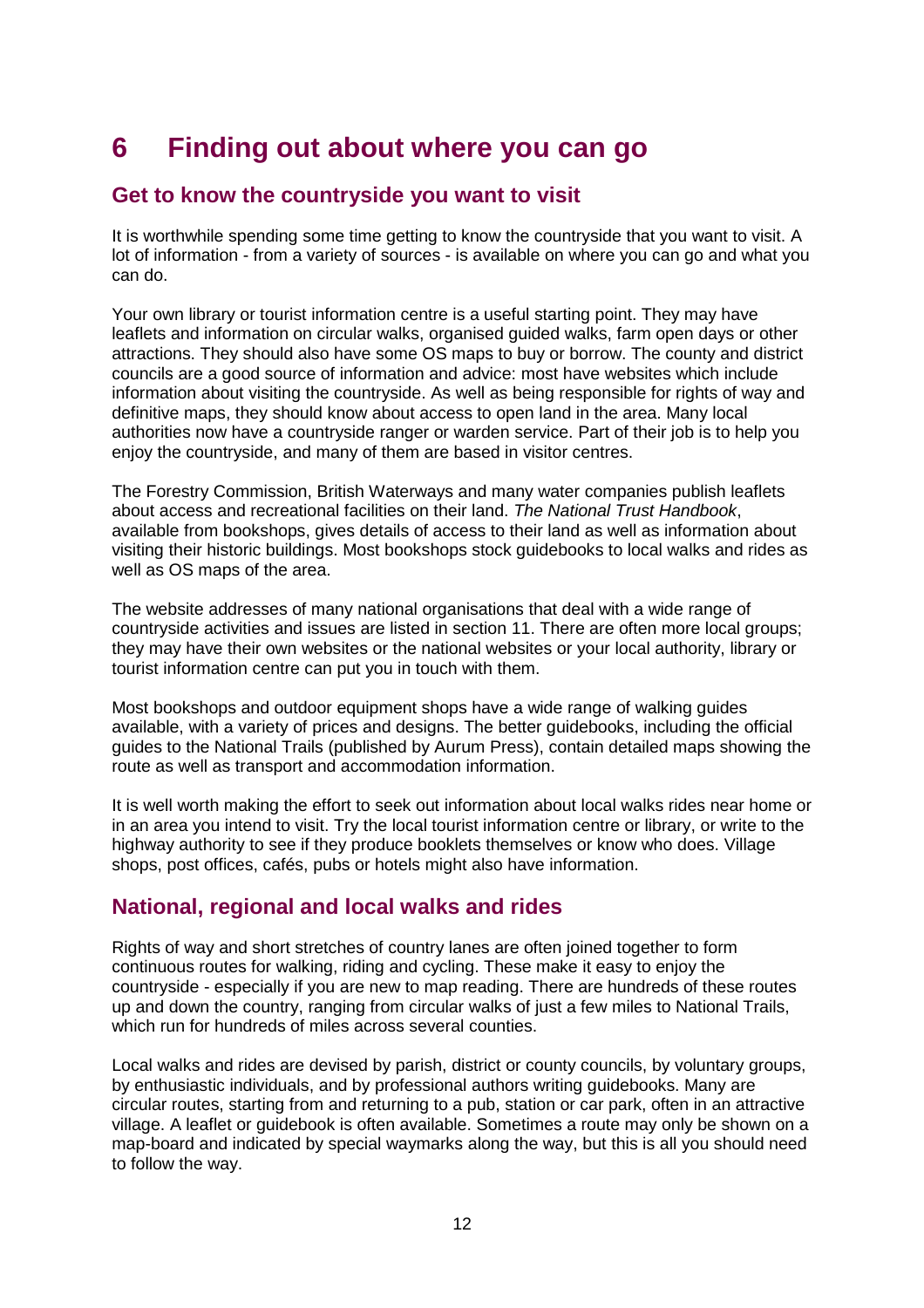Regional routes are longer, requiring an entire day or perhaps several days to complete. Often they are arranged around a particular theme - following a range of hills, exploring a river valley, tracing a pilgrim route, looking at geological features, or discovering literary connections.

The Long Distance Walkers Association maintains a database of routes, accessible via its website. It covers mainly routes that are 20 miles or more in length and are mainly off-road, but also includes some shorter routes where they have some strategic significance or if they are the only routes available in an area.

#### **National Trails**

Thirteen National Trails have been formally designated by Natural England. They allow for longer journeys to be made through some of England's wildest and most characteristic landscapes, including the Pennines, the North and South Downs, and along the South West Coast. National Trails are signposted and waymarked on the ground by an acorn symbol, and are shown on Ordnance Survey maps (see below). You do not have any additional rights or privileges when travelling along these routes, nor do they take away any rights that other people have. **Because some sections are along bridleways or byways, you may occasionally meet horse riders, cyclists or vehicles.**

| <b>National Trails facts and figures</b>                                                                                                                                                 |                           |                           |                                                                |                                      |
|------------------------------------------------------------------------------------------------------------------------------------------------------------------------------------------|---------------------------|---------------------------|----------------------------------------------------------------|--------------------------------------|
| <b>National Trail</b>                                                                                                                                                                    | kms                       | miles                     | <b>Start</b>                                                   | <b>Finish</b>                        |
| Cleveland Way                                                                                                                                                                            | 176                       | 109                       | Helmsley                                                       | <b>Filey Brigg</b>                   |
| Cotswold Way                                                                                                                                                                             | 163                       | 101                       | <b>Bath</b>                                                    | Chipping Campden,<br>Gloucestershire |
| Hadrian's Wall Path                                                                                                                                                                      | 130                       | 81                        | Wallsend, Newcastle<br>upon Tyne                               | Bowness-on-Solway,<br>Cumbria        |
| North Downs Way                                                                                                                                                                          | 246                       | 153                       | Farnham, Surrey                                                | Dover or Canterbury,<br>Kent         |
| Offa's Dyke Path                                                                                                                                                                         | 288<br>(87 in<br>England) | 179<br>(54 in<br>England) | Chepstow, Severn<br>Estuary                                    | Prestatyn, North Wales               |
| Peddars Way &<br><b>Norfolk Coast Path</b>                                                                                                                                               | 150                       | 93                        | Knettishall Heath,<br><b>Suffolk</b>                           | Cromer, Norfolk                      |
| Pennine Bridleway<br>(not yet fully open)                                                                                                                                                | 330                       | 205                       | <b>Carsington Reservoir</b><br>or Middleton Top,<br>Derbyshire | Kirkby Stephen,<br>Cumbria           |
| Pennine Way                                                                                                                                                                              | 412                       | 256                       | Edale, Derbyshire                                              | Kirk Yetholm, Scotland               |
| Ridgeway                                                                                                                                                                                 | 137                       | 85                        | Overton Hill, Avebury,<br>Wiltshire                            | Ivinghoe Beacon,<br>Buckinghamshire  |
| South Downs Way                                                                                                                                                                          | 161                       | 100                       | Eastbourne, East<br><b>Sussex</b>                              | Winchester, Hampshire                |
| <b>South West Coast</b><br>Path                                                                                                                                                          | 982                       | 610                       | Minehead, Somerset                                             | Poole, Dorset                        |
| <b>Thames Path</b>                                                                                                                                                                       | 288                       | 179                       | Kemble,<br>Gloucestershire                                     | Thames Barrier,<br>Woolwich, London  |
| Wolds Way                                                                                                                                                                                | 127                       | 79                        | Hessle, Kingston<br>upon Hull                                  | <b>Filey Brigg</b>                   |
| All of the Pennine Bridleway (not yet fully open), most of the South Downs Way and certain<br>parts of Peddars Way and the Ridgeway are suitable for walkers, horse riders and cyclists. |                           |                           |                                                                |                                      |

Some sections of the Ridgeway are also open to motor cycles and other motorised vehicles.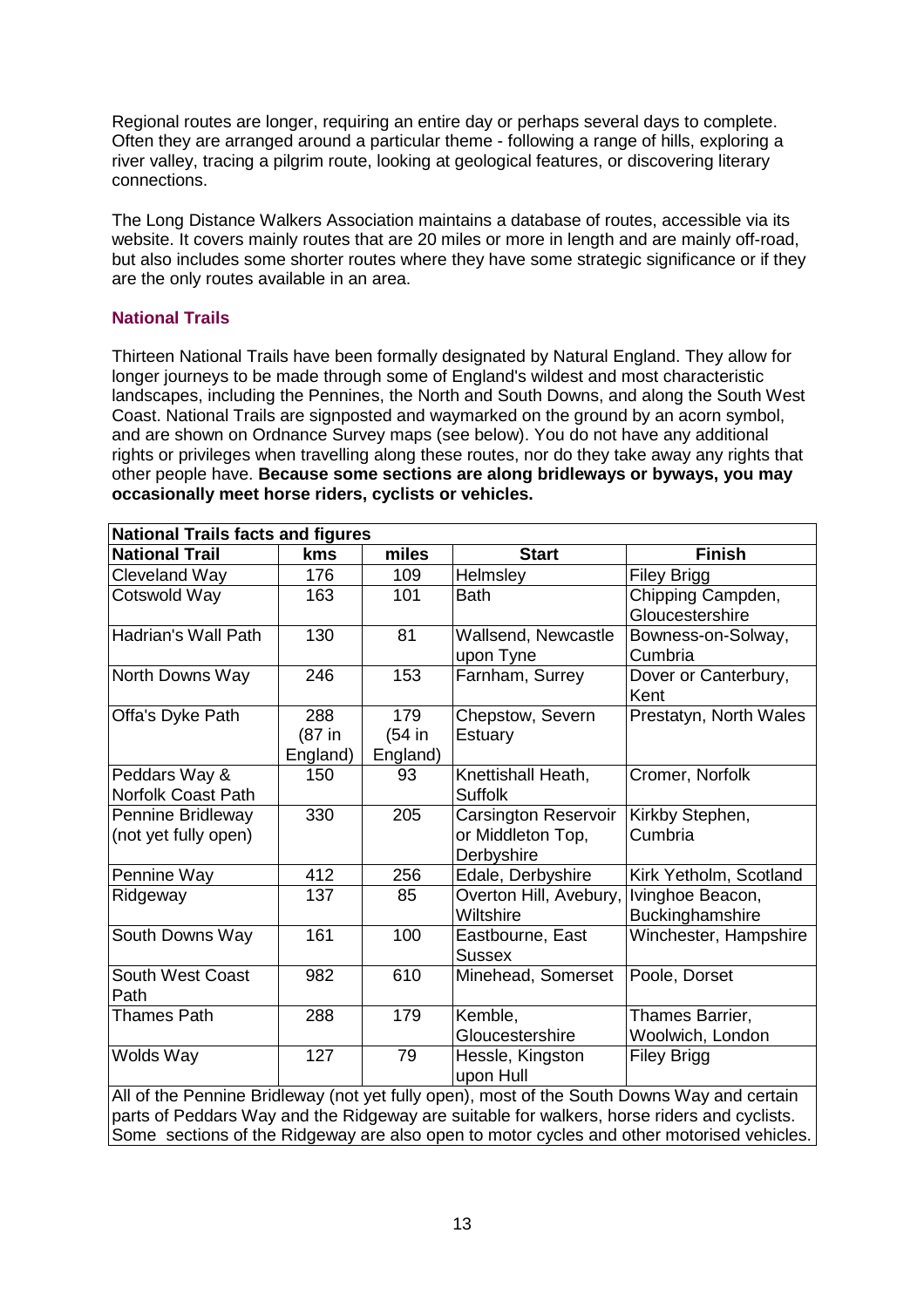#### **Cycle routes**

There is an extensive, and growing, network of routes for cyclists. These include the National Cycle Network being developed by Sustrans, as well as regional and local cycle routes. Many of these routes are now shown on Ordnance Survey maps.

#### **Ordnance Survey maps**

With a detailed, large-scale map you can plan and follow a route through the countryside. They are especially useful when a path is difficult to see on the ground. Although there are many walking guides which contain maps as well as text, Ordnance Survey (OS) maps are recommended because they show a variety of land features as well as rights of way.

The most useful OS maps to help you enjoy the countryside are the 1:25,000 Explorer maps. This scale is about 2½ inches to 1 mile or 4cm to 1km. All public rights of way on these maps are shown in green and are based on information from the highway authority's definitive map. Many small details of the countryside are shown, such as field boundaries. These maps also include useful information such as camp sites, permissive paths and areas of open access. The 1:50,000 Landranger map (about 1¼ inches to 1 mile or 2cm to 1km) also shows most public rights of way (in red) but does not show as much detail as the 1:25,000 maps.

As well as showing public rights of way from the definitive map, OS maps show other roads, tracks and paths. Not all of these are open to the public and therefore OS maps include a statement that 'the representation on this map of any other road, track or path is no evidence of the existence of a right of way'. It is usually safe to assume that you can drive, walk or ride along those roads and lanes which are shown in colour on the maps, unless there are indications to the contrary. But some minor lanes and tracks are shown uncoloured; these are sometimes known as 'white roads'.

Some 'white roads' have been given a symbol of green (Explorer maps) or red (Landranger maps) circles to denote that they are depicted as 'other routes with public access'. These are routes which are not recorded on the definitive map, but which are listed in the highway authority's records as being highways which it has a responsibility to maintain. The public's rights over these routes are not defined in a legal record, but they will be likely to include a right to walk or ride a horse or pedal cycle, and may also include the right to drive a vehicle. If there is any doubt or dispute about using a route shown as an 'other route with public access' or as a 'white road' contact the highway authority.

If you find that a right of way does exist on a white road ask your highway authority if it can be added to the definitive map, so that it will eventually appear on the OS map as a right of way.

Of course, maps cannot show changes which occur after they have been published. The only up-to-date source of information is the definitive map itself, together with any subsequent amending orders.

The Explorer and Landranger maps are useful for obtaining information about the terrain, the type of landscape, and even the location of some pubs, post offices and public telephones. Both maps also show the routes of National Trails and some other regional routes (see page 12) as well as some nature reserves, picnic sites and country parks. However the maps differ in the way that they show land open to public access. The Explorer map shows 'access land' which includes land by right open under the Countryside and Rights of Way Act as well as land owned or managed by bodies such as the Forestry Commission, National Trust or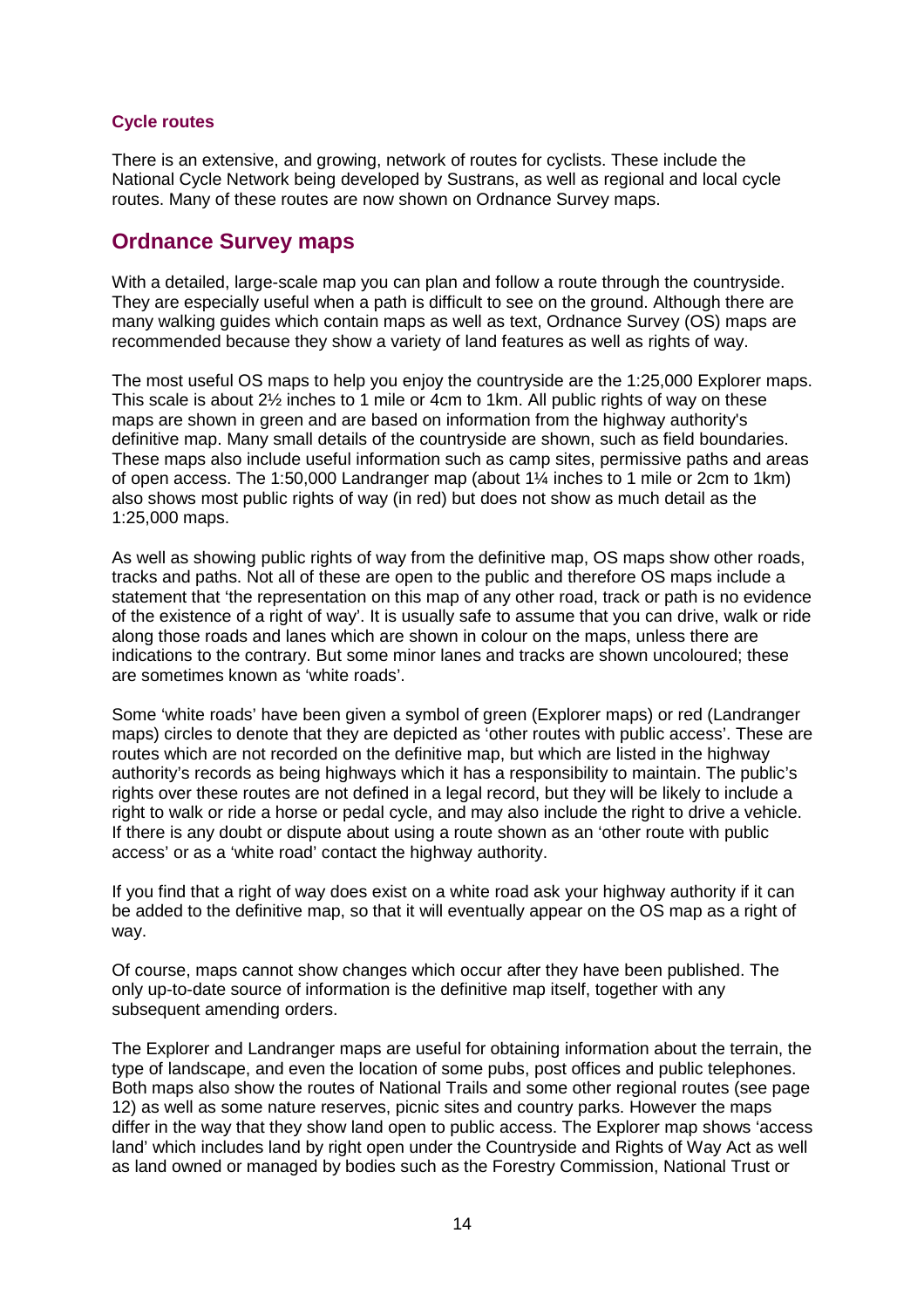Woodland Trust, and without distinguishing one type of land from another. The Landranger map shows only the Forestry Commission and National Trust land that is open to access.

The Ordnance Survey website gives details of all its maps: a free brochure listing Explorer and Landranger maps is also available. Many libraries keep a good supply of OS maps, in either the lending or reference sections. You can buy OS maps from the OS and also from most bookshops, which can order those not in stock.

#### **On the ground: signposts and waymarks**

Highway authorities are legally required to erect a signpost at every point where a footpath, bridleway, restricted byway or byway open to all traffic leaves a metalled road (ie one with a hard, usually tarmac surface), unless the parish council agrees that it is not necessary. The sign must state whether it is a footpath, bridleway, restricted byway or byway open to all traffic, and may give a destination and distance. Most rights of way are now signposted.

To help people follow the route, signposts or waymarks can be installed along a right of way. The latter are small marks (often arrows) that are fixed or painted to stiles, gateposts and sometimes trees. Natural England has designed an arrow with standard colours - yellow for footpaths, blue for bridleways, Victoria plum for restricted byways and red for routes that can legally be used by vehicles. These colour codes are sometimes repeated on finger posts. But you may find other colours and designs used locally.

The waymark's colour usually reflects the legal status that is currently shown on the highway authority's definitive map (see page 31). Waymarks cannot, by themselves, change that status nor take away any other rights that might exist. For example, a path might be shown on the definitive map as a bridleway and be waymarked in blue. But this does not invalidate any unrecorded vehicular rights - if they exist. Anyone who is certain they can prove those additional rights may want to exercise them. If they are prosecuted for doing so, the onus will be on them to prove that the rights do exist.

In addition to waymarking, there are many routes for walkers and riders that are marked with their own distinctive symbols to identify the route and help people to follow it. These may be used alongside, or incorporated into, the waymarking arrow. An acorn symbol is used to waymark National Trails. If you are following a particular route from a guidebook or leaflet, you may encounter other waymarked paths that are not part of that route.

Waymarking schemes carried out by volunteers, landowners and parish councils can help the highway authority to protect and enhance rights of way. More details can be found in a free booklet published by Natural England (see section 11). Signposts and waymarks are protected as `traffic signs', and it is an offence to remove or deface them.

### **Where National Parks fit in**

England's nine National Parks (including The Broads) cover about 10,500 square kilometres (4,000 square miles). There are also three National Parks in Wales. Proposals to make the South Downs England's tenth National Park have been the subject of a public inquiry and a final decision is awaited at the time of going to press. Each National Park is managed by a National Park Authority, which is the best source of information about ways to enjoy recreation and access in the Park area.

National Parks are designated under the National Parks and Access to the Countryside Act 1949 because of their natural beauty, their position in relation to centres of population and their extensive tracts of open country, where people can enjoy extensive outdoor recreation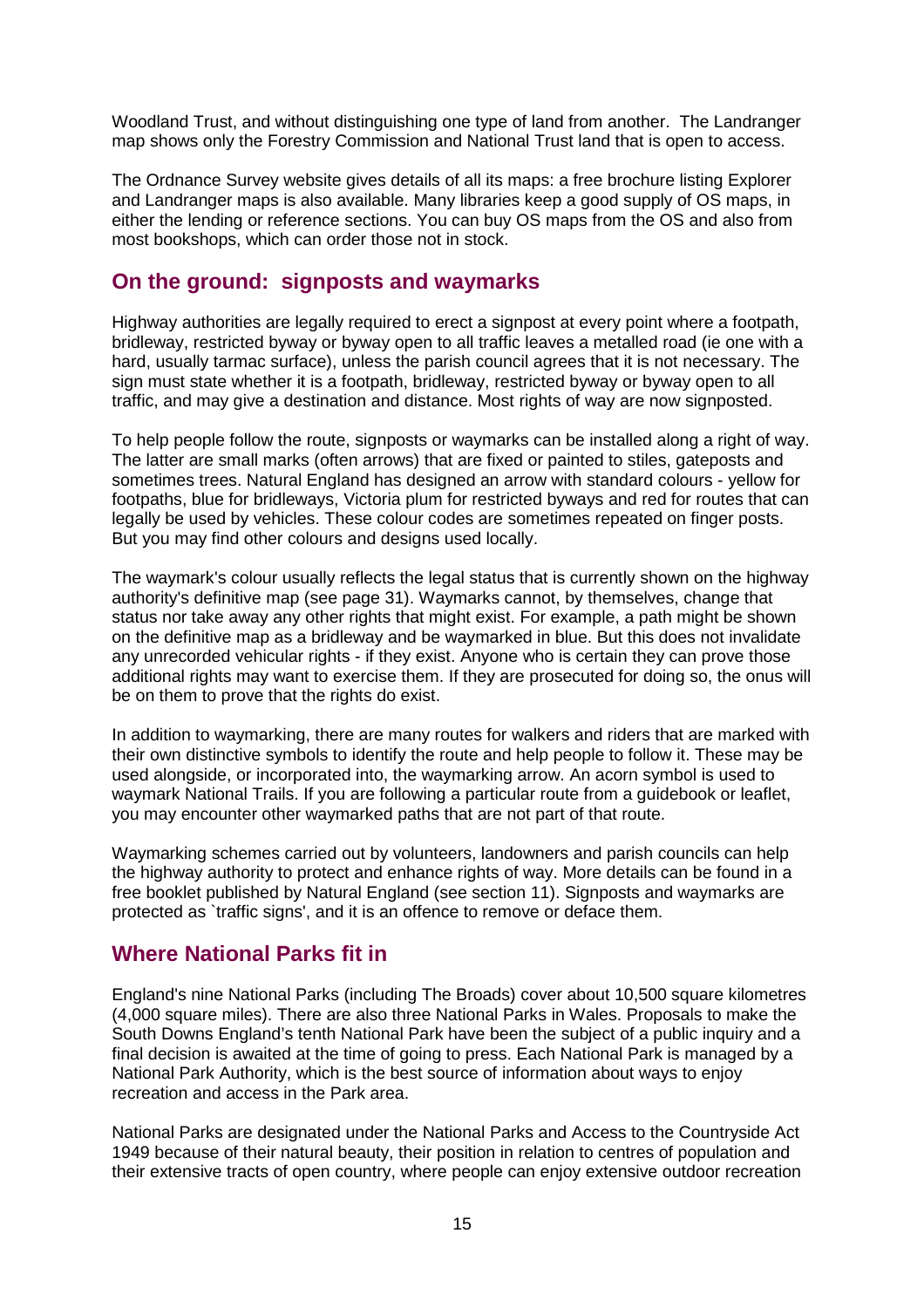opportunities. Their purpose is to conserve natural beauty, wildlife and the cultural heritage, to promote opportunities for public understanding and enjoyment, and to foster the economic and social well-being of local communities within National Parks.

Much of the land in National Parks is open country - in the mountains or on the high moors. These areas are particularly important for both recreation and conservation. But the majority of the land in England's National Parks is owned by individuals or organisations - not by the state, as in other countries. Land is used for farming, forestry, or in some other way, even on the moors.

Although National Parks usually include large amounts of land that is open for you to enjoy, there is no general right of public access simply because land is within a National Park. The normal rules about access to land still apply (see sections 2 to 5).

#### **Nature reserves**

These are areas which have special conservation interest. The site might contain rare plants, be a nesting area for rare birds or contain an unusual geological feature. Many nature reserves are on land that is open to the public by right or tradition, or through the policy of the owner, or are crossed by a right of way.

Many reserves are managed by Natural England, the National Trust, the Royal Society for the Protection of Birds, one of the county trusts for nature conservation, or by a local authority. It may be possible to visit a site that is not open to the general public if you contact the appropriate organisation.

When visiting a nature reserve, take care not to disturb anything or cause damage. As with any access to land, you must not take away plants or animals, light or cause fires, or damage rock structures. Sometimes it is possible, with permission, to erect hides. Dogs are allowed into some reserves, provided they are kept on a lead. Reserves may have special rules, so it is important to read and comply with any notices.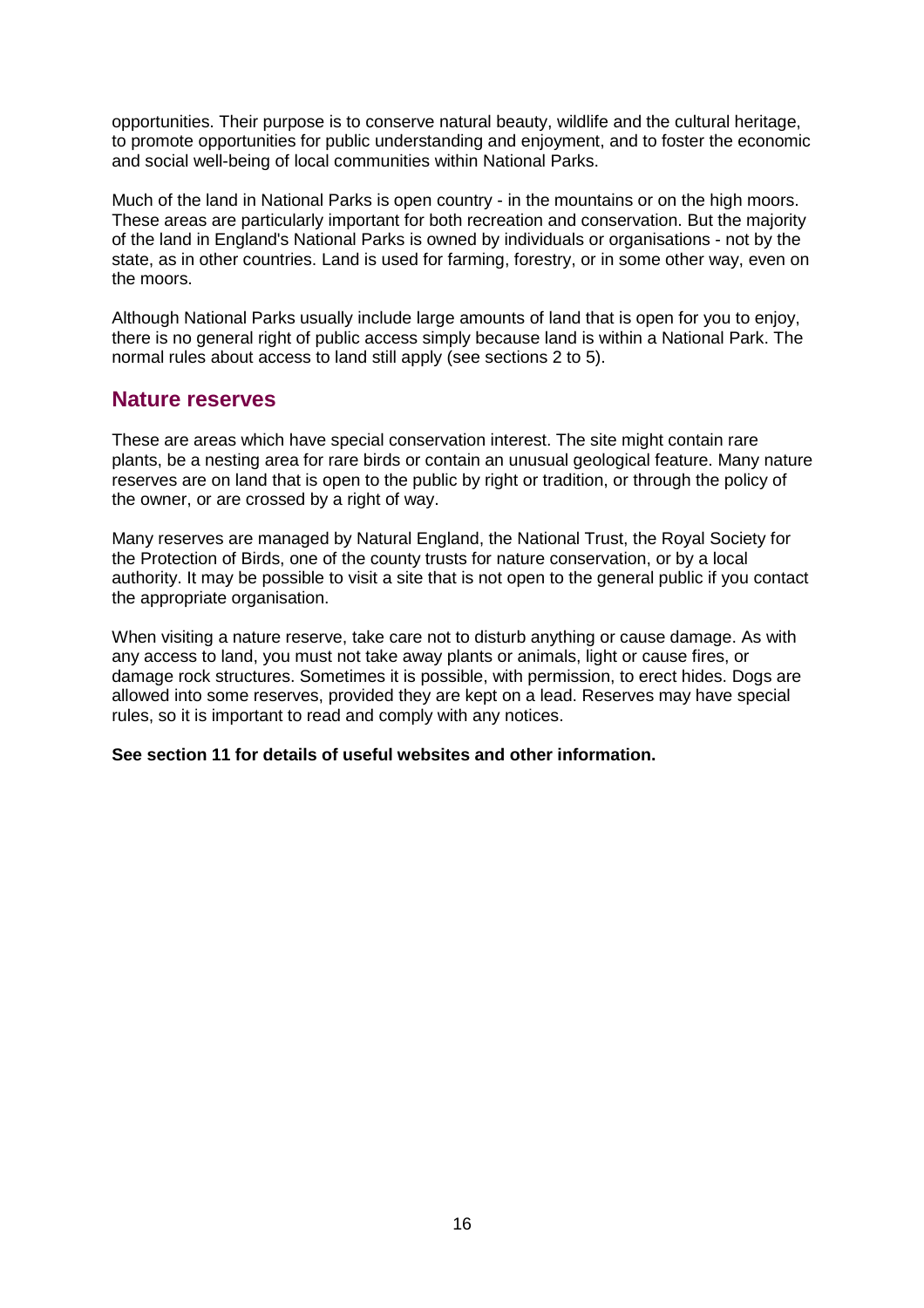# **7 Taking care of yourself and those with you**

The countryside can be very beautiful and on a fine summer's day looks benign and welcoming. But if you are going on a walk or ride, even in the lowlands or close to home, some basic preparation will help you enjoy your visit, keep dry and be able to cope with any minor emergencies.

If you are planning to walk or ride in an upland or remote area, even for a short distance, then thorough preparation is essential. You should be able to cope with sudden changes in the weather, find your way in poor visibility and know how to avoid suffering from exposure. If you do lose your way, or if you hurt yourself, it may be some time before anyone finds you. So you will also need to know what to do in an emergency.

#### **Basic precautions**

Many difficulties can be avoided by preparing yourself adequately. If you plan to walk any distance you will need strong, waterproof footwear and appropriate clothing. Make sure your boots or shoes have soles with a coarse tread to give a firm grip. Take a waterproof jacket a thigh-length anorak with a hood will keep out all but the worst weather. Wear strong trousers to protect your legs against brambles and other vegetation, but avoid denims, which can be cold and uncomfortable when wet. Several thin layers of clothing are better than one or two thick ones. You should also take something to eat and drink, taking extra amounts in case you are out for longer than planned.

Although you may want to follow a walk in a guidebook that has maps, it is always helpful and sometimes essential - to have the relevant OS Explorer (1:25,000) or Landranger (1:50,000) map with you (see page 14). A map is essential for exploring an area of countryside on your own for the first time. If you carry a compass, and learn how to use it, you will reduce the chances of getting lost and be able to plan a more enjoyable day.

A simple first aid kit can help deal with minor injuries. The St John Ambulance and St Andrew's Ambulance Association and the British Red Cross Society have manuals that recommend which items to carry and how to use them (see section 11). A whistle and torch are helpful in an emergency.

Check the local weather forecast before setting out, so that you can prepare for any changes. If you plan to walk along the seashore you should also check the times of the tides so that you are not cut off by rising water. In seaside areas tide tables are obtainable from newsagents and bookshops, or may be published in the local paper. Remember that on the coast, fog or mist can appear very suddenly.

Even in 'ordinary' countryside there are a few places where you need to take extra care. Crossing main roads is one of them; outside built-up areas, road traffic speeds are much higher than in towns. But you also need to take great care when crossing a railway; many trains travel at well over 100 mph. Be particularly careful if your visibility is restricted or when crossing with children, on horseback or on a cycle. At a railway line, follow the instructions on any notices that are displayed.

If you have to walk along a road or lane, keep in single file and face the oncoming traffic. If you are driving along a country lane, keep within the speed limit and be prepared to meet walkers, riders or cyclists.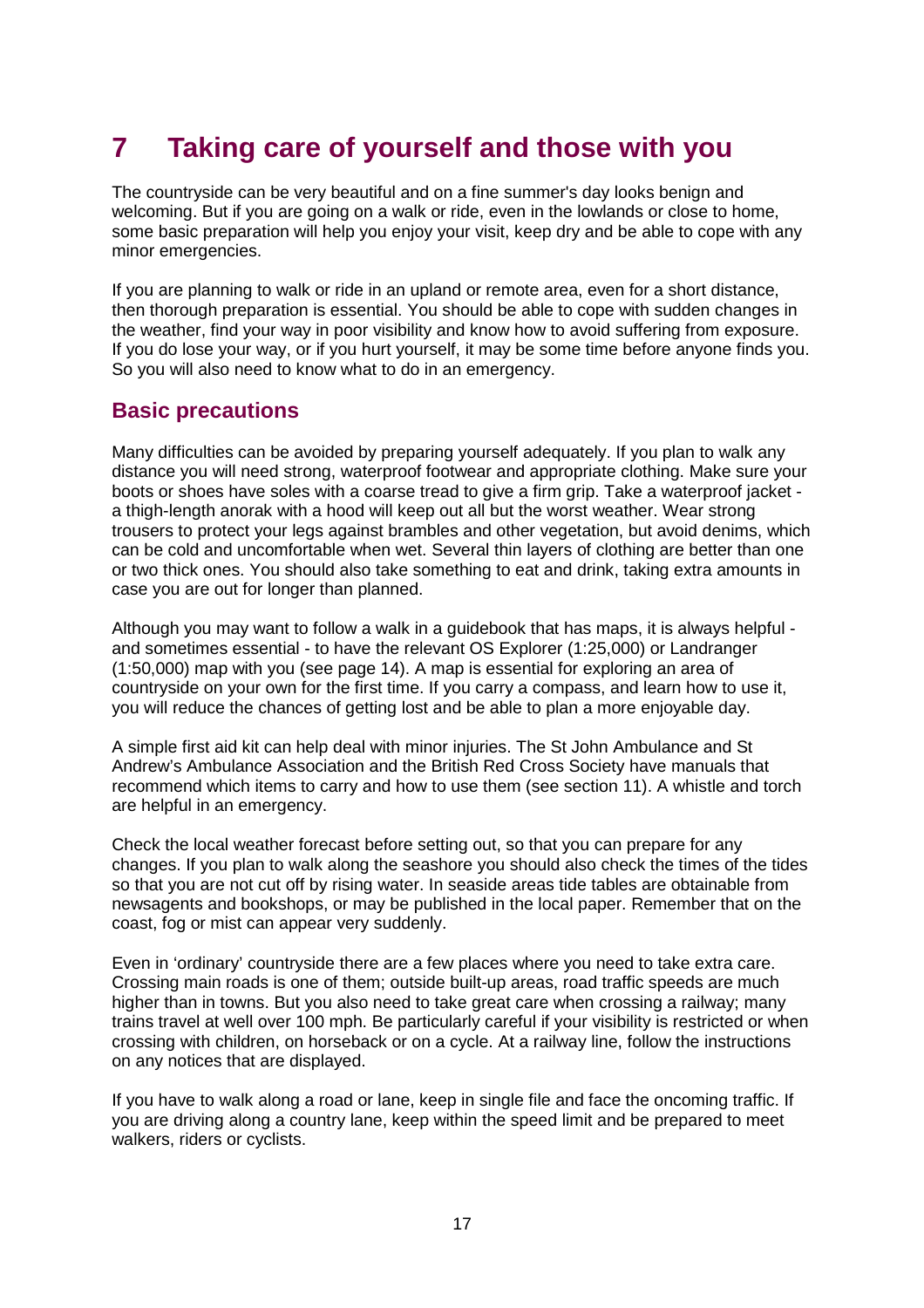You should also take special care beside any canals or rivers, and keep away from cliff edges. Do not dislodge rocks that might fall on someone below you.

### **In upland and remote areas**

Thorough preparation is essential if you are visiting mountainous or remote country. Even on a fine summer's day, the weather can change rapidly and mist or fog can reduce visibility to just a few yards. People often underestimate how difficult a walk in a mountainous area can be, or how long it might take. The emergency services could have trouble reaching you if you get lost or injured.

Never venture alone into a remote area, and make sure that you are always adequately dressed. This means having an extra layer of warm clothing with you, taking gloves even in the summer, and having footwear that is appropriate for the terrain and time of year.

Calculate the amount of food and drink needed, then take extra supplies in case you are out for longer than planned. Make sure you know how to use a large-scale map and compass and have both with you. Many local authorities and outdoor centres run courses on map reading and navigating skills, and it makes sense to practice them in easily accessible terrain before going into remote areas. Take a mobile phone (full-charged) if you have one and some emergency telephone numbers. Remember that in remote areas you may not be able to get a strong enough signal to make a phone call and if you make a telephone call, keep your phone switched on in case you are called back.

Before setting out on a long journey tell someone your departure time, route, destination, and estimated time of arrival. Then notify them when you reach your destination or return to base. If your destination is a hotel or hostel, tell them your route and estimated time of arrival so they can alert the rescue services if you fail to arrive. If you do not know anyone in the area, contact the police.

Mountaineering, caving and pot-holing are all activities which require special skills, and can involve considerable danger. If you want to engage in them, contact one of the recognised clubs or societies. They will have experienced members who can introduce you to the activity safely, and can help you choose the right equipment. The British Mountaineering Council and outdoor bookshops sell books containing practical advice for anyone who is new to hill walking and mountaineering.

### **Electric fences**

Electric fences are sometimes used to contain farm animals. There are many different types of electric fence.

They are powered by mains electricity or batteries, which send a 'pulse' of current along the wire every second or so. They are designed not to be dangerous to humans, but they can still be very unpleasant if you touch them. You should be particularly careful not to get entangled in them and to keep dogs well away from these fences. Horseriders may find it safest to dismount.

An electric fence beside a public road or right of way should have yellow warning signs at frequent intervals. If an electric fence crosses a right of way, a non-electrified gate or stile with insulated wires should be provided, and the fence on either side should have warning signs. Barbed wire should never be electrified, nor should any metal that is not part of the fence (such as the hand rail on a bridge). If these safety precautions are not observed, you should inform your local highway authority or the Health and Safety Executive immediately.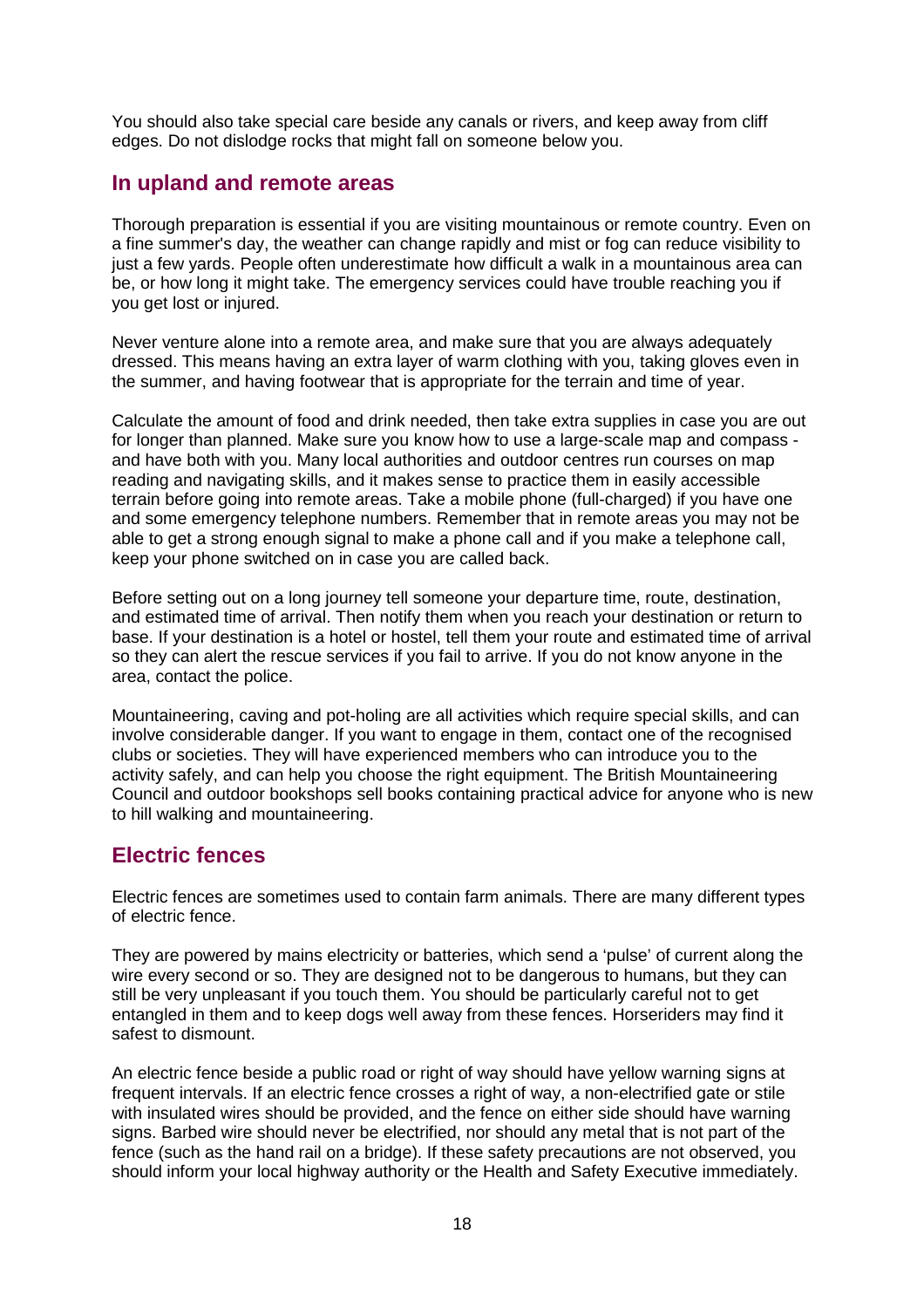# **Crop spraying**

The chemicals that are sprayed on crops to eliminate weeds, insects and fungal diseases can also be dangerous to people. There are, however, strict controls on the use of chemicals and anyone using them should understand and obey the law. When using chemicals they must ensure that the public is not endangered. Public rights of way should normally be safe from chemical spray. When fields are to be sprayed, warning signs must be posted on any gates into the fields. If the public is likely to pick fruit from plants or bushes which have been sprayed, then further notices should be erected.

For your own safety, do not touch any spraying equipment or chemical containers (even if empty). If you know, or suspect, that crops have been sprayed very recently it is advisable to avoid walking through them; nor should you eat, drink, or pick any fruit in the area. Horses should not graze on sprayed grassland or verges.

If you think you have been contaminated, wash any exposed skin in plenty of clean water. Change your clothes as soon as you can and rinse them separately. If the farmer is in the area ask him which chemicals are being used. Seek medical advice as soon as possible if you feel sick, have difficulty breathing or trouble with your eyes. Report any problems concerning crop spraying to the local highway authority and the Health and Safety Executive.

#### **If something goes wrong**

If a member of your party is lost, stop and organise a search. But do not allow the party to become separated, or another person may get lost. Remember the international distress signal - six blasts on a whistle followed by a one minute pause, then repeated. The recognised acknowledgement is three blasts repeated several times at one minute intervals. The same signals can be made with a torch or by waving a cloth.

If someone is injured and can travel no further, administer first aid and make sure the person is kept warm with all available spare clothing - and a survival bag if you have one. Do not try to move someone who is seriously injured. If there are more than two of you, one should stay with the injured person while the other seeks help. Before seeking help, make sure you know exactly where the injured person is. If you think you might have trouble finding your way back, use whatever materials may be around to display some kind of marker.

### **Liability for injuries in the countryside**

Some visitors to the countryside are injured through their own fault - using the wrong equipment, or not looking where they are going - but occasionally someone else is liable. Everyone using the countryside must take reasonable care for the safety of others. You should not ride a horse or cycle carelessly and you should not move signposts, dig holes or otherwise endanger other users. You will be liable to pay damages if others are injured or their property damaged owing to your carelessness; you might also commit a criminal offence.

The landowner or occupier has no obligation for the safety of people using rights of way, beyond ensuring that his activities do not endanger people on the highway. He must not deliberately set up obstacles to injure you, but he need not take a lot of steps to protect you. If you are on his land with his consent, he has a duty to take care of your safety.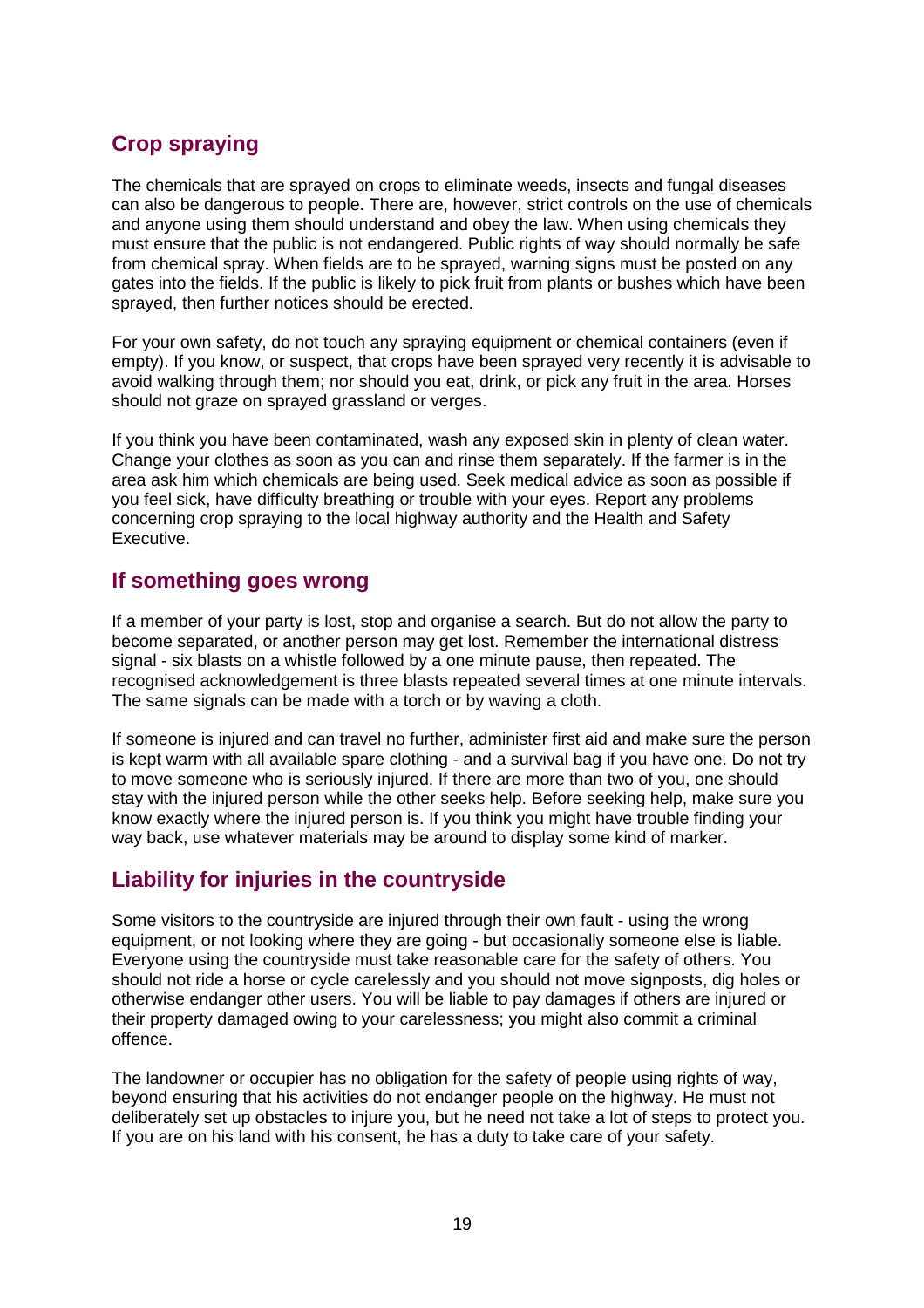Whether someone has taken enough care is a difficult question, requiring legal advice. Landowners, occupiers and anyone using the countryside can be liable to each other for injury and damage they cause through carelessness, even though there are differences in detail. A lot can depend on what is known or ought to be known by the landowner, and what is known or ought to be known by the visitor.

If you engage in a dangerous activity such as climbing or caving, and have willingly accepted the risks, the landowner will not be responsible for any injuries you sustain. A landowner may meet the duty of care by offering a warning, verbally or in writing, of any danger on his land, but it must be clear enough for users to avoid the danger.

Tenants and other occupiers of land also have a duty to take care of the public, although a tenant may be able to blame his landowner if he had warned him of the problem. A tenant can ask trespassers to leave land, and can sue people for trespass or nuisance. Other people, such as members of the tenant's family or contractors, cannot sue for nuisance or trespass. But they will probably have the authority of the landowner or tenant to order you off the land if you are trespassing.

### **Organising walks and riders for others**

If you are organising a walk or a ride for a group, you should plan the outing well in advance and take steps to ensure everyone's safety and comfort. Walk or ride the route yourself before finalising any plans. Think about the impact your group will have on the countryside and try to minimise it. Make a note of any difficulties you encounter. When planning the day, allow extra time for slow walkers, sight-seeing and meal stops; and ask cafe or pub owners if they can deal with a large number of people all at once.

When you advertise your walk, give an indication of its time and distance, the need for any special clothing, and information about refreshments (a pub stop, bring your own picnic lunch).

Think about how people are going to get to the start of the walk or the ride - whether there is parking or public transport - and how they are going to get back at the end of the day.

Organised walks are often very popular. You may have to limit the size of your group. The level of supervision you will have to exercise depends on the group (their age and experience) and the nature of the event (the amount of road walking or number of stiles). The most convenient size for a group of walkers is between 10 and 20 people; it is difficult for one person to control more than 30.

Before the group sets out, brief people about the walk; they may not be as familiar with the countryside as you are. The extent to which you will be responsible for the group's safety and well-being, or its actions and any damage it causes, depends on individual circumstances, and on the amount of control you could reasonably be expected to have over the group. Some leaders of walks can arrange insurance to cover claims against them from members of the group, and claims for any damage done by the group.

Think carefully before taking any group into upland or remote areas; is everyone capable of dealing with the terrain they are to cross over? To help ensure that the party stays together at all times, appoint a leader and a back marker. Don't walk faster than the pace of the slowest member, and tell everyone to stay in front of the back marker. You should abandon your walk if the weather is not suitable, and have a contingency plan to cut the walk short if bad weather develops.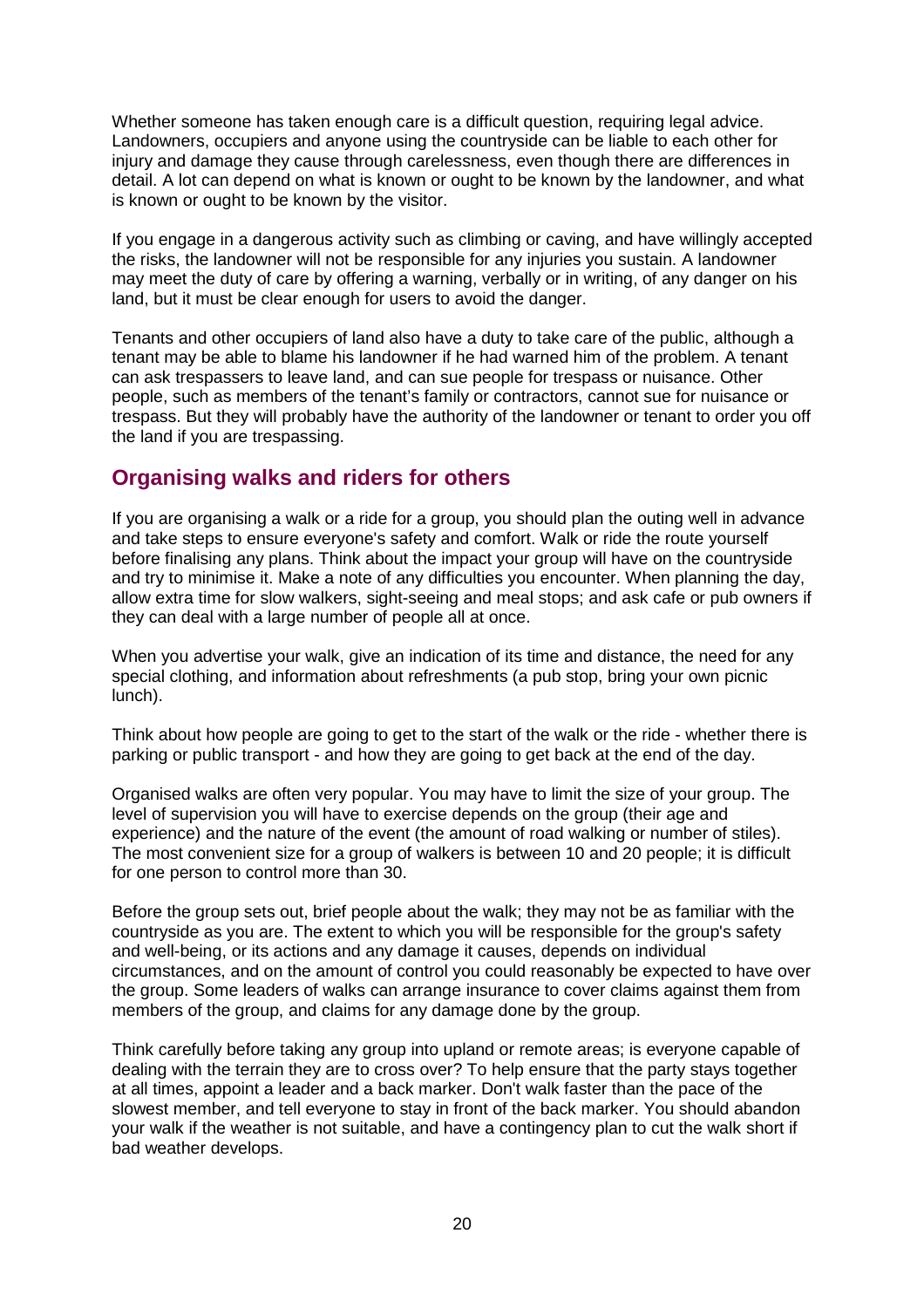The websites of the British Horse Society, the Cyclists Touring Club and the Ramblers' Association all provide advice and information for those planning walks or rides for groups.

### **Sponsored walks and campaign events**

Organising a sponsored walk needs meticulous planning, often over several months. It cannot be done quickly. In addition to the advice outlined below, you should notify the landowner if the event is to be a large one. You will need permission to waymark the route specially for the walk (remember to remove all waymarks afterwards).

You will need to appoint first aid experts to be on duty, assign marshals to monitor strategic points, and organise bases and checkpoints. You must make arrangements for insurance cover, car parking, refreshments, control of the route and litter clearance.

Any walk held to publicise a campaign, demonstrate support or opposition to any body or person, or commemorate an event, is considered to be a 'public procession'. It is an offence to hold such a walk without giving at least six day's notice, in writing, to the police. The notice must be handed in at a police station in the area, or posted by recorded delivery; it must state the route, the date and time of the walk, and the name and address of the organiser.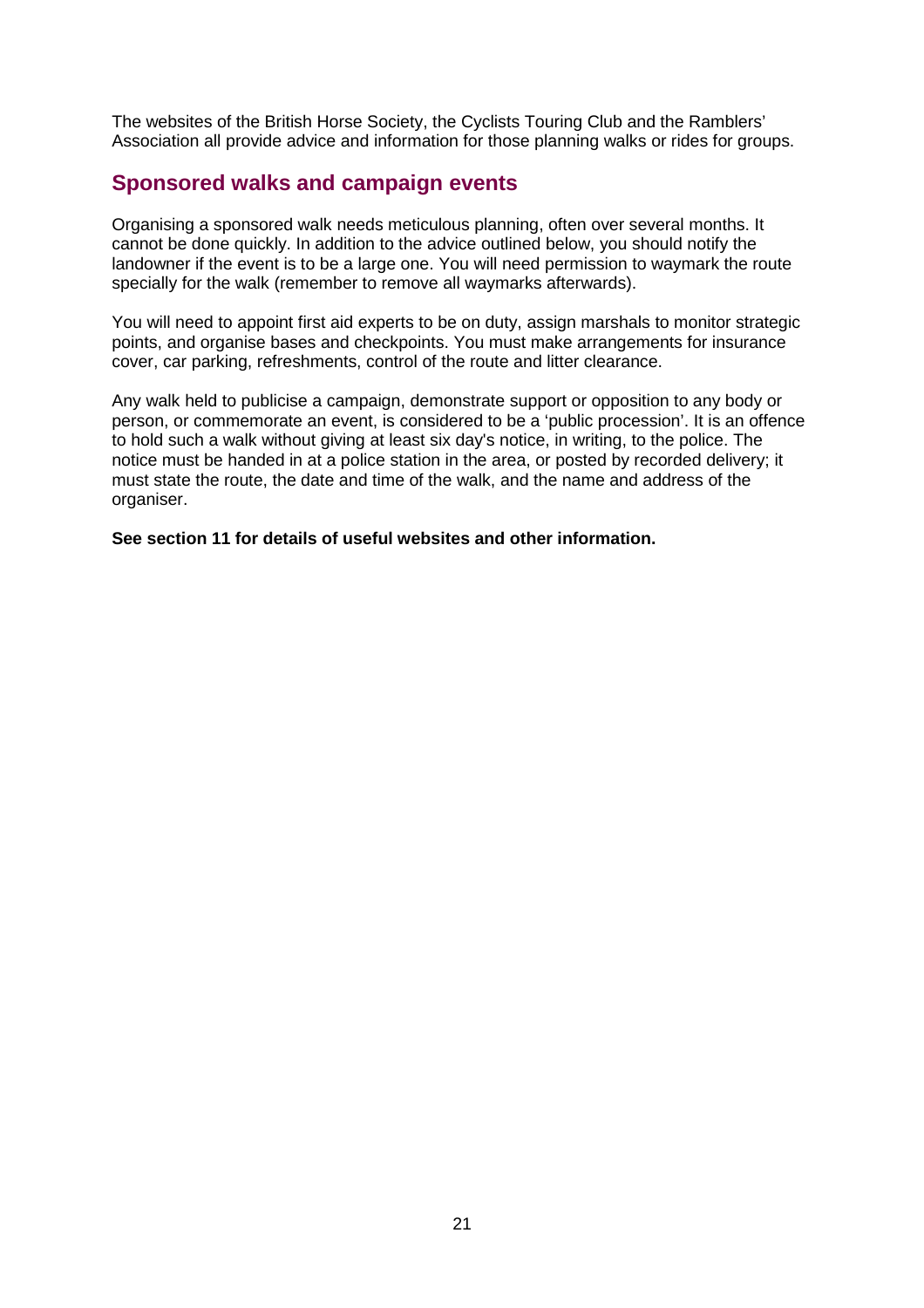# **8 Caring for the outdoors**

This booklet describes the many legal opportunities to enjoy the countryside. But your use and enjoyment of it must always be considerate. You must not damage it - or the wildlife it supports. Remember that many people live and work in the countryside. They too have rights which the law protects and which you should respect.

### **Taking a dog with you**

The countryside is a great place for you and your dog to explore and enjoy. But if you take your dog into the countryside, you should take some simple steps to ensure that your dog comes to no harm and that it behaves in a way that respects the interests of those who work there, other visitors and wildlife in the countryside. Together with the Kennel Club, Natural England has produced a free leaflet (see section 11) which contains practical advice and information about how to make your dog's visit to the countryside an enjoyable one for all concerned, and what to do if a problem arises.

You can take a dog along a right of way but you must keep it under control at all times. You should not let it foul the right of way (or farmland or any place that the public may use). Watch your dog carefully on a bridleway, restricted byway or byway open to all traffic where you may meet horses and cycles. You may be liable for damages if your dog injures a person, another animal or any property.

On open access areas where the right has been granted by the Countryside and Rights of Way Act 2000 you must keep your dog on a short lead between 1 March and 31 July – and all year round near farm animals. On some areas there may be additional restrictions. On other open access areas similar restrictions may apply – check locally.

You must be especially careful where there is livestock. If your dog worries them it can have serious consequences; not only may you be prosecuted and fined, but you may be ordered to pay compensation and have the dog destroyed. 'Worrying livestock' means attacking or chasing any farm animal or poultry. In a field or enclosure in which there are sheep, a dog that is not a working dog can be regarded as 'worrying livestock' simply by not being on a lead or otherwise under close control. 'Close control' has not been defined, but clearly a dog on a short lead will be, while an unrestrained dog may not.

A landowner can also shoot a dog that is apparently out of control and worrying sheep, and the dog's owner will not be compensated. Don't allow your dog to run through arable crops or to flush out game from hedgerows or scrub. Such actions will not be appreciated by the farmer, and can easily harm wildlife, especially nesting birds. Also see the section below on farm animals.

### **Farm animals**

You are likely to meet livestock in the countryside, and sometimes they may react to your presence, particularly if you have a dog with you. When you enter a field which contains livestock move carefully and quietly; if possible, walk around them. While sheep and lambs may run away, cows and heifers are naturally inquisitive and may follow you across a field.

Cattle, particularly when accompanied by calves, can be suspicious of dogs and on occasion may react aggressively to them. If this happens and you feel threatened, you should let go of your dog's lead and move quickly to safety, taking the shortest route to a suitable exit along the field boundary. Whether you are walking a dog or not, where possible give farm animals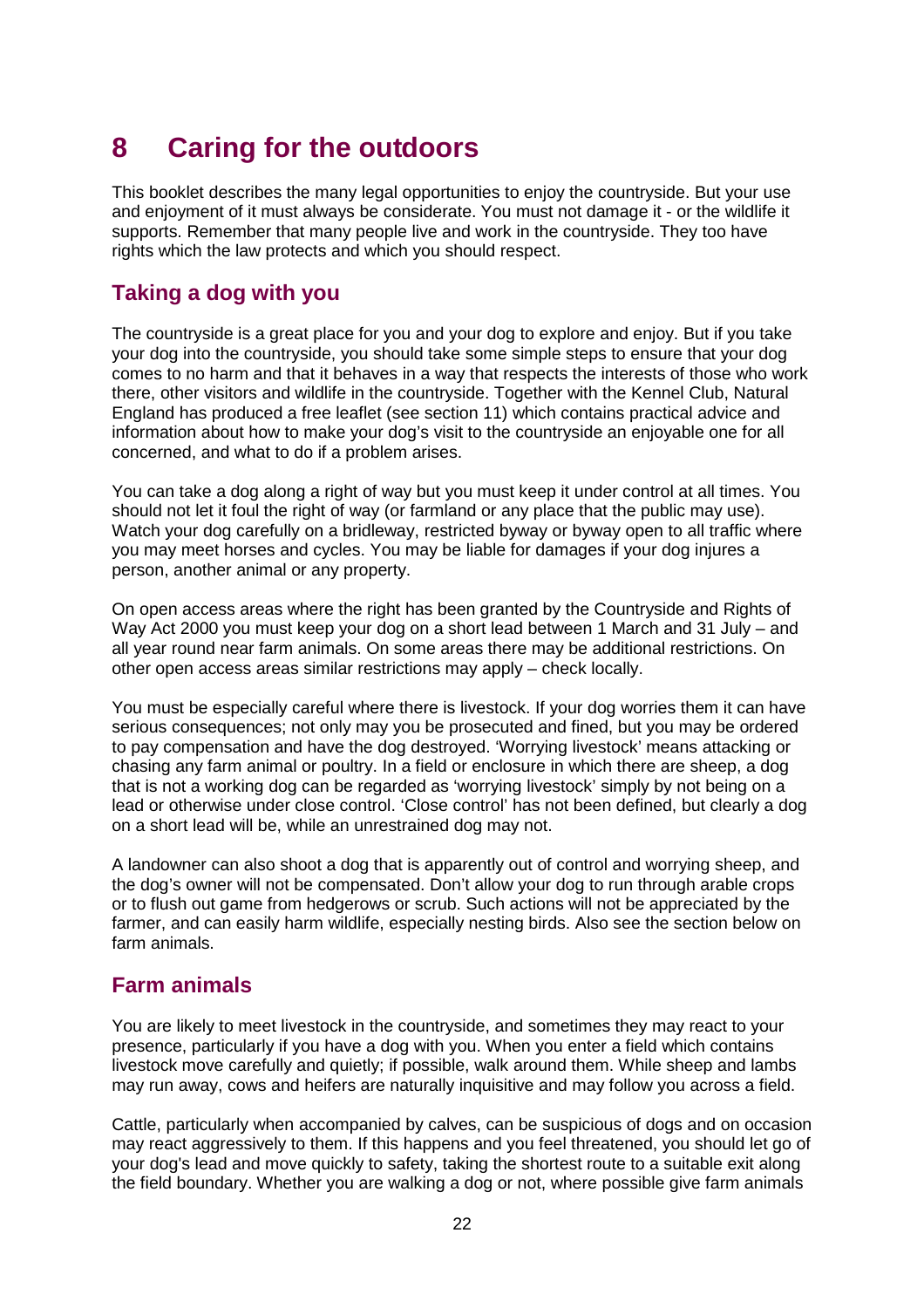a wide berth, and avoid walking between cows and their young, or among groups of cattle. Horseriders should be prepared for other horses to react to their presence.

Remember to close gates behind you whenever you are walking through fields where there is livestock, unless, of course, you find gates fixed open.

#### **Horses**

Horseriders often find that they cannot avoid using country roads and lanes. If you are driving in the countryside, you should be prepared to meet them and must slow down for them; they have a right to be on the road and the law requires you to take special care when passing them.

The Highway Code gives specific instructions to motorists to be particularly careful of horses and riders, especially when overtaking: 'Always pass wide and slowly. Horse riders are often children, so take extra care and remember riders may ride in double file when escorting a young or inexperienced horse or rider. Look out for horse riders' and horse drivers' signals and heed a request to slow down or stop. Take great care and treat all horses as a potential hazard; they can be unpredictable, despite the efforts of their rider/driver.'

If a horse (or any other animal) injures a person, another animal or property, the owner or rider is liable if he or she knew that the horse was likely to behave in such a way as to cause the injury, or was responsible for the horse's actions.

### **Trespass**

If you enter someone else's land you may be trespassing unless you have some form of permission or right to be there. Permission may vary, from a formal agreement about access to informal tolerance of it. A right may take various forms, from one provided by an Act of Parliament to one established by long use. In either case there are usually explicit or implicit conditions attached to the public use of the land, and if you contravene these you will be trespassing.

Where trespass occurs it is rarely a criminal offence, so you cannot be prosecuted simply for being in the wrong place at the wrong time. But if you cause actual loss or damage you can be fined for compensation, and if you trespass persistently the landowner or occupier may seek a court injunction to keep you out. If you trespass inadvertently and a landowner or occupier asks you to leave or to return to the footpath, you should do so. You must be allowed to do this freely. If you fail to leave, the use of reasonable force to make you leave may be justifiable, depending on the circumstances, but is rarely exercised.

There are exceptions to the general rule. In the case of certain railway land, Ministry of Defence land and sites designated by Parliament, trespass is a criminal offence for which you can be prosecuted. It is also an offence for a trespasser intentionally to disrupt any lawful activity on land.

If you trespass you do so at your own risk. Even so, trespassers may sue for damages if they suffer injuries through any deliberate attempt to injure them, or any reckless disregard for their safety. It is a criminal offence for a landowner to threaten a trespasser with a firearm.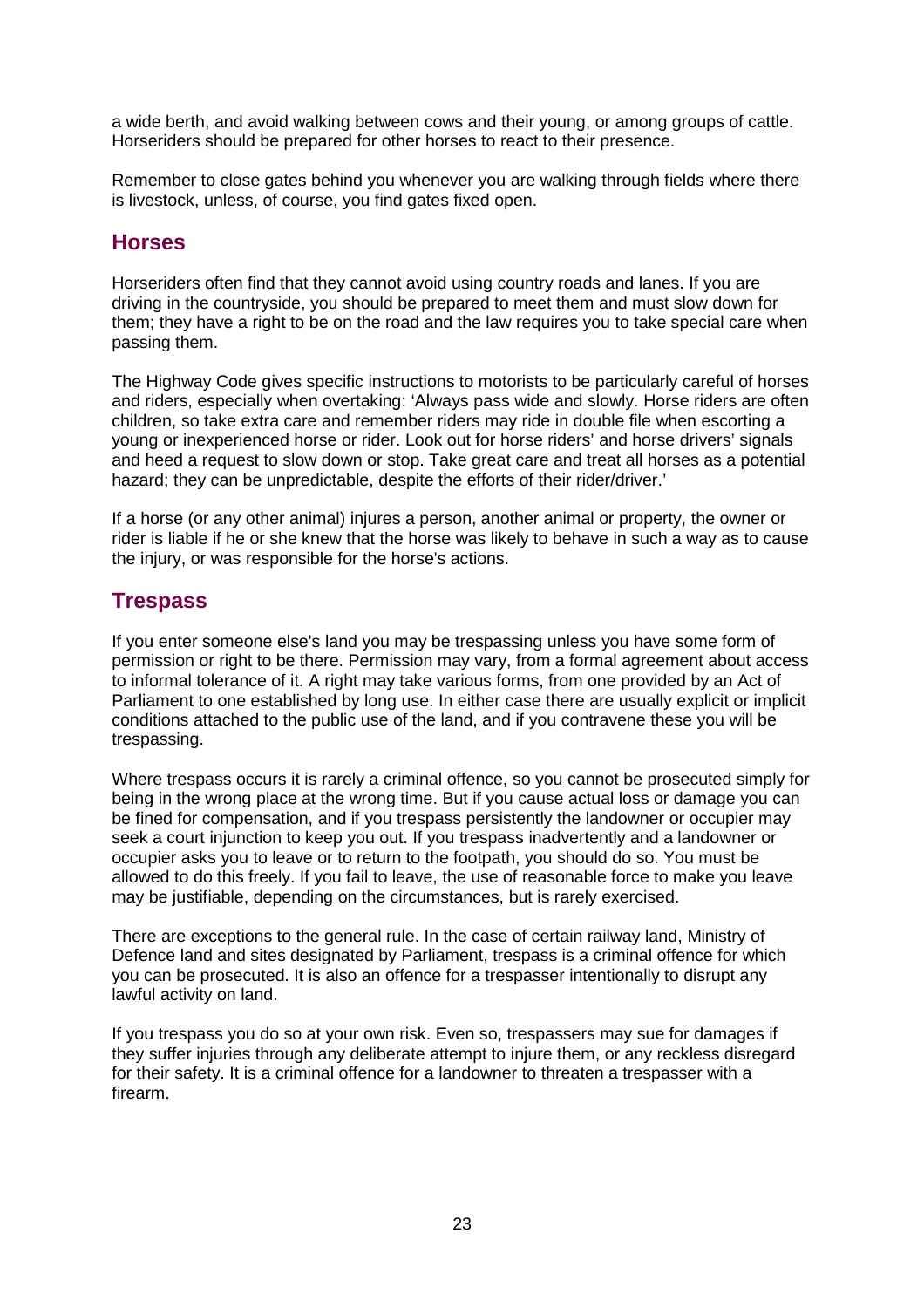# **Protecting wildlife in the countryside**

Observing the natural life of the countryside such as watching birds or studying wild flowers, are increasingly popular pastimes. Many nature reserves welcome visitors (see page 16); some have hides or guided walks. But wherever you are, it is important to observe the laws that aim to protect our wildlife for future generations. The Wildlife and Countryside Act 1981 gives it strong protection. The spirit of the Act is that visitors must not deliberately harm or interfere with wild animals in any way. It is an offence to kill, injure or take any wild bird, and to take, damage or destroy the nest or egg of any wild bird. It is an offence to possess anything derived from a wild bird, its nest or egg. In addition to this general prohibition, more than 80 species of birds have protected status and must not be harmed by anyone at any time. The list includes most of our birds of prey, many waders and sea and coastal birds, as well as a large number of inland species found in woodland and open country. Dogs should not be allowed to disturb birds that nest on the ground. There are also special legal controls on hunting, shooting and fishing.

Many species of invertebrates, amphibians, reptiles and mammals are also protected. Deer, seals and badgers are subject to special forms of protection which specify the persons who may be entitled to kill them, and how and when this may be done.

A long list of plants have special protection, and must not be intentionally picked, uprooted or destroyed. To do so is an offence unless the damage is an unavoidable consequence of some necessary and lawful operation. This applies to landowners, occupiers and visitors.

You are allowed to pick wild flowers or foliage that are not protected. Picking small amounts of common flowers, for your own use, is accepted by custom - but this deprives others of seeing them. You should never pick wild flowers unless there are plenty left for others to enjoy, nor should you ever uproot any plant.

The same rule applies to wild fruit, such as blackberries, or wild mushrooms. The law allows you to pick these for your own use, although not to sell. There is an important exception in that any fungus containing the controlled drug psilocin or an ester of psilocin – commonly known as magic mushrooms – is now classed as a controlled drug and it is an offence to possess one.

As a rule, it is best to pick berries from bushes along a right of way to avoid trespassing off the route. Picking wild fruit, fungi, flowers or foliage for any commercial purposes is an act of theft unless the landowner has given permission.

Further details on protected wildlife can be found in the Conservation section of Natural England's website.

### **Protecting rocks and stones**

Important geological sites may be designated as Sites of Special Scientific Interest and it is an offence to disturb them. You should not, for example, remove rocks or pieces of rock to take home. Rock formations known as `limestone pavements' may be protected by orders. But regardless of whether or not an area is protected, you should avoid removing any rocks or stones for any purpose - even studying them. This applies to dry stone walls and old buildings, and even to rocks that have fallen down and appear to be useless. It may be theft to remove such rocks, and it is certainly irresponsible.

The Geologists' Association issues a free Fieldwork Code which gives advice on conserving geological sites. If you wish to go on geological field trips, no matter how informal, you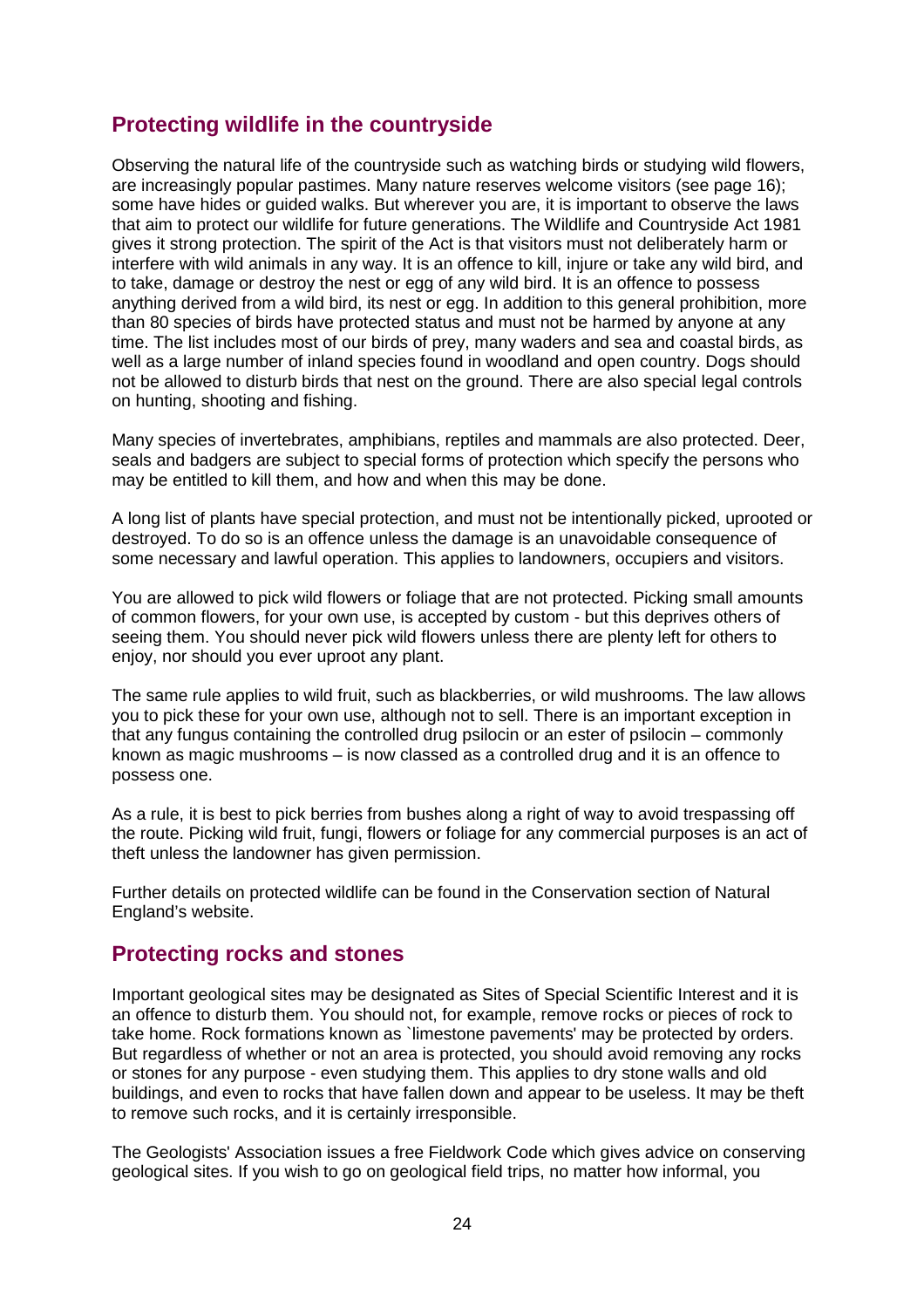should study the code and observe it. The Association also invites landowners to familiarise themselves with the code so they can encourage visiting geologists to observe it. The landowner can report offenders to the institution or society they belong to.

On some geological sites, including all quarries, you are required by the Health and Safety at Work Act to wear protective clothing, and especially a safety helmet.

Further details on the protection of geological sites can be found in the Conservation section of Natural England's website.

### **Archaeological sites**

People have lived in and shaped the English countryside for thousands of years. Today's countryside contains many reminders of past activities, ranging from neolithic burial mounds to lime kilns, from Iron Age hillforts to wayside crosses. Our rich collection of archaeological remains and historical sites may seem permanent, but can be surprisingly fragile. It is an offence to damage or destroy those that are scheduled ancient monuments. Others are in designated areas of archaeological importance, where notice is required for any operation that disturbs the ground. But some have no protection at all.

Archaeological sites are often marked in some way on the ground or on the map. All sites deserve to be treated with care. Unintentional damage can be caused by too many people clambering over burial mounds or barrows. It is an offence to use a metal detector to locate objects of archaeological or historical interest in a protected place - a scheduled monument or area of archaeological importance. Moving or taking away anything (even stones just lying on the surface) can make it difficult for archaeologists to learn more about these sites and the lives of those who built them. Taking anything away from a site can also be regarded as theft. English Heritage offers advice about archaeological sites.

#### **Metal detectors**

You may carry and use a metal detector on a right of way. But you are not permitted to disturb the ground in order to remove anything, without the landowner's permission. To do so may be trespass, criminal damage, or theft. This prohibition also applies to beaches. It is also an offence to use a metal detector on the site of a scheduled monument or area of archaeological importance in order to find objects of historical or archaeological interest without written permission from the Secretary of State for Communities and Local Government.

Public rights of access to open access areas do not extend to taking a metal detector with you or using it. The National Council for Metal Detecting publishes a code of conduct for detector users.

# **Picnics and camping**

You may usually picnic on land to which you are allowed access, provided you remove your litter, do not light a fire without the landowner's permission, and do not trample on crops or interfere with animals. When following a right of way you may stop for a short time to eat something, provided you do not cause an obstruction for others or stray from the route.

You may not pitch a tent or park a caravan or motor caravan anywhere without the landowner's permission. If he or she regularly permits these activities, the land may be deemed a caravan or camp site, and a licence and planning permission may be necessary.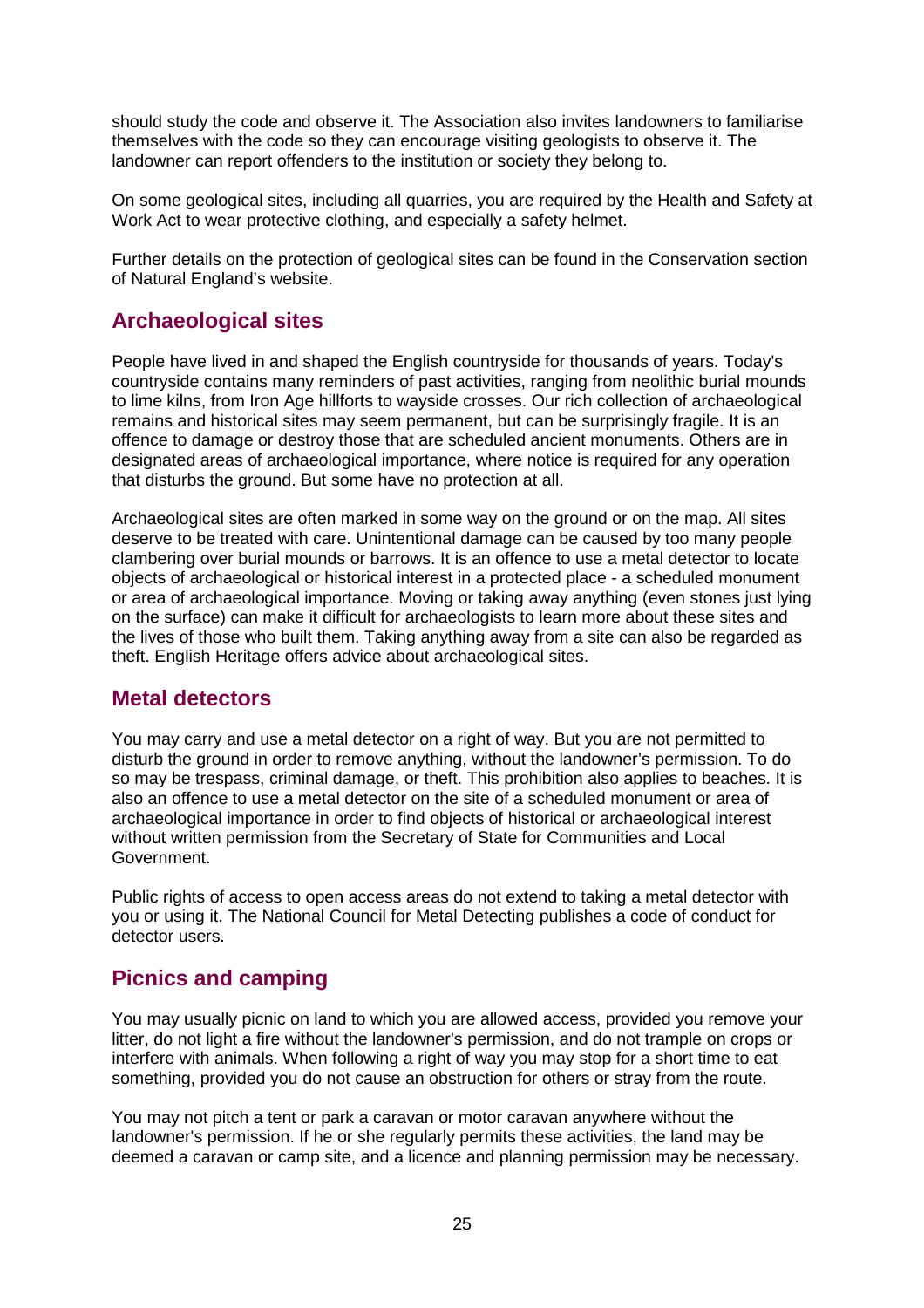It may be an offence to camp on any common or town or village green, or to park overnight in a layby or beside the road. You should always comply with any signs. It is much better to check your OS map for camp sites, or consult guides produced by the camping and caravanning clubs.

#### **Fires**

You must always obtain permission from the landowner or occupier before you light a fire. Otherwise you may be liable to prosecution for criminal damage. It is also an offence to light a fire on a common or town or village green.

# **Parking and driving along rights of way**

Car parking facilities are provided at many beauty spots, picnic sites, country parks and other popular areas. If you park on the roadside, make sure this is legal and you are not causing an obstruction to any entrances or gateways. Farmers must be able to get into their fields at all times. Do not park so close to a road junction or farm entrance that your car obscures the view of the junction for other road users.

You may not drive a motor or horse-drawn vehicle off the road and on to a field, a common or open land, even if the area is open to the public, unless the landowner or occupier has given permission. It is a criminal offence to do so. If your vehicle damages the ground or vegetation you may be liable to prosecution for criminal damage, and in any case you will be trespassing.

It is an offence to drive a mechanically-propelled vehicle on a footpath, bridleway or restricted byway unless you have the express permission of the owner of the highway, which in most cases is the highway authority, and of the owner or occupier of the land the highway crosses. Since the highway is usually used only by walkers, horseriders or cyclists, who will not expect to meet a vehicle, you should drive very carefully. Less care than this is a criminal offence. Mechanically-propelled vehicles, including motor cycles, can be driven along ways recorded on definitive maps as byways open to all traffic, although great care must be taken. Their use may be subject to Traffic Regulation Orders (see page 32).

### **Firearms and other weapons**

If you wish to use firearms in the countryside you must know the law and observe it. You may not carry a firearm while using a right of way, unless you have a good and lawful reason for doing so. More generally, in any public place you must not carry a loaded firearm or air gun, an unloaded one together with ammunition, or anything that has a blade or is sharply pointed (other than a small folding pocket knife).

It is not an offence to fire a gun across a public right of way as such. But anyone doing so may be guilty of causing a nuisance, of wilfully obstructing the highway, of intimidation, or of contravening the Health and Safety at Work Act 1974 or Occupiers' Liability Act 1957.

### **Bylaws**

Local authorities, the National Trust and a number of statutory bodies, water companies and railway operators have the authority to enact and enforce bylaws within their areas of jurisdiction. They are local and therefore vary from place to place. A failure to observe them is dealt with in the criminal courts, generally by fines.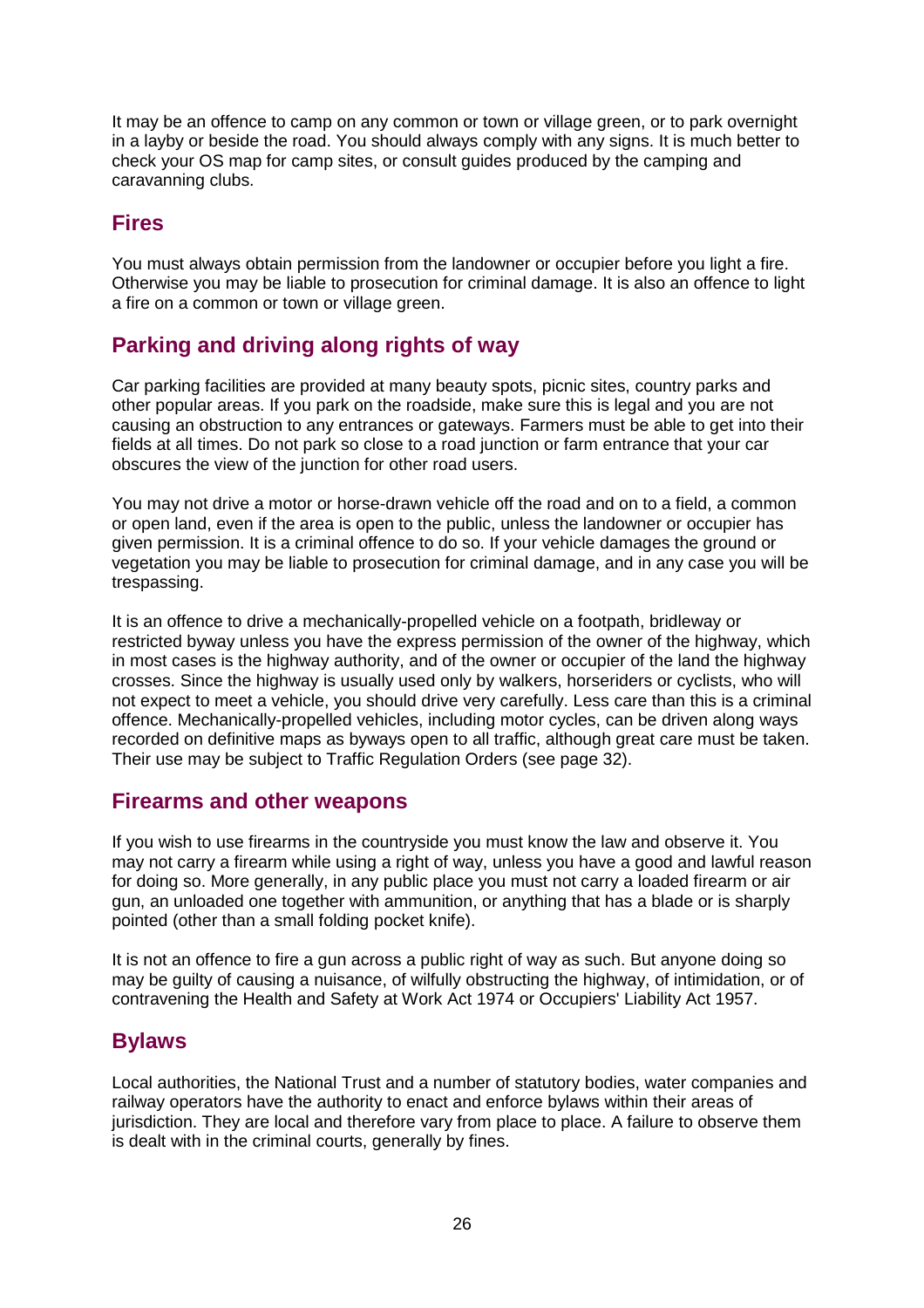Bylaws are sometimes used to limit what you may do or how you behave in public places and occasionally on rights of way. For example, you may be restricted from flying noisy model aircraft. Or a bylaw may require dogs to be kept on a lead, or prohibit cycling on a right of way.

Where bylaws apply, a notice must be displayed prominently. You can obtain a copy of the bylaws from the authority that made them. In the case of highways or open country this will be the local highway authority, or the district council or National Park Authority if there is one. In the case of waterways or land adjoining them it may be the Environment Agency, the water company or British Waterways.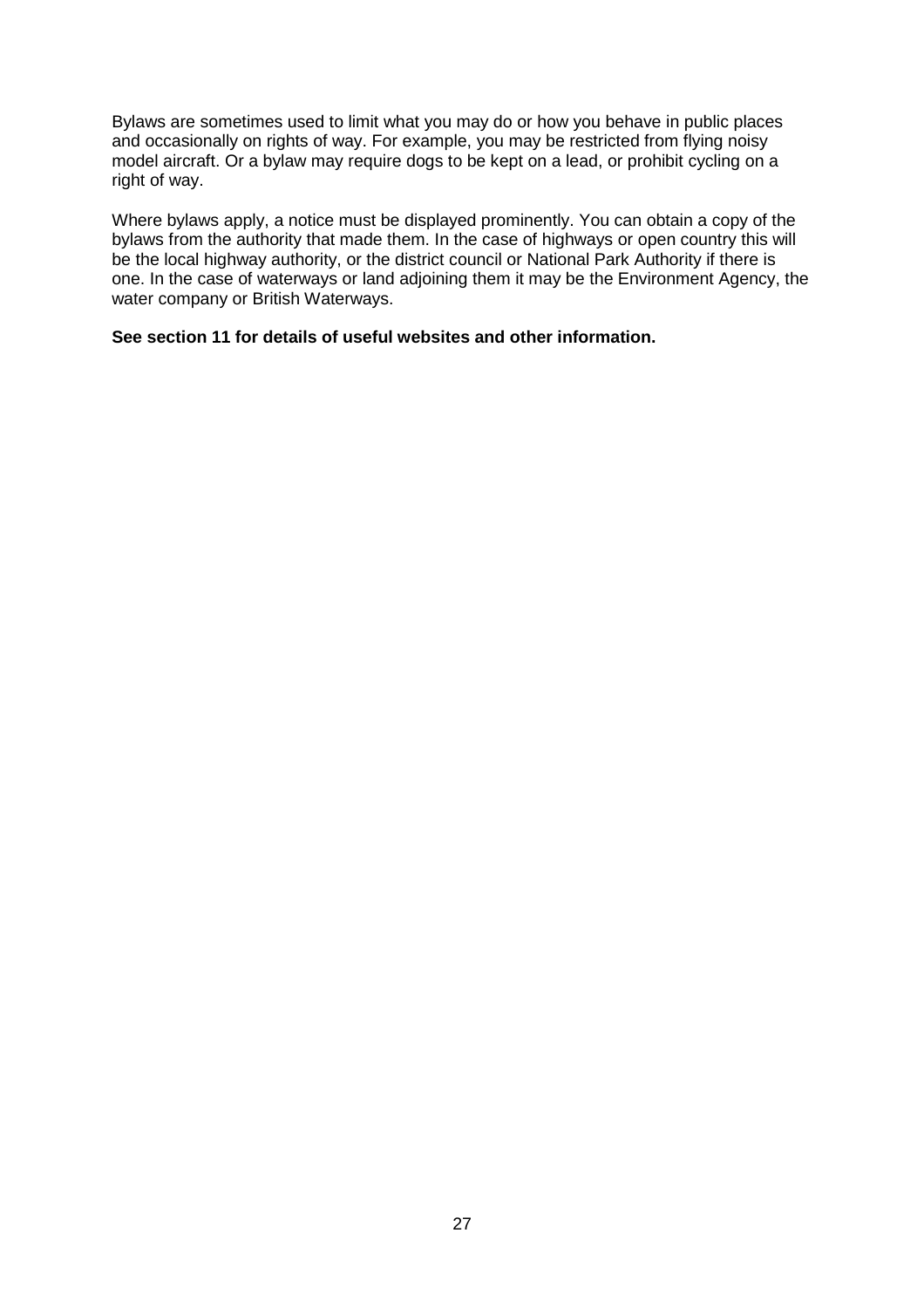# **9 More about rights of way**

# **How rights of way come into existence**

The legal phrase used to explain how rights of way come into existence is 'dedication' - a landowner dedicates to the public a right of passage over an area of land. Sometimes the landowner does this through a formal dedication process. But usually it can be inferred or 'presumed' that the path was dedicated, based on the landowner's and the public's behaviour over many years.

For example, if the public uses a path without interruption or challenge for at least 20 years, a right of way is presumed to have been dedicated, even though the landowner made no formal dedication. The use must have been by the public and not by a special group of people such as employees of the landowner. The landowner must not have objected, and the public's use must have been so open and frequent that he ought to have known about it. 'Interruption' means that the landowner has not asked people to leave, put up a notice (such as 'Private Road'), locked a gate or obstructed a path in order to exclude people.

A landowner may not want to dedicate a right of way even though he knows that the public are crossing his land and he has no objection. In such cases he will probably notify the highway authority of his position (there is a formal procedure for maps and declarations) and may put up a notice saying that he does not intend to dedicate a right of way. If he does neither of these, then his actions have to be clear to the public in order for them to be effective in showing that he has no intention to dedicate.

# **Responsibilities for rights of way**

#### **The highway authority**

The main responsibility for rights of way falls on the highway authority. The highway authority is the county or unitary authority for the area. It has a wide range of statutory duties - that is, action it must take - to protect and maintain rights of way; and it has discretionary powers - that is, action it may take if it wants to.

#### **Duties and powers of the highway authority**

Some of their most important statutory duties include:

- protecting the public's right to use and enjoy rights of way;
- maintaining the surface of most rights of way;
- preventing the closure or obstruction of any highway;
- ensuring that farmers comply with the law that paths over cultivated land are properly restored after they have been disturbed and remain apparent on the ground thereafter;
- ensuring that farmers do not allow crops to make any right of way inconvenient to use;
- ensuring that the legal record of all rights of way, called the 'definitive map and statement', is kept up to date;
- signposting rights of way from metalled highways and providing additional signs and waymarks where these are necessary along any path;
- producing a 'rights of way improvement plan', setting out how it will manage and improve the network of rights of way in its area.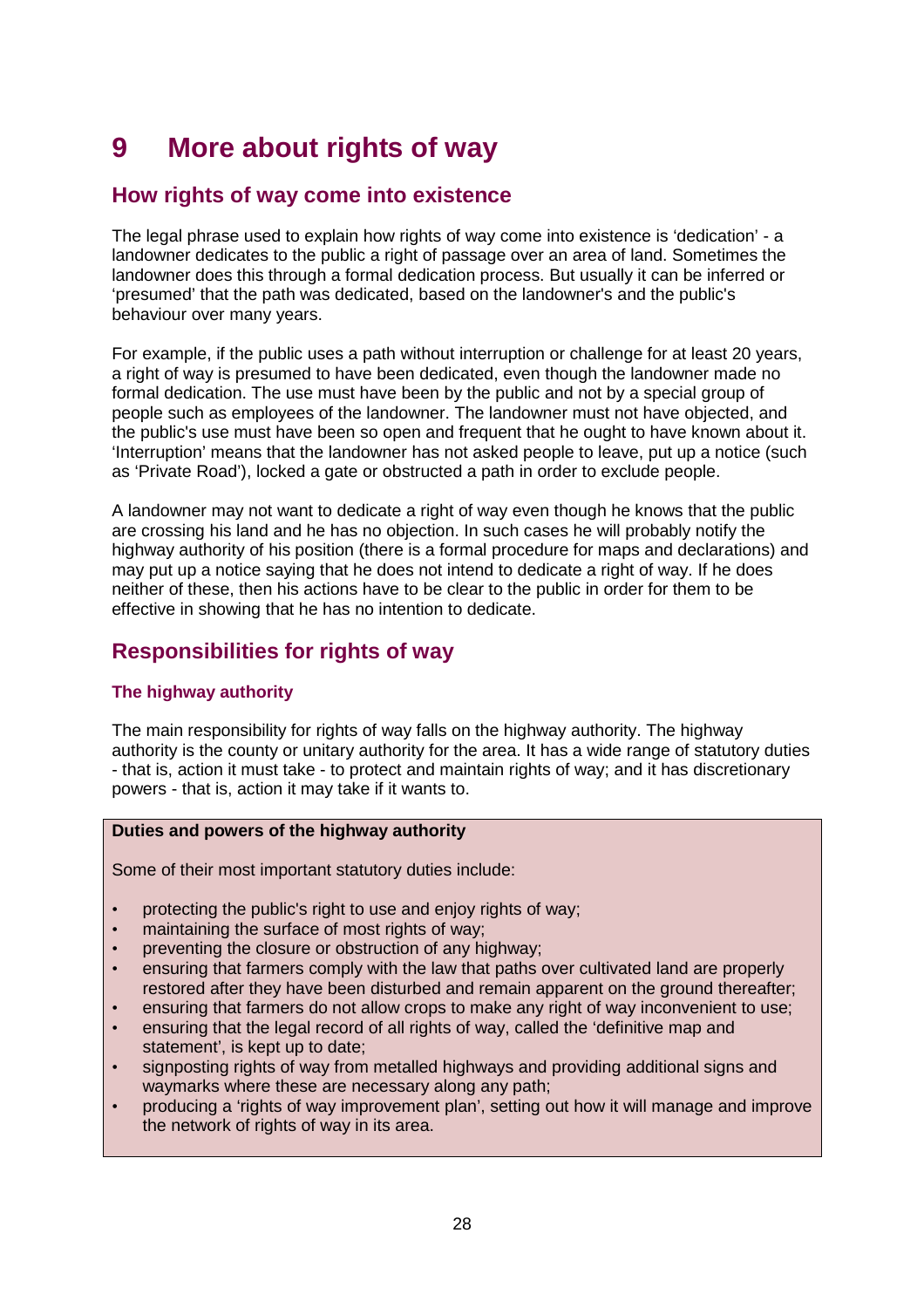The highway authority's discretionary powers allow it to:

- create new paths by agreement with the landowner;
- make orders to create, divert and extinguish rights of way;
- improve rights of way, including the provision of seats and street lighting; and
- provide footpath wardens.

These various duties and powers are referred to in more detail below.

#### **Other local authorities and parish councils**

If the highway authority is a county council, there may also be a district council and a parish council. Both of these bodies have discretionary powers, allowing them to work with the highway authority to manage, protect and maintain rights of way. For example, a district council can maintain footpaths, bridleways and restricted byways, make orders to create, divert or extinguish rights of way, and carry out other functions on behalf of the county council. Parish councils too can maintain footpaths, bridleways and restricted byways. They can take action against anyone who unlawfully obstructs a right of way - or require the highway authority to act. They can insist that a path or byway be signposted where it leaves a metalled road, and they can put up signposts and waymarks with the consent of the highway authority.

None of these extra powers relieve the highway authority of its basic duties and responsibilities. **If you encounter a problem with a right of way, or if you want help or advice, it is the highway authority that you should always contact in the first instance.**

#### **Landowners and occupiers**

The landowner and occupier must respect the public's rights of passage and not do anything that would inconvenience or endanger the public in any way. As most rights of way are over farmed land, there are special provisions to deal with gates and stiles and to allow cultivation (see pages 32 and 33). In a very few cases the landowner is responsible for maintaining the surface of the path - normally it is the duty of the highway authority (see below).

#### **Rights of way improvement plans**

Each highway authority has had to produce a 'rights of way improvement plan' setting out the steps it proposes to take to improve the management of the rights of way in its area and to improve the network as a whole to meet the public's needs better, including the needs of those with disabilities or whose mobility is impaired. The rights of way improvement plan can be obtained from the highway authority: plans are often available for downloading from an authority's website.

#### **Maintenance and improvements**

The highway authority has a duty to maintain nearly all rights of way. The exceptions are those footpaths, bridleways and restricted byways created by presumed dedication (see page 28) since 1960 (where no-one is responsible unless the highway authority has agreed to assume responsibility) and some byways open to all traffic. To allow the highway authority to do its maintenance work, it is, in effect, the owner of the surface (the top two spade depths or so) of any highway it is liable to maintain.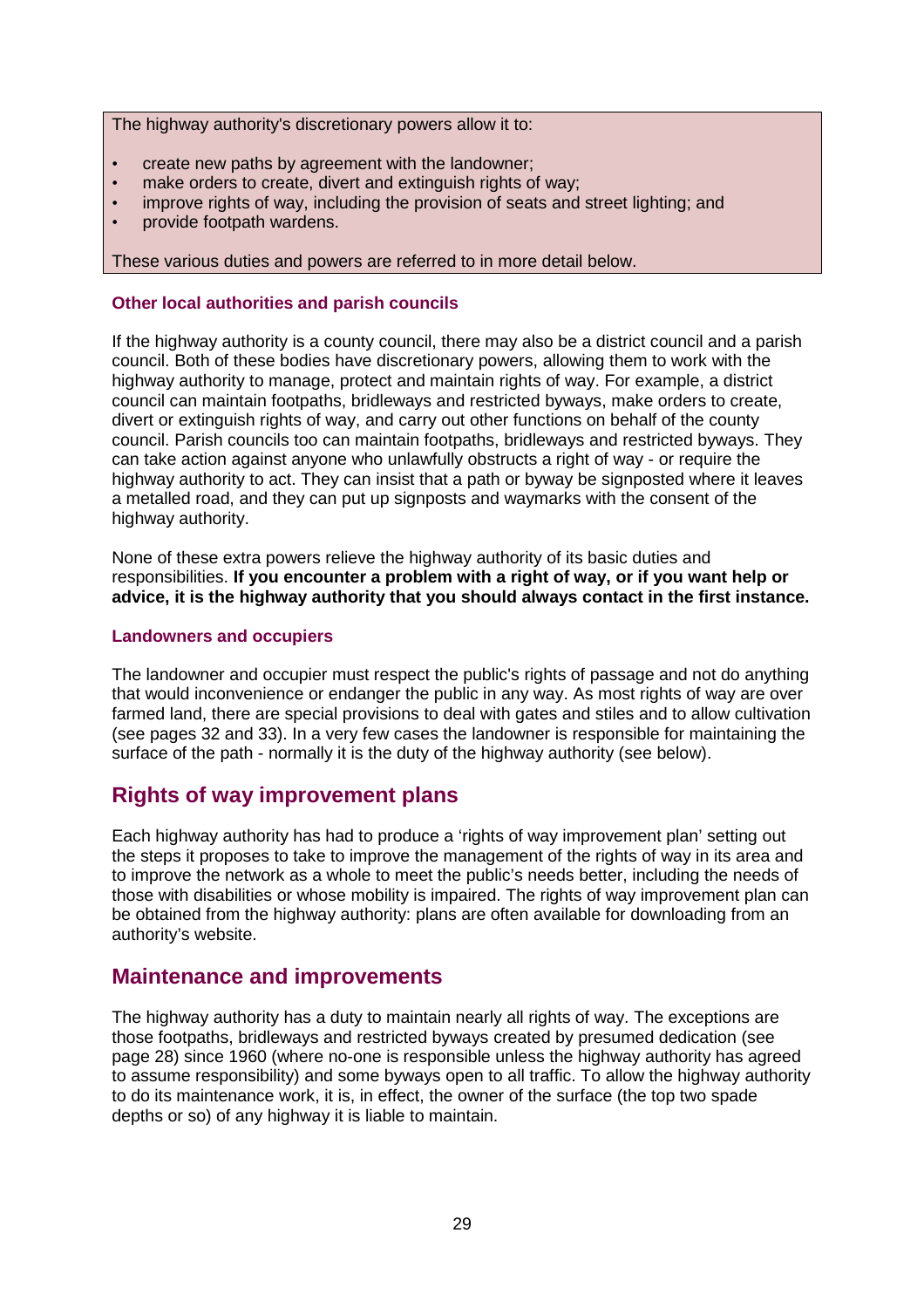A district or parish council may also maintain footpaths, bridleways and restricted byways, either on their own account or on behalf of the highway authority. Or the highway authority may arrange for work to be carried out by a farmer, contractor, or group of volunteers.

Maintenance includes keeping the surface of the highway in good repair and dealing with natural vegetation growing from it. Overhanging vegetation (from a hedge, for example) is the responsibility of the landowner or occupier. Crops growing from the surface or alongside a path, and problems of drainage caused by the farmer's activities, are also the farmer's responsibility.

Tunnels and bridges along a right of way are usually the highway authority's responsibility (although the railway authority or British Waterways may deal with maintenance and safety where railways and canals are being crossed). If a landowner widens or deepens a stream or drainage channel, they would normally be responsible for providing a safe, convenient crossing, and may be responsible for its continued maintenance.

There is no set standard to which rights of way have to be maintained and it is acceptable for some paths to be in a better condition than others. A path leading to a village church or school may be easier to use than a remote country path. On a byway open to all traffic, the highway authority is not obliged to provide a hard, metalled surface or to maintain one. Country footpaths, bridleways and restricted byways certainly won't have a firm dry surface at all times. It is normal for them to be a little overgrown in summer or muddy in winter - so be prepared and dress appropriately. A path should never be so overgrown or muddy that it is impossible to use. All rights of way should be appropriate for their expected use, with reasonable care taken by the highway authority to ensure that they are safe.

A highway authority can be taken to court to force it to carry out its maintenance duties - see page 36. Highway authorities do have some powers to improve rights of way - although they have no duty to do so. They can provide and maintain fences or rails at the sides of paths; erect bollards, gates or stiles at the entrance to a right of way; build bridges, level surfaces, improve drainage and install cattle grids. Parish and community councils have powers to provide seats, shelters and lighting, and to make many other small improvements if the landowner agrees.

### **Changes to the path network**

County and district councils have powers to create new footpaths, bridleways and restricted byways by agreement with landowners and to pay compensation. Parish councils may also create new rights of way by agreement, but cannot pay compensation.

Orders to create, divert or extinguish rights of way can be made by the highway authority or district council, but only for a specific reason that is set out in the legislation. For example, a right of way can be extinguished only if it is no longer needed for public use. If it is obstructed and cannot be used, this does not justify it being extinguished. Nor can a right of way be extinguished simply because it is inconvenient to the landowner.

Notice of all such orders must be published in a local paper, posted at the site and displayed at the council's main offices. You may ask the local authority to notify you of any orders made for an area, but they may charge for this service. If anyone writes in objecting to an order then a decision on whether the order should be confirmed is made by an independent inspector from the Planning Inspectorate (acting on behalf of the Secretary of State for Environment, Food and Rural Affairs) who may first hold a local public inquiry. Orders dealing with byways follow a different procedure and are decided by the local magistrates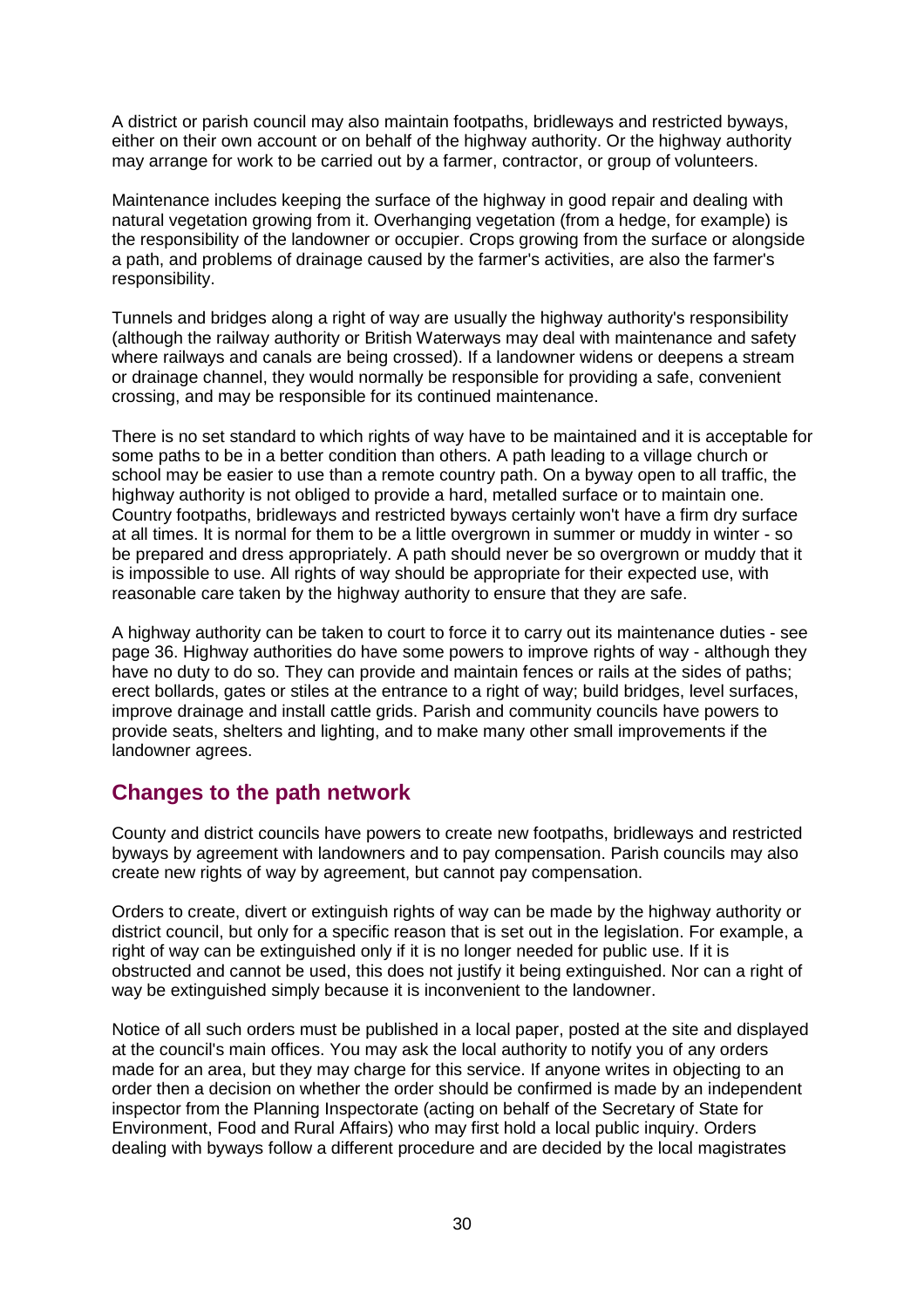after a hearing in court. This procedure may also occasionally be used for footpaths, bridleways and restricted byways.

The Secretary of State for Defence may close a public footpath or bridleway for military purposes without public notification; depending on the purpose used to justify the closure, an alternative path may be provided. Paths that run across or very close to military land may be changed temporarily, with approval by a magistrates' court, usually to protect the public from injury. Rights of way may occasionally be closed or diverted temporarily, when the highway authority undertakes work near to or on the path that could endanger the public. The Department for Environment, Food and Rural Affairs may close a path temporarily to prevent access to livestock infected by a notifiable disease. Farmers are not entitled to close paths for this reason themselves.

Natural England publishes a booklet giving more information about changes to rights of way (see section 11).

### **Keeping rights of way in use**

There is a lot of truth in the saying 'Once a highway, always a highway'. A right of way still exists in law even if it is built over, obstructed or not used regularly. The legal right to use it remains, even if it is physically impossible to do so. It is not necessary (as is sometimes thought) for someone to walk or ride a path at least once a year. Many user groups try to walk or ride all of the paths in their area regularly. But if a right of way has not been used for many years, the right of passage remains - until the path is formally extinguished or diverted by the correct legal process.

If a right of way in your area is impossible to use, you should notify the highway authority and ask them to bring it back into use. Rights of way which have been 'lost' through erosion by land being washed into the sea or a river - are treated differently. You may use the part of the path that remains but you may not divert around the missing section. The local authority will need to replace the missing section, by reaching agreement with the landowner or by making a public path creation order.

### **Definitive maps - the legal record**

Special maps have been drawn up so that walkers, riders, farmers and landowners may know which paths are public rights of way. These 'definitive maps' show rights of way in four categories:

- $\bullet$  footpaths a right of way on foot only;
- bridleways a right of way on foot and on horseback. An additional right has been granted to pedal cyclists to ride on bridleways, provided that they give way to walkers and horse-riders;
- restricted byways a right of way on foot, on horseback and in or on a vehicle that is not mechanically-propelled;
- byways open to all traffic a right of way on foot, on horseback and in or on any kind of vehicle.

If a right of way is shown on the map, that is conclusive evidence, in law, that the public had those rights - and still has them unless there has been a legally authorised change. However, a right of way may have been omitted from the definitive map. For this reason, the fact that a path is not shown on the definitive map does not necessarily prove that the public has no rights over it. Similarly, the status of a path may be incorrectly shown on the map, so a right of way that is shown as a footpath may have additional, unrecorded rights, for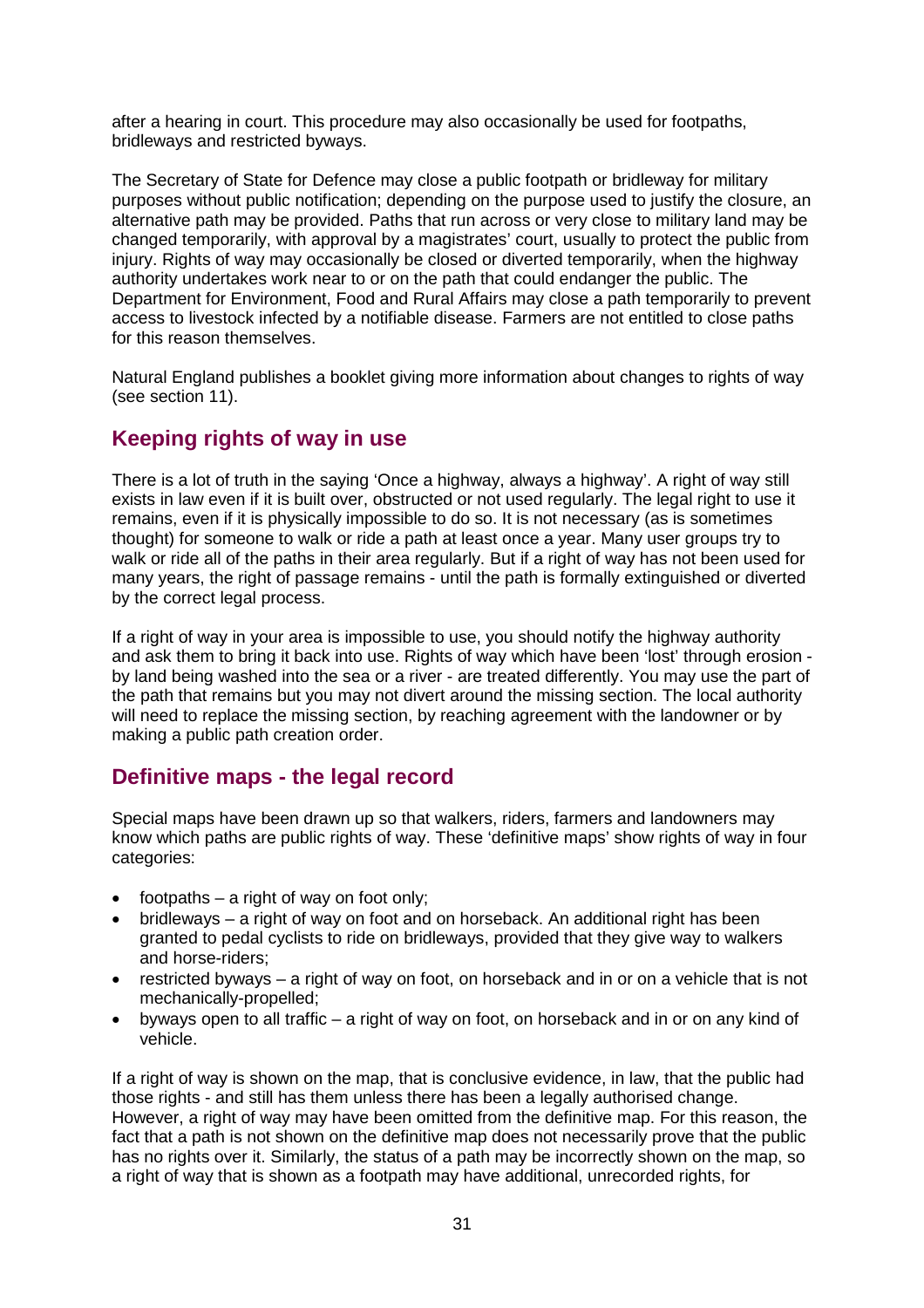example for horse riders to use the way, and ought properly to be recorded on the map as a bridleway.

Every definitive map is accompanied by a statement describing each right of way in greater or lesser detail. The statement might define the position or width of the path, or give details of any conditions attached to the public's rights. These details are conclusive evidence in law but with the same proviso that they may not give the full picture.

It is the job of the highway authority to prepare the definitive map and statement for its area, and to keep it up to date. Maps do not have to be compiled for the inner London boroughs. You may ask to see the map and statement, along with any amendments to it, at the authority's office. In some cases they may sell copies of the map. If there is a district council for the area, they will also have a copy of the map and statement available for inspection. Some councils arrange for copies to be kept at local libraries, and many parish councils hold a copy.

Natural England publishes a booklet giving more information about definitive maps (see section 11).

# **Traffic Regulation Orders**

It is common in towns and cities for the highway authority to make orders to restrict or prohibit the use of a highway, for example at certain times of day or by certain types of vehicles. The same kind of order - a Traffic Regulation Order - may occasionally be made in the countryside in the interests of conserving natural beauty and promoting recreation and nature study. They are mainly used to limit vehicular traffic, but can also be applied to footpaths, bridleways and restricted byways, for example to forbid cycling or horse riding. Notices explaining the restriction or prohibition must be conspicuously displayed. It is an offence punishable by a fine to disregard them.

Before a Traffic Regulation Order can be made, a notice is normally published in the local paper allowing time for objections to be made. Any objections must be considered by the highway authority. In an emergency an order can be made by the highway authority without prior warning.

In National Parks the national park authority may make a Traffic Regulation Order for a right of way or unsurfaced road.

#### **Stiles and gates**

Stiles come in a wide variety of designs, often reflecting the local character of our footpaths. But all stiles, gates and similar structures must be maintained in a safe condition, and must enable you to use the right of way without unreasonable interference. A stile that is dilapidated, difficult to use or topped with barbed wire is unlawful. On a bridleway or restricted byway, a stile or padlocked gate that obstructs the route for horse riders is also unlawful. Both should be reported to the highway authority.

It is normally the landowner's or occupier's duty to maintain gates and stiles in a safe condition. They can recover at least 25 per cent of the cost from the highway authority. If the landowner or occupier fails to maintain their gates and stiles in a safe condition, the highway authority can require the work to be done, or carry out the work itself and recover its costs. Many authorities provide free stile or gate kits which the farmer or volunteers can install themselves.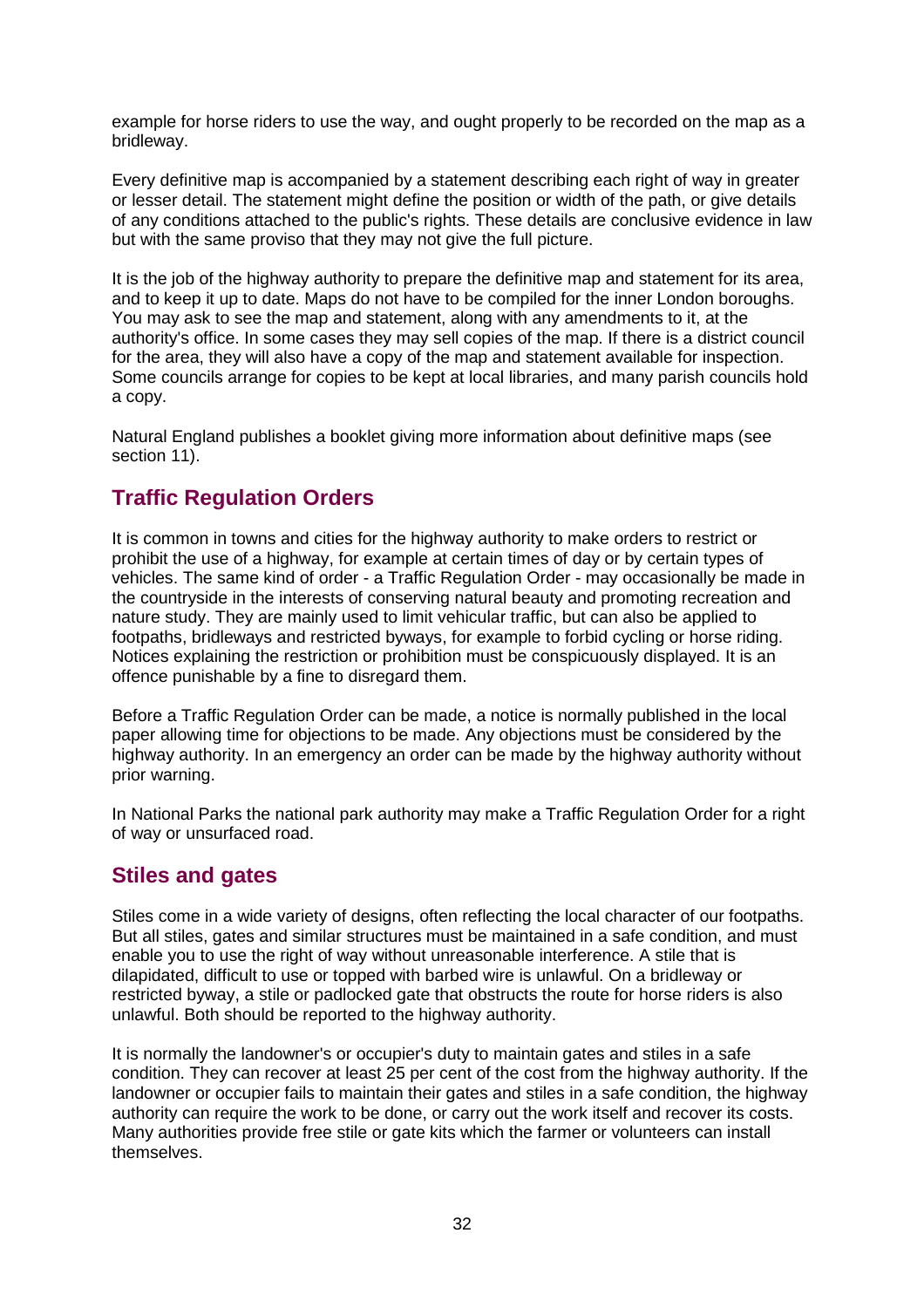In repairing a stile or gate the farmer does not have to make the path more convenient to use. But the highway authority or parish council may be able to arrange with the farmer for improvements such as kissing gates or dog latches. Highway authorities can enter into agreements with landowners for a structure such as a stile to be replaced with one that is easier for people with mobility problems to use. Defra has issued guidance to authorities encouraging them to make use of this power.

The highway authority's permission is required before a new stile or gate can be erected across a right of way (although not if the landowner is simply replacing an existing, old stile with a new one). Putting any sort of fence, including an electric one, across a right of way without providing a safe means of crossing is an obstruction.

### **Ploughed paths and growing crops**

One frequent problem encountered by users is to find a path obliterated by ploughing or covered by a crop. Highway authorities have strong powers to enforce the law relating to ploughing and cropping. They may prosecute the landowner or occupier, and they may swiftly put matters right by carrying out the necessary work themselves and then recovering the costs from the farmer.

If a footpath or bridleway runs along the edge of a field then its surface must not be ploughed or disturbed at all. Ploughing or disturbing the surface of a restricted byway or byway open to all traffic is also prohibited, regardless of whether it runs along the edge of a field or across it.

If a footpath or bridleway runs across a field, and cannot conveniently be avoided, the farmer is entitled to plough or disturb it in order to sow, cultivate or harvest a crop. But he then has a duty to restore the surface to make the path reasonably convenient for walkers and riders to use; and he has a duty to make sure that the line of the path is (and remains) apparent on the ground. Normally this must be carried out within 24 hours of the start of the disturbance. An exception is when the land is first disturbed for that crop; then a longer period of 14 days is allowed (to provide for the initial preparation of the land). Either period may be extended if agreed in advance with the highway authority.

Crops must not be allowed to grow on or overhang any footpath, bridleway or other right of way in a manner that inconveniences the public, or prevents the line of the path from being apparent on the ground. 'Crops' include cereals, oil seed rape and root crops, but do not include grass being grown for pasture, silage or haymaking.

The law specifies minimum widths for rights of way that are restored after disturbance or kept clear of crops. For rights of way across a field the minimum widths are 1 metre for a footpath, 2 metres for a bridleway and 3 metres for other rights of way. On the field edge, these widths are increased to 1.5 metres, 3 metres and 5 metres respectively.

If you think the law is not being complied with you should report it to the highway authority, giving the date, the exact location and an explanation of the problem. You are, in the meantime, still entitled to follow the route even if this means treading on the crop. Another option may be to walk round it; but please see page 34 for advice in dealing with problems.

# **Widths of rights of way**

The widths mentioned above apply only to rights of way that are being restored or kept clear of crops. Otherwise the law prescribes no fixed widths for footpaths, bridleways, restricted byways and byways open to all traffic. The highway authority can require a gate across a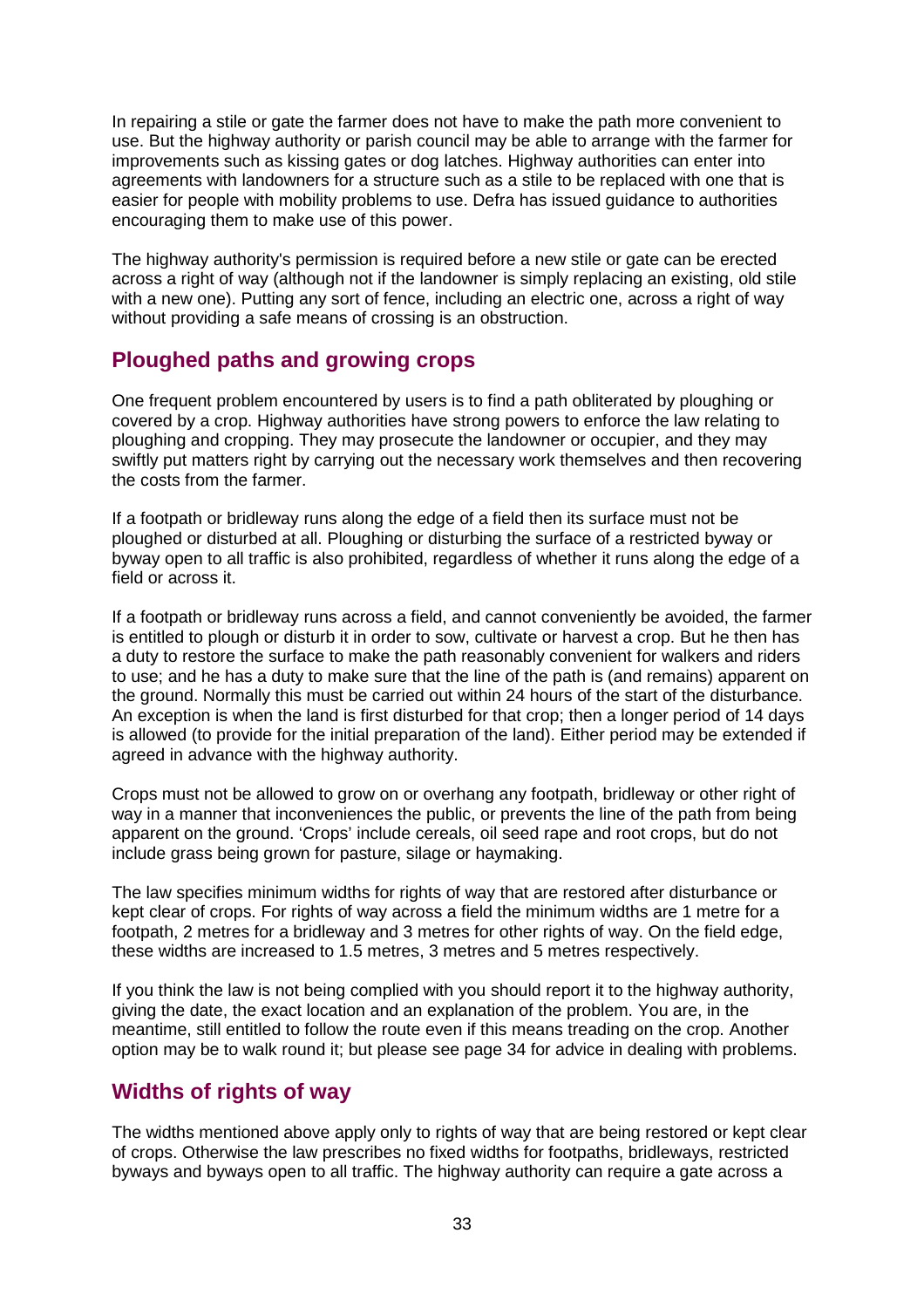bridleway to be at least 1.5 metres wide. The recommended width for a stile is 1 metre, although this is not a legal requirement.

If a right of way is shown on the definitive map, or has been recently diverted or created, then the statement accompanying the definitive map or the path order may specify a width. Some historic documents such as inclosure awards also record the width of paths. In the absence of such information, the 'rule of thumb' is to allow paths to be wide enough for two walkers or horseriders to pass one another. If the right of way has fences on both sides you can usually assume that you are allowed to use the full width, from fence to fence.

### **Other obstructions**

You may find a path blocked by a tree, rocks, barbed wire or rubbish, or just overgrown with vegetation. These can all be considered obstructions and should be reported to the highway authority. The authority should clear natural obstructions as quickly as possible. It can order overhanging vegetation or barbed wire to be removed and can clear anything placed or planted on the right of way. If the authority orders an obstruction to be removed within a stated time and it is not removed within that period, the authority can remove it and recover the cost from the person concerned. Legal action can be taken against a highway authority over certain types of obstruction – see page 36.

### **Misleading signs**

Misleading signs can deter some people or make them feel uncomfortable, even when they know they are on the right path. If a right of way is shown on the definitive map, it is an offence for anyone to put up any sign or notice containing false or misleading information that is likely to deter people from using the route. You should report any problems to the highway authority.

### **Bulls**

Keeping bulls of the recognised dairy breeds (Ayrshire, British Friesian, British Holstein, Dairy Shorthorn, Guernsey, Jersey and Kerry) in a field or enclosure crossed by a right of way is an offence punishable by a fine. It is only permitted to keep bulls in a field or enclosure crossed by a right of way if they are:

- under ten months old, or
- not a recognised dairy breed and accompanied by cows or heifers.

Although this means that some bulls are allowed in fields crossed by rights of way, a person responsible for a bull that is known to be dangerous (eg irrespective of its breed) can be liable for damages if it injures someone. The law also requires employers and employees to take precautions to ensure that their activities do not endanger the health and safety of third parties

You should report any problems to both the highway authority and the Health and Safety Executive.

### **Dealing with problems at the time**

If a right of way is obstructed you may remove just enough of the obstruction to allow you to pass, but you must be careful. You must do the minimum of damage to the obstruction, and be careful not to let livestock escape. If your way is blocked by someone you believe to be the landowner or occupier or a person representing them, you must not use or threaten force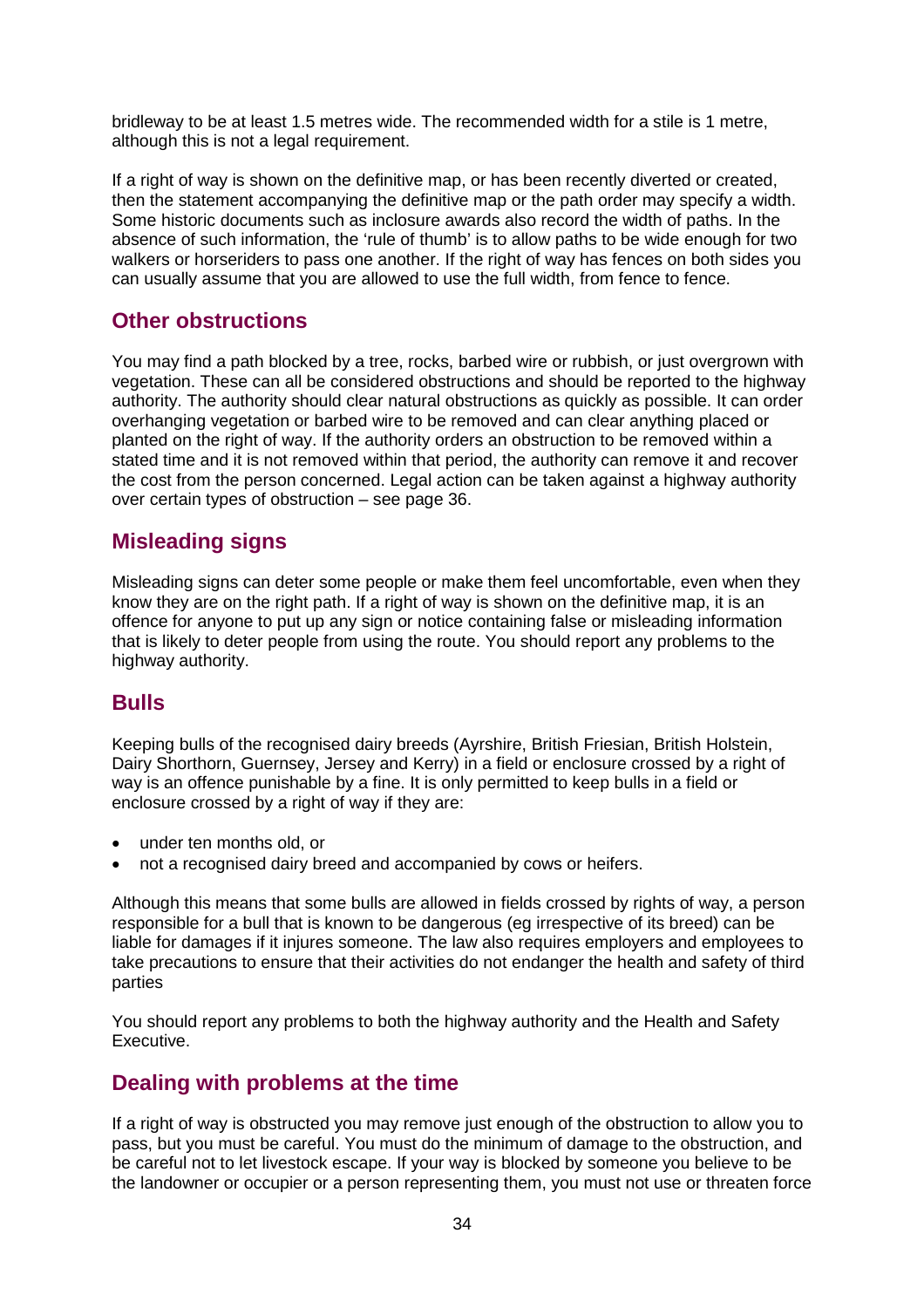against them or their property, although you can politely but firmly continue to exercise your rights.

An alternative to removing an obstruction is to pass round it, deviating from the line of the right of way. If the path really is impassable you are entitled to deviate, but you must take care to avoid causing damage. If the deviation takes you on to land belonging to someone other than the person responsible for the obstruction, you may be trespassing.

You are not entitled to remove anything that does not obstruct a path but which you feel is dangerous to path users, such as barbed wire or electric fencing alongside the path. If you report the problem to the highway authority they can have it removed.

#### **Intimidation and nuisance**

If anyone tries to prevent you from using a public right of way by telling you to leave, by keeping a fierce dog close to the highway to deter you, or by any other form of intimidation or harassment, you should notify the highway authority. If anyone threatens or uses force against you, the police should be notified as well. You may also be entitled to prosecute privately or to apply to the magistrates to have the offender bound over to keep the peace. Committing a breach of the peace, or behaving in a way likely to provoke one, is an offence; the penalty is imprisonment or a fine or both.

Anyone behaving unreasonably and thereby interfering with the use of a public right of way may also be committing a nuisance, for which they can be sued privately, or prosecuted for a criminal offence, or both, depending on the nuisance. If you are injured by something on the path, you should report it to the highway authority; you may be able to sue privately for damages, but your own actions will be examined carefully.

### **Reporting problems to the highway authority**

If you encounter any, you should make an effort to report them to the highway authority. They will usually be responsible for taking action. Even if they have to pass your complaint to another body, they will still find it useful to be aware of the problem. You might prefer to approach the landowner or occupier yourself. This can often be the easiest way of resolving small problems, although finding out who to approach can sometimes be difficult and timeconsuming.

If you report a problem to the highway authority give them as much information as possible about what was wrong, where and when. Give the exact location, including a grid reference if you can, or mark the place on a photocopy of a map. A photograph of the problem, noting the date and time it was taken, can be useful to the authority, as can the names and addresses of other witnesses. If you have spoken to the owner or occupier, that too should be reported.

The highway authority will investigate complaints as quickly as it can, but bear in mind that it has hundreds - sometimes thousands - of miles of rights of way to look after. If the authority's officers do not respond in a reasonable amount of time, you may raise the issue with one or more local councillors - your own councillor, or a councillor for the area where the problem arose, or the chairman of the appropriate committee. The highway authority will give you their names and addresses. Bear in mind that district and parish councils have powers to take action or to require the highway authority to act (see page 29).

In exceptional cases you may ask the Local Ombudsman to investigate the way a complaint has been handled, or you may take action in the courts to compel an authority to act. The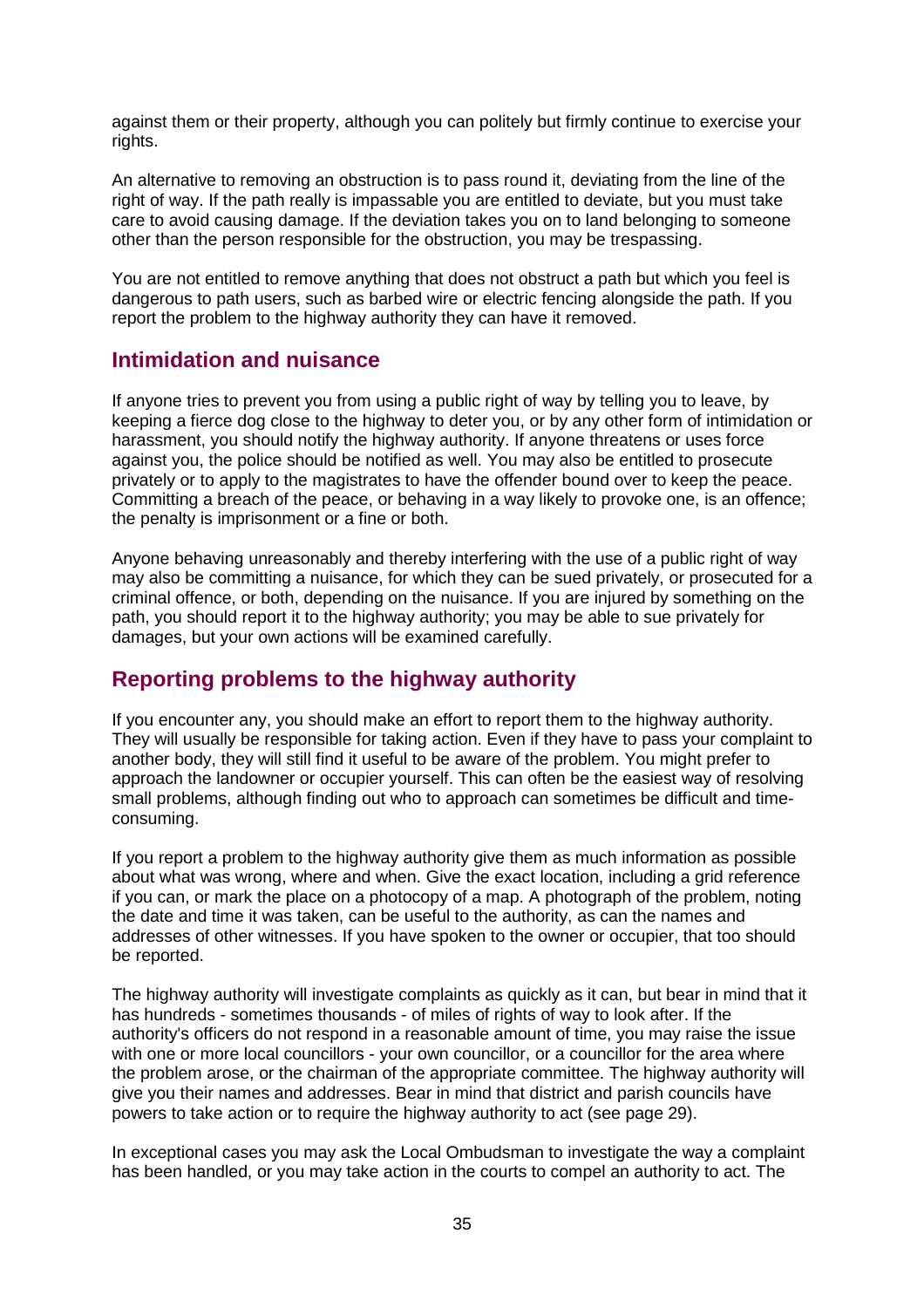Local Ombudsman (or 'Commissioner for Local Administration') can investigate complaints of maladministration by local authorities, including excessive delays and neglect of duty. Most authorities respect the Ombudsman's findings and act on them, although they are not bound to do so. Information about what the Ombudsman can, and cannot, do is available on the Local Ombudsman's website.

Sometimes it is possible to apply to the magistrates' court for an order compelling the highway authority to maintain a highway that is 'out of repair' or to get an obstruction removed. The initial steps of this procedure are relatively simple, and may prompt the authority to resolve the problem. Before applying to a magistrates' court you should obtain legal advice, either independently or through one of the user groups (see section 11). Defra has published advice on using the procedure for getting the highway authority to remove an obstruction.

Initiating your own prosecution against a landowner or occupier is a different matter. Not only are the circumstances in which an individual can take such action very limited, but you will also need to consider carefully the evidence that you will have to produce to secure a conviction, and the consequences should you fail to do so. Again, you should take sound legal advice. It will almost invariably be preferable to persuade the authority to take such action than to do so yourself.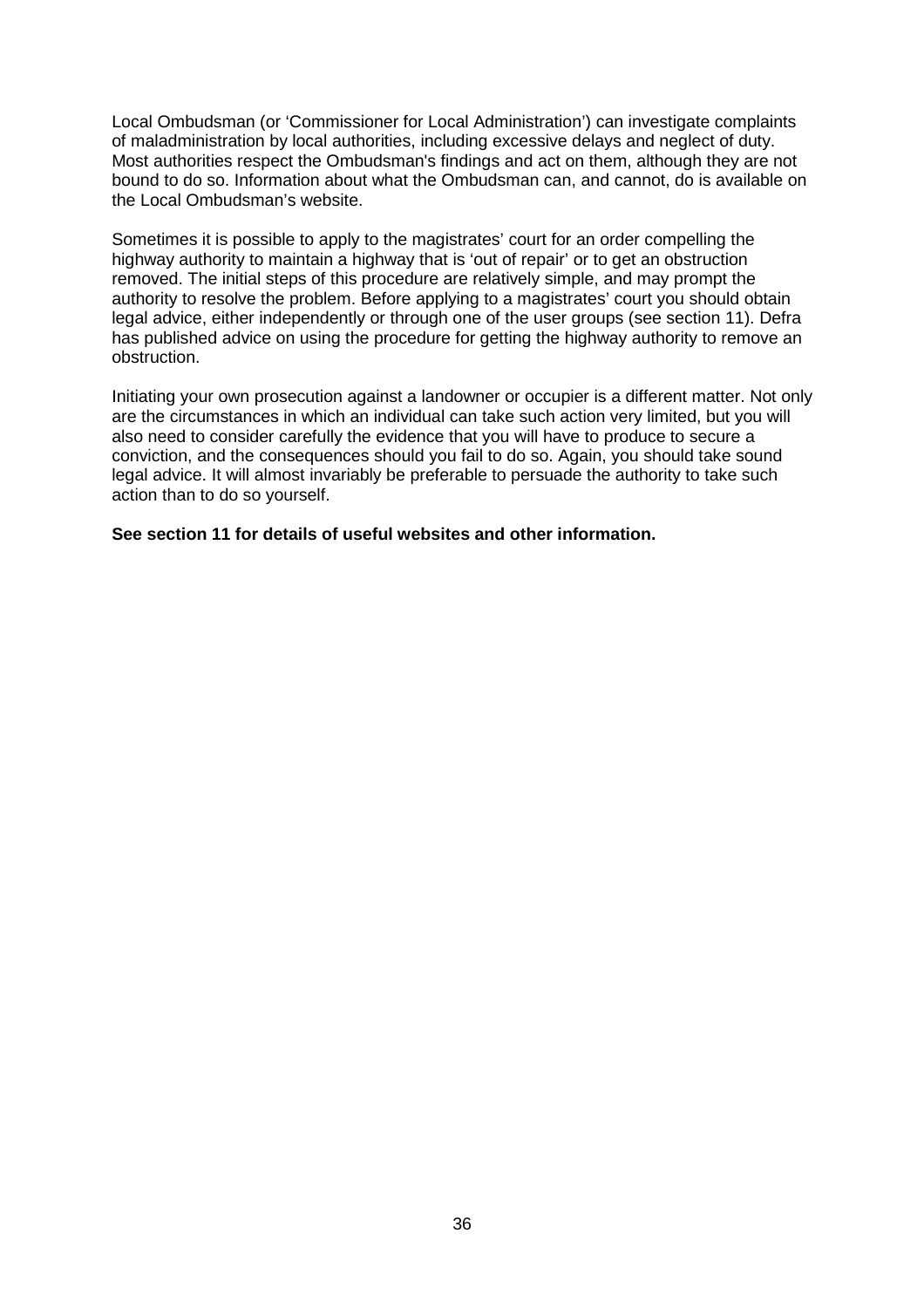# **10 More about open access**

### **Open access areas - where you can wander by right**

The public have had rights to wander freely over certain land for a long time, but the extent of land where there is such a 'right to roam' has been greatly extended recently by provisions in the Countryside and Rights of Way Act 2000. That Act required Natural England's predecessor, the Countryside Agency, to draw up maps of 'open country' (defined as mountain, moor, heath and downland) and registered common land. Once those maps had been through public scrutiny and any objections resolved, they became known as conclusive maps, which are available for public inspection at local authority offices and via a website maintained by Natural England. The public have a right on foot to any land shown on those maps, subject to the following exceptions:

- any land to which there was a right of access under earlier legislation remains subject to that legislation. Natural England has researched the extent of this land and made the information available on a website;
- land may be excluded from access for restrictions for nature conservation or defence purposes;
- certain land, known as 'excepted land', is excluded from the right of access even though shown on maps. This includes land covered by buildings or within 20 metres of a dwelling, land used as a golf course and land used for quarrying;
- access may be restricted at times of high fire risk;
- all access is subject to the user behaving responsibly, and not contravening any of the requirements listed in Schedule 2 to the Act. These include not lighting fires, not driving or riding a vehicle other than an invalid carriage, not having an animal other than a dog with you, and not intentionally damaging any trees or plants. Restrictions on dogs on access areas are covered on page 22.

A landowner can dedicate as an open access area under the Act land that is not on the maps drawn up by the Countryside Agency, or can dedicate additional rights over land that is already on the map.

The Ordnance Survey shows on its Explorer maps 'access land', which includes land open to access under the Countryside and Rights of Way Act 2000 as well as other land such as National Trust land. See page 14 for more details.

#### **Commons**

There are over 7,000 commons in England, covering a total of about 4,000 square kilometres (over 1,500 square miles). They range from Lake District fells to Surrey picnic spots; from Norfolk marshes to Dartmoor hill grazings. Some are famous open spaces such as the Malvern Hills, Cannock Chase or Hampstead Heath, others are small areas known only to local people.

Commons are a legacy from the time when much of our land was wild and used in common by the local population. Many rights to use land in common were eradicated by the feudal system and later by the Inclosure Acts, but some have survived until the present day. The land these rights apply to is still owned by someone - three-quarters of it privately - but certain people other than the landowner often have some rights, for example to graze a specified number of animals. These people are called 'commoners' and their rights usually attach to particular local properties, such as farms. There is an official register of commons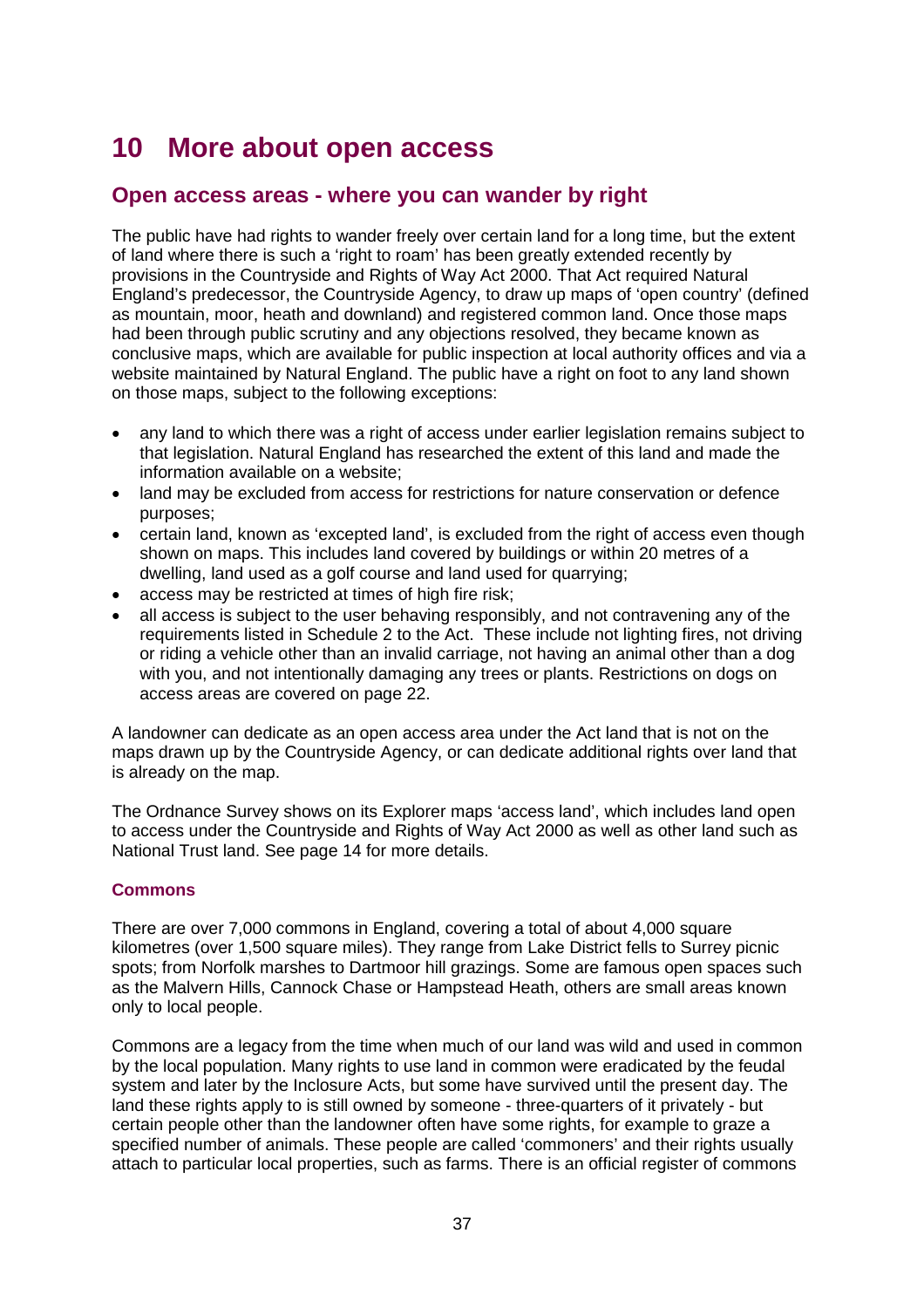accompanied by maps, and you can see these at county council and unitary authority offices. It is best to make an appointment to inspect them.

The public was granted access rights in the 19th and 20th centuries over commons in and around our older towns and cities and to some rural commons: some of these rights extend also to horse-riding. Often these commons belong to the local authority and are used solely for public enjoyment. Other common land, became, as mentioned above, subject to a right of access on foot under the Countryside and Rights of Way Act.

#### **Access to coastal areas**

Beaches are owned, like any other area of land. The public is usually allowed on them, although there is no right to cross private land in order to reach a beach.

Many beaches are owned by local authorities and dedicated for public use. Many others have been used by the public for many years and are presumed to have been dedicated for public use. Certain activities may be restricted, such as camping, driving vehicles or lighting fires. There are also a few private beaches, closed to the public, with a notice displayed that explains this.

The foreshore is slightly different. This is defined as the region lying between the high and low tide line, limited on the landward side to the medium line between neap and spring high tides, and is marked on OS maps. This strip usually belongs to the Crown. There is not necessarily any right of public access to it, but in most cases you cannot be barred from walking on the foreshore because there is an absolute right of navigation along it when the tide is in, which prevents the erection of barriers.

The government consulted in 2007 on extending the public's access to the coast, and has announced its intention of introducing legislation for this purpose at a future date.

#### **Access to lakes, rivers and canals**

Natural lakes and their shores may or may not be open to the public. Any access to the land surrounding the lake does not necessarily give you rights of access to the water, nor rights to swim, fish or launch a boat.

Reservoirs and their surrounding land belong to water companies, British Waterways, or private industries. There is no general right of access to them, although in some cases there is access to car parks, land areas, footpaths and other public facilities.

There is no general right of access to river banks, although some banks have traditionally been used by custom. Remember that rivers, as well as the land adjacent to them, are the property of the landowner. Even if a right of way exists beside a river, this does not give you the right to fish. Sometimes the owner may lease the fishing rights to a club, whose members may have exclusive access to the waterside.

Canal towpaths are legally part of the canal. The towpath besides a canal is usually available for public use on foot, and sometimes by cycle. This is normally on a permissive basis but some towpaths are public rights of way. Many towpaths are owned by British Waterways. You should follow any bylaws or restrictions on towpaths and be especially careful at locks.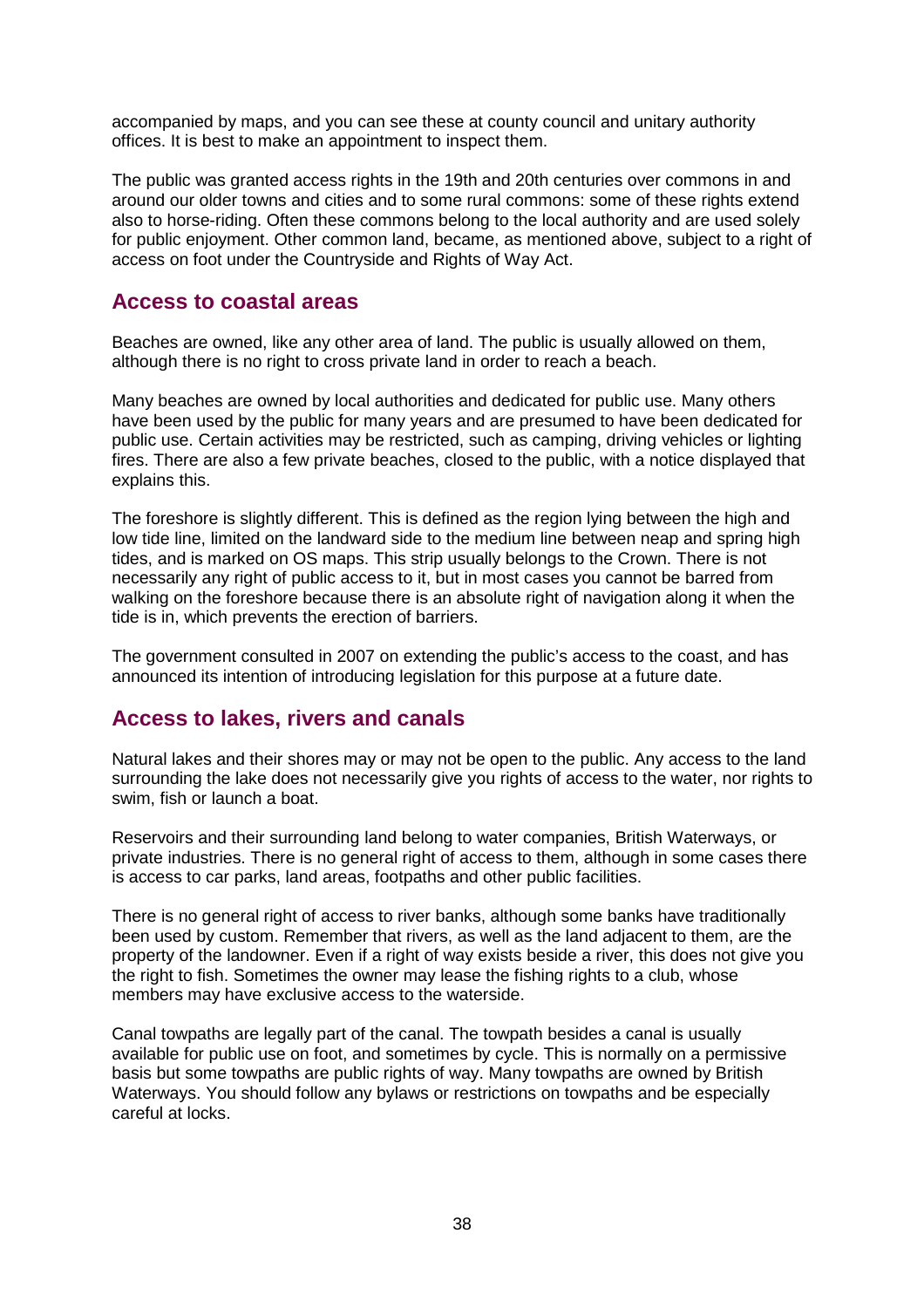# **Access by local permission**

In some places, where there is no formal right or access agreement, the landowner allows the public to use the land subject to specific conditions.

The National Trust, for example, owns many miles of coastline, and many thousands of acres of common land and open country, especially in the Lake District and other National Parks. The Trust allows the public on to this land whenever possible. If you find such an area closed off, or you are asked to keep to paths and tracks, it is probably because conservation work is being carried out or the land is being farmed.

Most Forestry Commission and Woodland Trust woodlands are open to the public. Paths and trails are often clearly marked and well maintained, and car parks and other facilities are sometimes provided. Some private woodlands are also open to the public.

### **Access by custom**

There are many areas where the public has never been given specific permission to enter, but access for some form of quiet recreation has been customary (this is sometimes known as 'de facto' access). In areas of open country such use is frequently possible because it does not interfere with low-key uses such as grazing by stock.

### **Town and village greens**

There are many areas of land in or near cities, towns or villages that have customarily been used by local residents 'as of right' for recreation and enjoyment. These are known legally as town or village greens. Some are just small patches of mown grass. Others are larger and more natural in their appearance.

Special registers of greens are held by commons registration authorities, and over 3,000 have been registered. New claims for registration are possible if local people have openly used the land for recreation for at least 20 years without permission from the owner. The Open Spaces Society publishes a detailed guidance manual on getting village greens registered. Successful registration of a green confirms local residents' rights to use the land, and gives it protection against future development.

### **Millennium Greens and Doorstep Greens**

People from all over England have been able to create new green spaces with Lottery money, through help from the former Countryside Agency (now part of Natural England).

Millennium Greens was an initiative supported by the Millennium Commission to help people mark the year 2000 with a permanent green space close to their homes, whether they are in cities, towns, villages, or hamlets. Over 200 Millennium Greens were created. The Greens are informal 'breathing spaces' for people to relax, play, or simply get out for some fresh air. Millennium Green trusts own the land and will look after it into the future.

Doorstep Greens are similar informal open spaces in the centre of communities where people lack existing communal green space, or where greens are under-used because they're not accessible or attractive to use. 200 projects have been supported with funding from the New Opportunities Fund. Further information about Millennium and Doorstep Greens is in the recreation section of Natural England's website.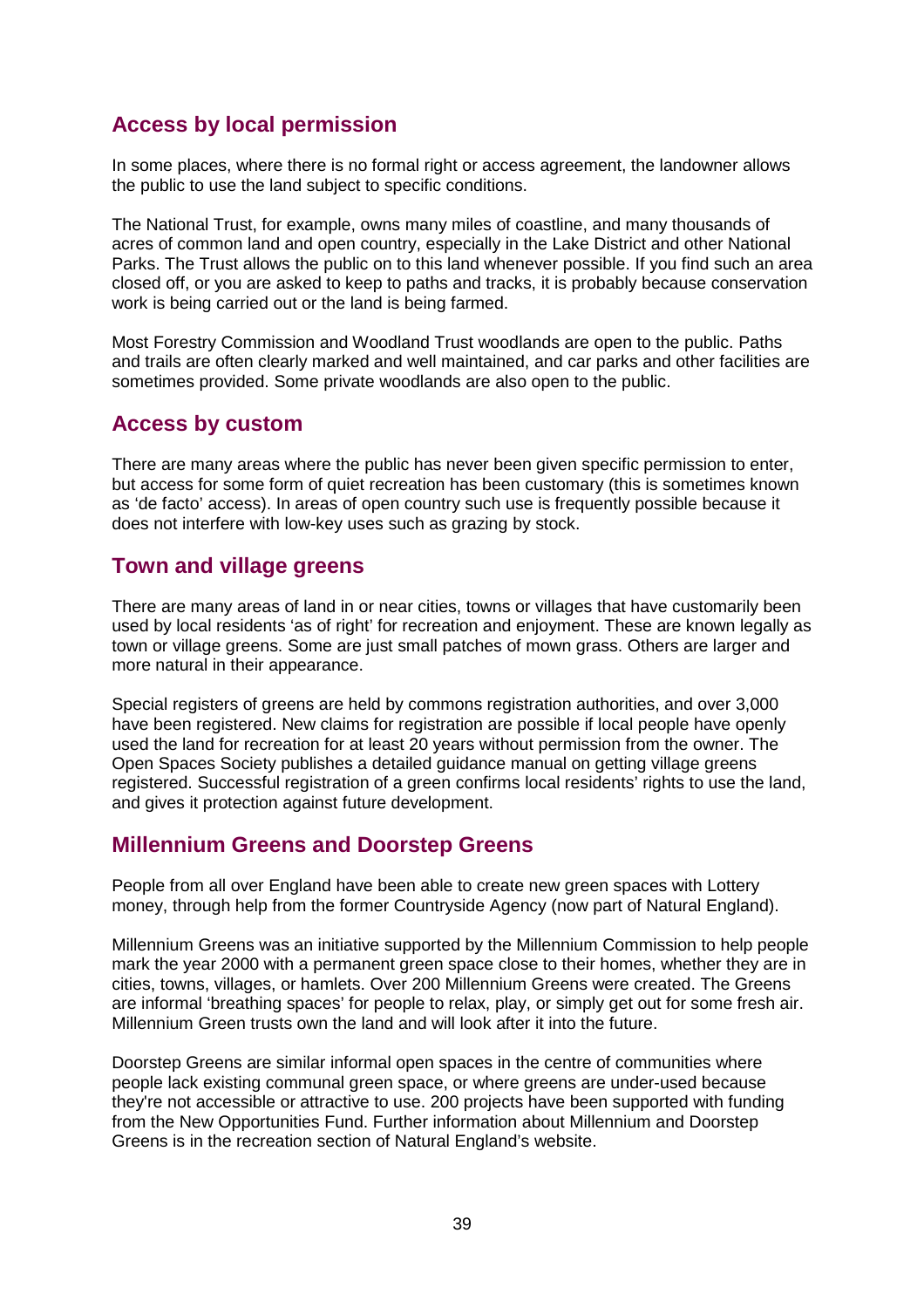# **Picnic sites and country parks**

Throughout England there are hundreds of picnic sites, some opened with the support of Natural England, others provided by the Forestry Commission or the National Trust. They usually cover a few acres, and are chosen for their scenic views. Seats, tables and car parking are provided.

Country parks are larger, sometimes covering several hundred acres. They have been created for the enjoyment of the public, and include a wide range of scenery. In some parts of the country abandoned industrial land, worked-out gravel pits or disused reservoirs have been transformed to create attractive landscapes that have become country parks.

All country parks have areas where you may roam freely. Often you are free to go where you choose. Depending on the site, there may be woods to walk through, a lake to sail on, or streams to picnic beside. There may also be opportunities to study wildlife, go fishing, play sports, or ride a horse. Toilets are normally provided and there may be a supervisory ranger presence.

Over 200 country parks in England have been supported by Natural England. A few are owned and managed privately or by the National Trust but most belong to local authorities or other public bodies. Entry is usually free, although there may be a charge for parking a car or using some facilities.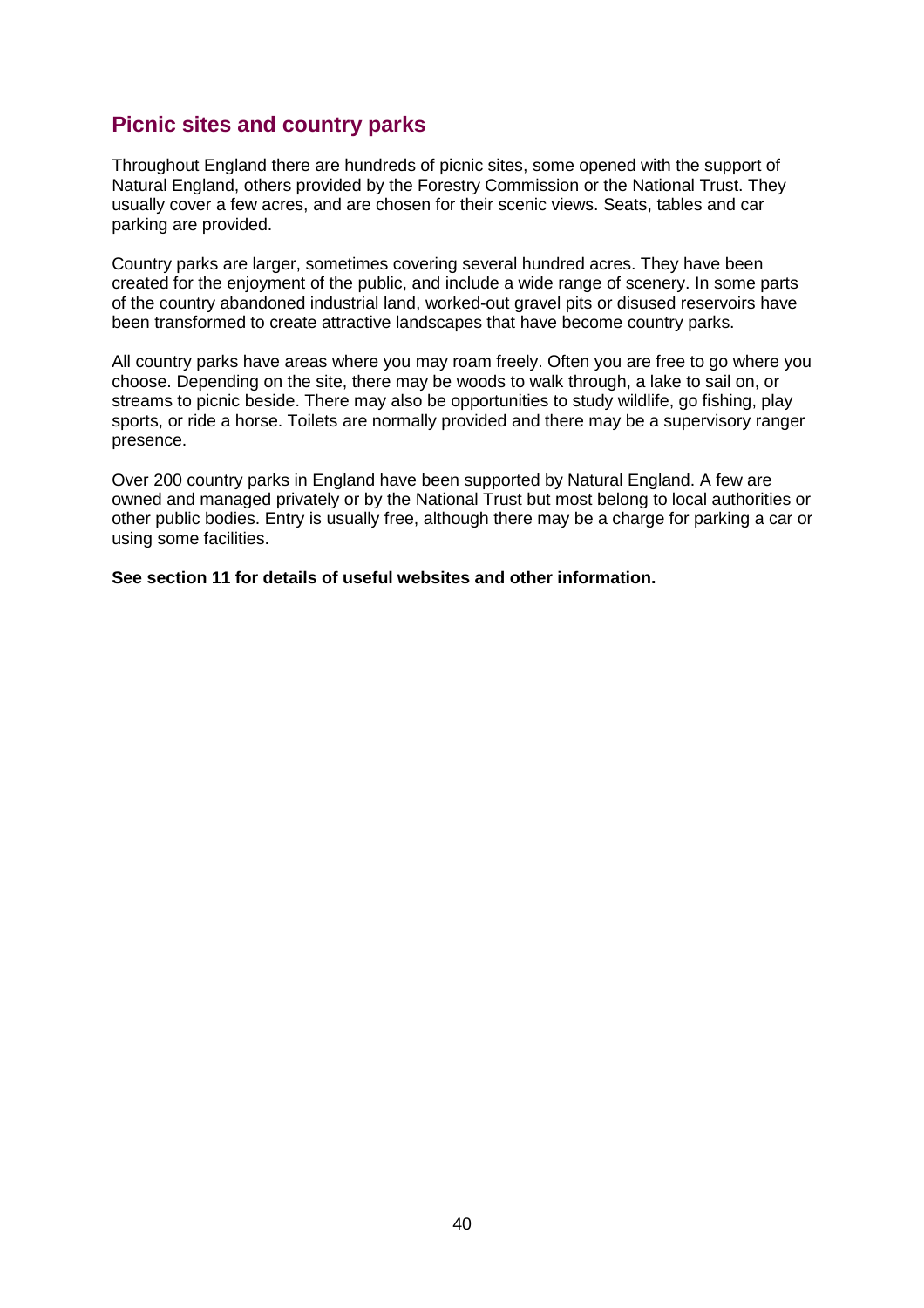# **11 Further information and contacts**

| <b>Central and local government bodies</b> |                                                           |  |
|--------------------------------------------|-----------------------------------------------------------|--|
| <b>Countryside Council for Wales</b>       | www.ccw.gov.uk                                            |  |
| Defra                                      | www.defra.gov.uk                                          |  |
|                                            | includes pages devoted to public rights of way, access to |  |
|                                            | open country and extending coastal access                 |  |
| <b>Environment Agency</b>                  | www.environment-agency.gov.uk                             |  |
| <b>Health and Safety Executive</b>         | www.hse.gov.uk                                            |  |
| <b>Local Government Association</b>        | www.lga.gov.uk                                            |  |
| <b>Local Government Ombudsman</b>          | www.lgo.org.uk                                            |  |
| National Association of Local              | www.nalc.gov.uk                                           |  |
| Councils                                   |                                                           |  |
| Natural England                            | www.naturalengland.org.uk                                 |  |
| Natural England publications can           | includes sections on access, conservation and             |  |
| also be ordered from:                      | recreation and a publications area from which the         |  |
| <b>Publications</b>                        | following can be downloaded or ordered: Waymarking        |  |
| Natural England                            | public rights of way (CA 77), A guide to definitive maps  |  |
| PO Box 1995                                | and changes to rights of way (CA 142) (download only),    |  |
| Wetherby                                   | You and your dog in the countryside (CA 205), Managing    |  |
| <b>West Yorkshire</b>                      | public access (CA 210), On the right track: surface       |  |
| <b>LS237XX</b>                             | requirements for shared use routes (CA 213) and By all    |  |
| Telephone: 0870 120 6466                   | reasonable means: inclusive access to the outdoors for    |  |
| Fax: 0870 1214 178                         | disabled people (CA 215)                                  |  |
|                                            |                                                           |  |
| <b>Scottish Natural Heritage</b>           | www.snh.org.uk                                            |  |
| Sport England                              | www.sportengland.org                                      |  |

| Countryside and nature conservation voluntary bodies |                                    |  |  |
|------------------------------------------------------|------------------------------------|--|--|
| <b>Butterfly Conservation</b>                        | www.butterfly-conservation.org.uk  |  |  |
| <b>British Trust for Conservation</b>                | www2.btcv.org.uk/display/btcv_home |  |  |
| <b>Volunteers</b>                                    |                                    |  |  |
| <b>Campaign to Protect Rural</b>                     | www.cpre.org.uk                    |  |  |
| England                                              |                                    |  |  |
| <b>Environment Council</b>                           | www.the-environment-council.org.uk |  |  |
| Geologists' Association                              | www.geologists.org.uk              |  |  |
| Royal Society for the Protection                     | www.rspb.org.uk                    |  |  |
| of Birds                                             |                                    |  |  |
| The Wildlife Trusts                                  | www.wildlifetrusts.org             |  |  |

| <b>First aid and safety</b>      |                     |
|----------------------------------|---------------------|
| <b>British Red Cross Society</b> | www.redcross.org.uk |
| ∣ St John Ambulance              | www.sia.org.uk      |

| <b>Historic heritage</b>          |                             |  |  |
|-----------------------------------|-----------------------------|--|--|
| Council for British Archaeology   | www.britarch.ac.uk          |  |  |
| <b>English Heritage</b>           | www.english-heritage.org.uk |  |  |
| <b>National Council for Metal</b> | www.ncmd.co.uk              |  |  |
| Detecting                         |                             |  |  |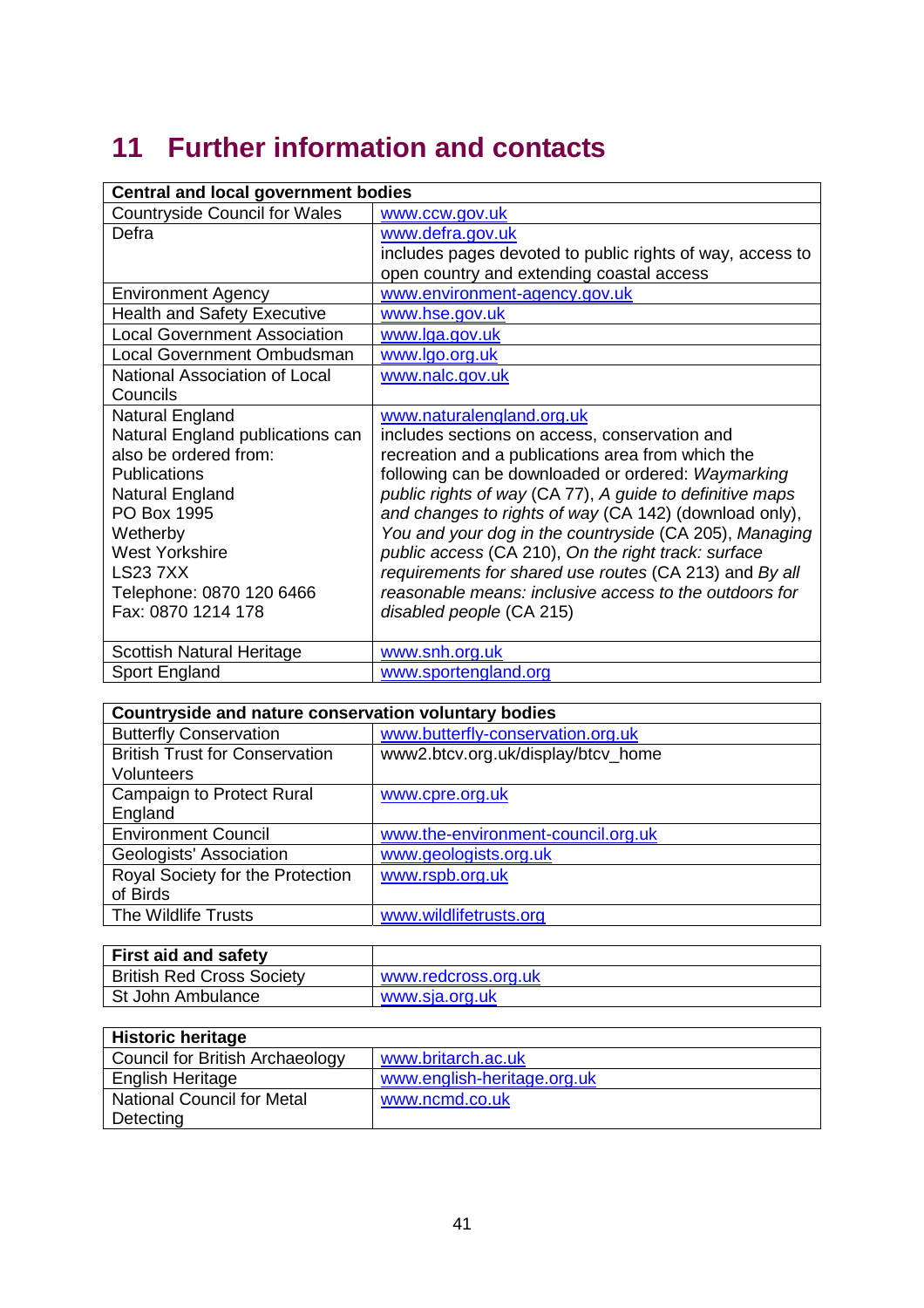| <b>Information sites</b>          |                                                      |
|-----------------------------------|------------------------------------------------------|
| Access under agri-environment     | http://countrywalks.defra.gov.uk/default.aspx        |
| schemes                           |                                                      |
|                                   | can be searched for walks, horse-riders, easy access |
|                                   | routes                                               |
| Access land under the             | www.countrysideaccess.gov.uk                         |
| Countryside and Rights of Way     |                                                      |
| Act 2000                          |                                                      |
| <b>Highway Code</b>               | www.direct.gov.uk/highwaycode                        |
| Maps of other land to which       | www.openaccess.gov.uk                                |
| there is a right of access        |                                                      |
| <b>National Cycle Network</b>     | www.sustrans.org.uk                                  |
| <b>National Parks</b>             | www.nationalparks.gov.uk                             |
| <b>National Trails</b>            | www.nationaltrail.co.uk                              |
| <b>National Rail Enquiries</b>    | www.nationalrail.co.uk                               |
| <b>Ordnance Survey</b>            | www.ordnancesurvey.co.uk/oswebsite/                  |
| Traveline public transport        | www.traveline.org.uk/index.htm                       |
| information                       |                                                      |
| Transport Direct - Britain's free | www.transportdirect.info                             |
| online journey planner            |                                                      |
| <b>Visit Britain</b>              | www.visitbritain.com                                 |
| <b>Youth Hostels Association</b>  | www.yha.org.uk                                       |
| Institute of Public Rights of Way | www.iprow.co.uk                                      |
| Management                        |                                                      |

| Land owning and managing bodies  |                            |  |
|----------------------------------|----------------------------|--|
| <b>British Waterways</b>         | www.britishwaterways.co.uk |  |
| <b>Country Land and Business</b> | www.cla.org.uk             |  |
| Association                      |                            |  |
| <b>Forestry Commission</b>       | www.forestry.gov.uk        |  |
| <b>National Farmers' Union</b>   | www.nfuonline.com          |  |
| <b>National Trust</b>            | www.nationaltrust.org.uk   |  |
| <b>Woodland Trust</b>            | www.woodland-trust.org.uk  |  |

| Recreational interests voluntary bodies             |                                                     |  |  |
|-----------------------------------------------------|-----------------------------------------------------|--|--|
| <b>British Horse Society</b>                        | www.bhs.org.uk                                      |  |  |
|                                                     | includes an online shop and downloadable advice on  |  |  |
|                                                     | horse-riding in the countryside                     |  |  |
| <b>British Mountaineering Council</b>               | www.thebmc.co.uk                                    |  |  |
|                                                     | includes an online shop selling guidebooks on hill- |  |  |
|                                                     | walking and mountaineering                          |  |  |
| <b>British Orienteering Federation</b>              | www.britishorienteering.org.uk                      |  |  |
| <b>Byways and Bridleways Trust</b>                  | www.bbtrust.org.uk                                  |  |  |
| Camping and Caravanning Club                        | www.campingandcaravanningclub.co.uk                 |  |  |
| Caravan Club                                        | www.caravanclub.co.uk                               |  |  |
| <b>Cyclists' Touring Club</b>                       | www.ctc.org.uk                                      |  |  |
|                                                     | includes an online shop and downloadable advice on  |  |  |
|                                                     | cycling and mountain-biking in the countryside      |  |  |
| <b>Fieldfare Trust</b>                              | www.fieldfare.org.uk                                |  |  |
|                                                     | includes details of the Good Practice Guide CD on   |  |  |
| improving access to the countryside for people with |                                                     |  |  |
|                                                     | disabilities or mobility problems                   |  |  |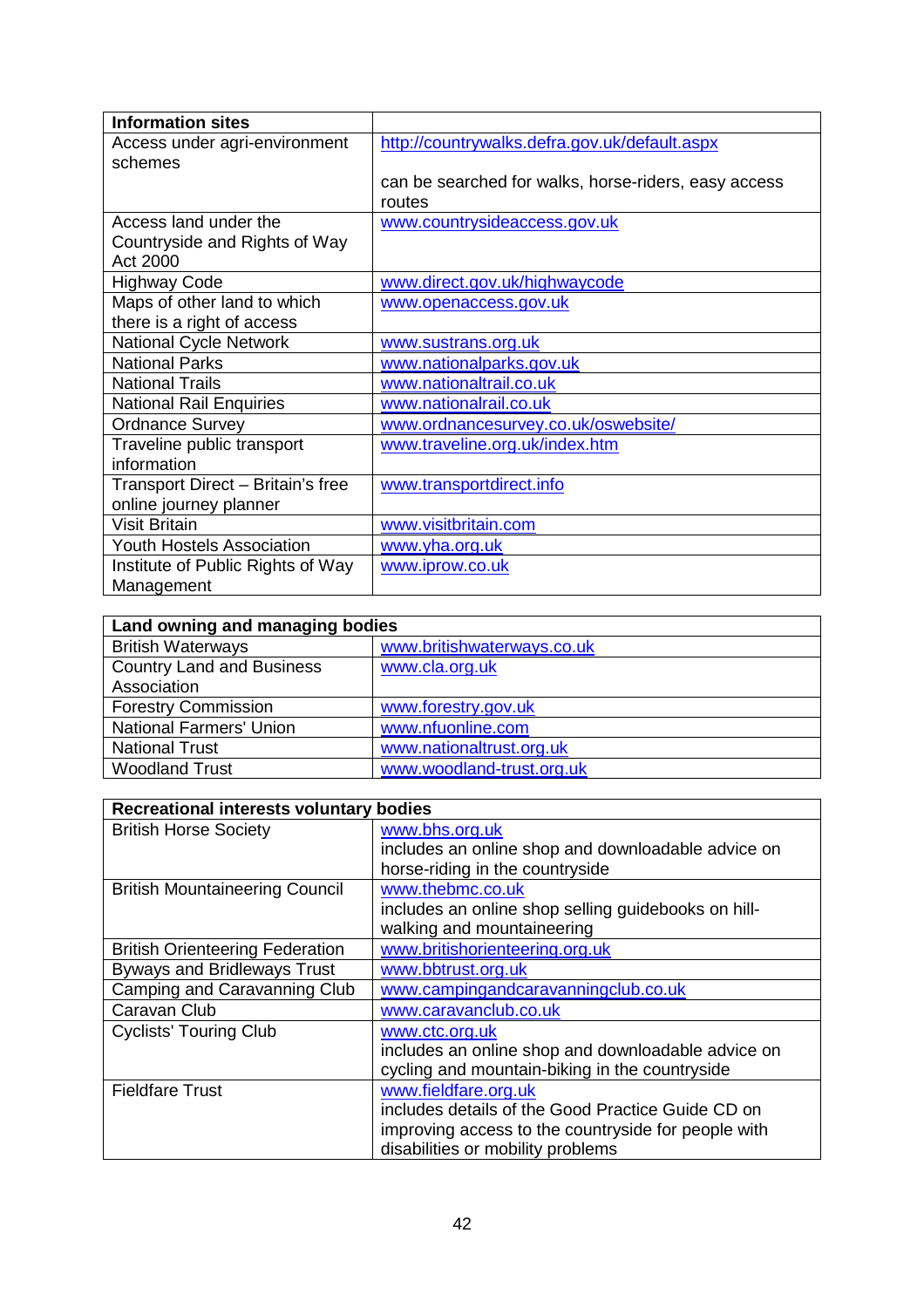| <b>Long Distance Walkers</b> | www.ldwa.org.uk                                           |
|------------------------------|-----------------------------------------------------------|
| Association                  |                                                           |
|                              | includes searchable database of long-distance routes      |
| Motoring Organisations' Land | www.laragb.org                                            |
| <b>Access and Recreation</b> |                                                           |
| Association (LARA)           |                                                           |
| <b>Open Spaces Society</b>   | www.oss.org.uk                                            |
|                              | includes details of publications Our Common Land and      |
|                              | <b>Getting Greens Registered</b>                          |
| Ramblers' Association        | www.ramblers.co.uk                                        |
|                              | includes an online shop and details of publication Rights |
|                              | of way : a guide to law and practice, downloadable        |
|                              | advice on walking in the countryside and a searchable     |
|                              | database of led walks                                     |
| Rough-Stuff Fellowship       | www.rsf.org.uk                                            |
|                              | for off-road cycling                                      |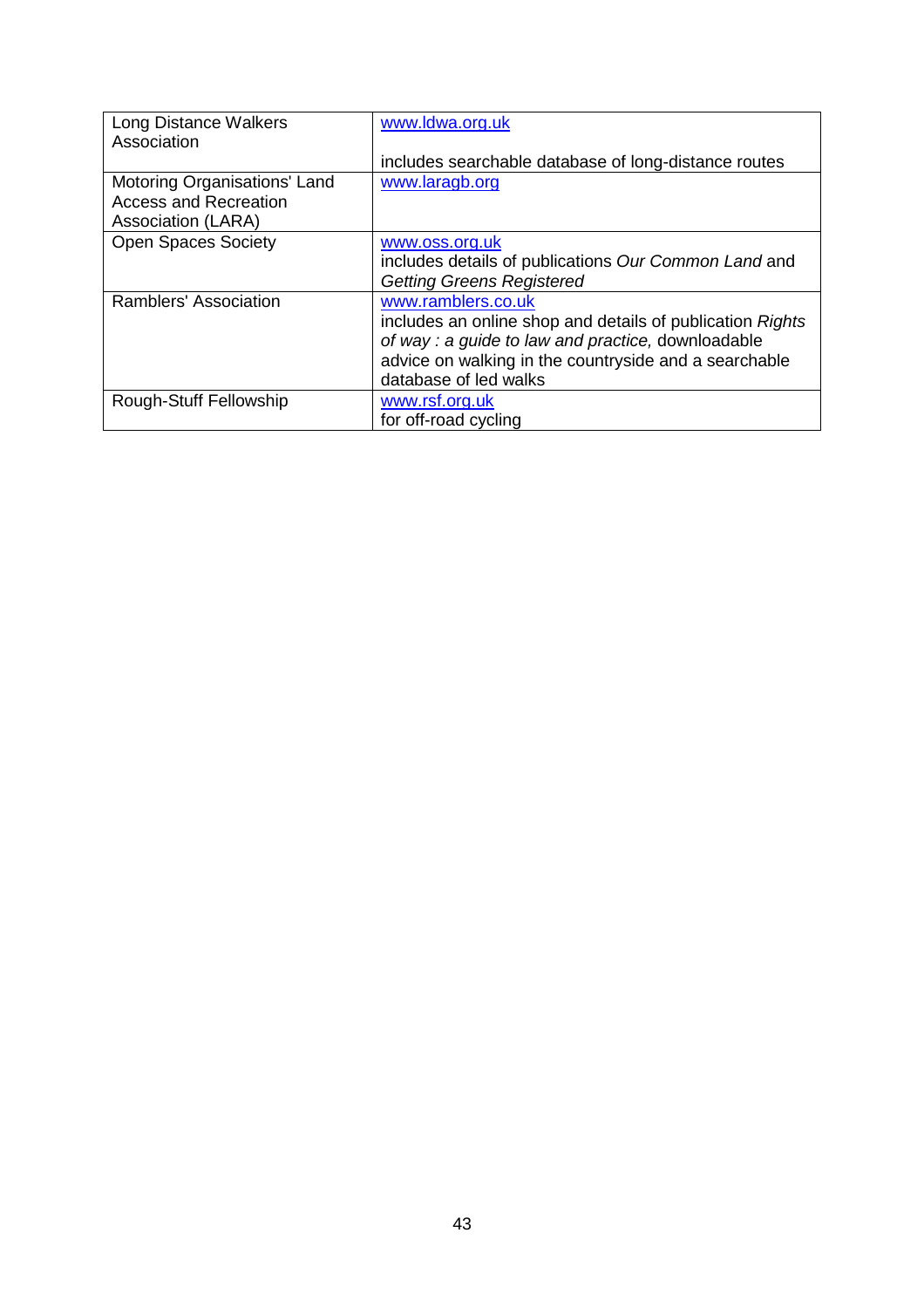# **12 Glossary of terms**

NOTE: The information and definitions in this glossary apply only to England. Although in many cases the information is the same or very similar for Wales, in some cases it is different. For further information visit the websites of the Countryside Council for Wales (www.ccw.gov.uk) and the National Assembly for Wales (www.wales.gov.uk).

| <b>Name</b>      | What is it?                                                                                                                                                                                                                                                                                                                                                                                                                                                                                                                  | What are my rights?                                                                                                                                                                                                                                                                                                                            | How do i find out about them?                                                                                                                                                                                                                                                                                                                   |
|------------------|------------------------------------------------------------------------------------------------------------------------------------------------------------------------------------------------------------------------------------------------------------------------------------------------------------------------------------------------------------------------------------------------------------------------------------------------------------------------------------------------------------------------------|------------------------------------------------------------------------------------------------------------------------------------------------------------------------------------------------------------------------------------------------------------------------------------------------------------------------------------------------|-------------------------------------------------------------------------------------------------------------------------------------------------------------------------------------------------------------------------------------------------------------------------------------------------------------------------------------------------|
| Access land      | Land defined under the Countryside<br>and Rights of Way Act 2000 as being<br>land to which the public normally have<br>a right of access on foot. It includes<br>open country, registered common land<br>and other land dedicated for the<br>purpose by its owner (see dedicated<br>land). See also legislation references.<br>(Note: The term 'access land' may also<br>be used, for example by Ordnance<br>Survey, to describe other land to which<br>there is open public access, though not<br>necessarily as of right.) | The rights are normally for open-air<br>recreation on foot. They do not apply<br>on 'excepted land' (eg developed or<br>cropped land) even where it appears<br>on maps within an area of open<br>country or common land. There may<br>also be some local restrictions of<br>access, eg for land management,<br>safety or conservation reasons. | Some Ordnance Survey maps show<br>access land as part of areas open to<br>public access on foot. Information is also<br>available on the Natural England website<br>at http://www.countrysideaccess.gov.uk/                                                                                                                                     |
| <b>BOAT</b>      | An abbreviation used for a byway open<br>to all traffic.                                                                                                                                                                                                                                                                                                                                                                                                                                                                     |                                                                                                                                                                                                                                                                                                                                                |                                                                                                                                                                                                                                                                                                                                                 |
| <b>Bridleway</b> | A public right of way for walkers and<br>those on horseback or leading a horse,<br>but not a way at the side of a road (see<br>highway verge). Pedal cyclists also<br>have a right of way, but must give way<br>to walkers and horse-riders. A<br>bridleway can run along a way where<br>certain individuals have a right to drive<br>other vehicles, such as a farm access<br>drive. See also legislation references.                                                                                                       | On foot and on horseback or leading a<br>horse. Pedal cyclists also have a right<br>of way, but must give way to walkers<br>and horse-riders.                                                                                                                                                                                                  | Except in Inner London, all bridleways<br>should be recorded by surveying<br>authorities on definitive maps. But many<br>are not yet recorded. Information from<br>definitive maps is used to show<br>bridleways on some Ordnance Survey<br>maps. Highway authorities have a duty to<br>signpost bridleways where they leave<br>metalled roads. |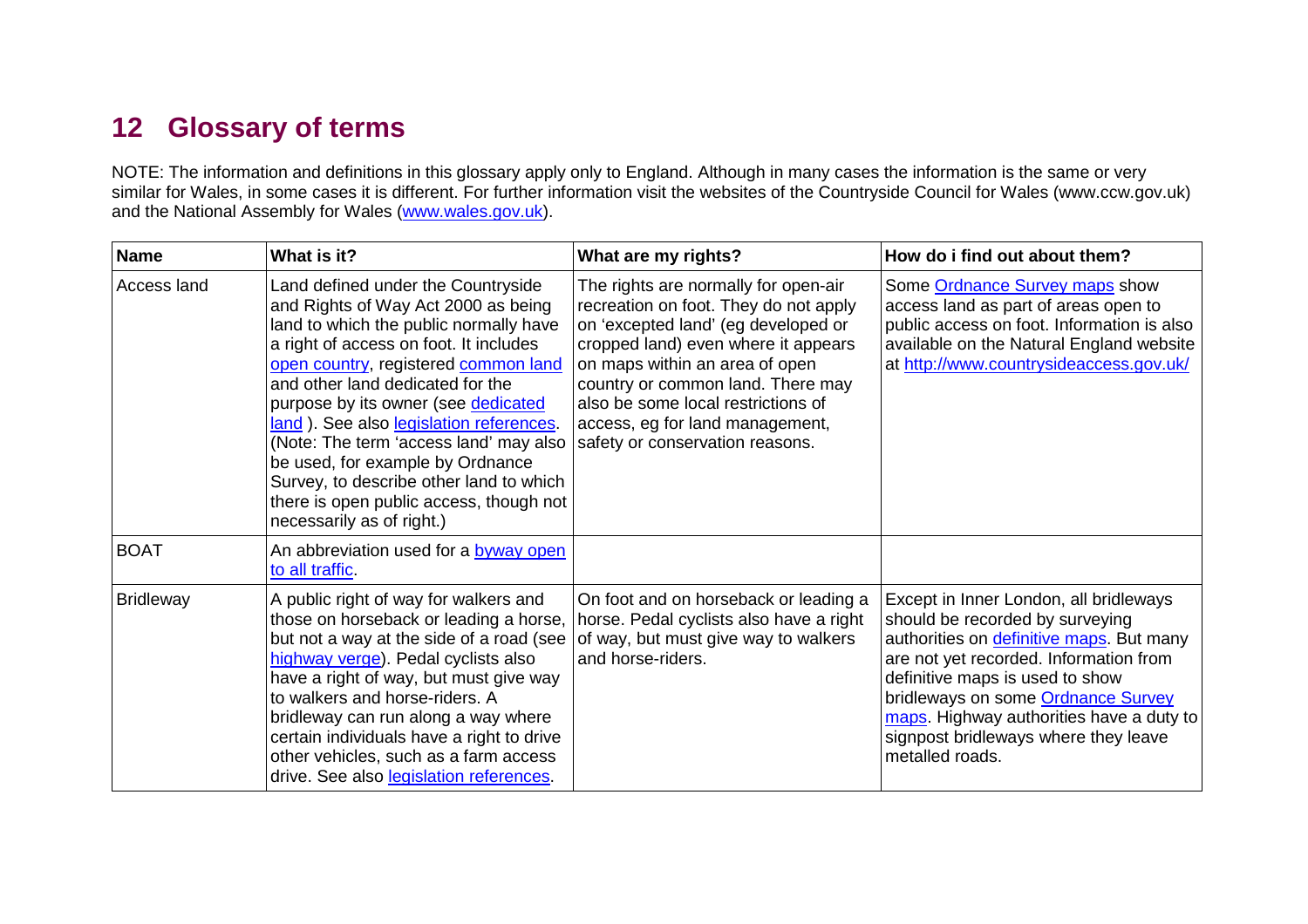| <b>Name</b>                  | What is it?                                                                                                                                                                                                                                                                                                                                                                                                                                     | What are my rights?                                                                                                                                                                                                                                                                                                     | How do i find out about them?                                                                                                                                                                                                                                                                                                                                                                                                                                                                                                                                                                                                                                                                                                    |
|------------------------------|-------------------------------------------------------------------------------------------------------------------------------------------------------------------------------------------------------------------------------------------------------------------------------------------------------------------------------------------------------------------------------------------------------------------------------------------------|-------------------------------------------------------------------------------------------------------------------------------------------------------------------------------------------------------------------------------------------------------------------------------------------------------------------------|----------------------------------------------------------------------------------------------------------------------------------------------------------------------------------------------------------------------------------------------------------------------------------------------------------------------------------------------------------------------------------------------------------------------------------------------------------------------------------------------------------------------------------------------------------------------------------------------------------------------------------------------------------------------------------------------------------------------------------|
| Byway open to all<br>traffic | A particular type of way shown on a<br>definitive map. Although motorists are<br>entitled to use them, the predominant<br>use of byways open to all traffic is<br>normally by walkers, horse-riders and<br>cyclists. A carriageway has to be used,<br>or be likely to be used, mainly by<br>walkers and horse-riders to be eligible<br>to be added to the definitive map as a<br>byway open to all traffic. See also<br>legislation references. | To walk, to ride a horse or cycle, to<br>drive a mechanically-propelled vehicle<br>(provided it is fit and licensed for road<br>use) or to drive a horse-drawn<br>carriage. Byways open to all traffic do<br>not have to be improved in order to<br>make their surface suitable for<br>mechanically-propelled vehicles. | Except in Inner London, all byways open<br>to all traffic should be recorded by<br>surveying authorities on definitive maps.<br>But many are not yet recorded.<br>Information from definitive maps is used<br>to show byways open to all traffic on<br>some Ordnance Survey maps. Highway<br>authorities have a duty to signpost<br>byways where they leave metalled roads.                                                                                                                                                                                                                                                                                                                                                      |
| Carriageway                  | A public right of way for vehicular and<br>all other kinds of traffic. A carriageway<br>is the legal term for what people<br>normally call a road, ie a route you can<br>drive your car along. See also<br>legislation references.                                                                                                                                                                                                              | To walk, to ride a horse or cycle or to<br>drive a vehicle or carriage (provided it<br>is fit and licensed for road use if it is a<br>mechanically-propelled vehicle).                                                                                                                                                  | There is no comprehensive list of<br>carriageways. Certain carriageways are<br>recorded on definitive maps as byways<br>open to all traffic or restricted byways.<br>These are normally carriageways used<br>mainly by people not in cars, so you may<br>not think them suitable for driving along.<br>Most carriageways are identified by road<br>signs and by road numbering on site and<br>on maps. Highway authorities must also<br>keep a list of all highways (including<br>carriageways) in their area, but these<br>lists do not have to identify which ones<br>are carriageways. They must also keep a<br>list of streets which are highways which<br>they have a duty to maintain. See also<br>legislation references. |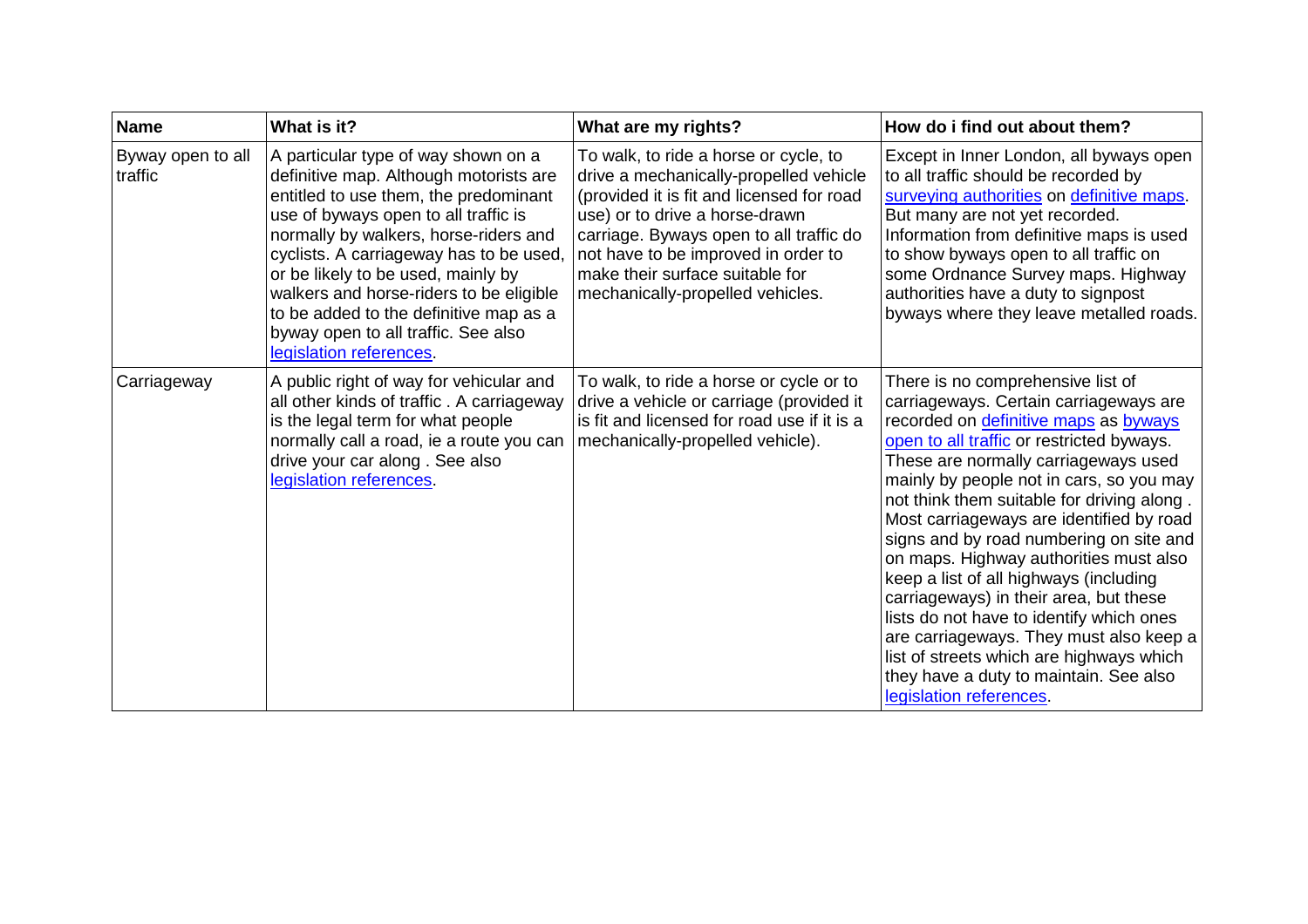| <b>Name</b>    | What is it?                                                                                                                                                                                                                             | What are my rights?                                                                                                                                                                                                                                  | How do i find out about them?                                                                                                                                                                                                         |
|----------------|-----------------------------------------------------------------------------------------------------------------------------------------------------------------------------------------------------------------------------------------|------------------------------------------------------------------------------------------------------------------------------------------------------------------------------------------------------------------------------------------------------|---------------------------------------------------------------------------------------------------------------------------------------------------------------------------------------------------------------------------------------|
| Common land    | Land over which people other than the<br>owner have (or had) rights, such as<br>rights to graze animals. Common land<br>(both urban and rural) has been<br>registered on maps held by commons<br>registration authorities.              | There is a public right of access on<br>foot, and sometimes also on<br>horseback, to all common land, mostly<br>under the Countryside and Rights of<br>Way Act 2000, but in some cases<br>under the Law of Property Act 1925 or<br>other local Acts. | If in doubt about which land is common<br>and what rights of access exist over it,<br>check with the commons registration<br>authority, or in a National Park, with the<br>national park authority.                                   |
| Cycle route    | A term used to describe a continuous<br>route being promoted for cyclists. Such<br>a route is likely to be made up of<br>different types of way, such as roads,<br>cycle tracks, cycle lanes and shared-<br>use routes.                 | There are no special rights attached to<br>the designation of a route as a cycle<br>route. The public's rights will be those<br>that apply to the individual component<br>parts of the route.                                                        | Some cycle routes are shown on some<br><b>Ordnance Survey maps. Information can</b><br>also be obtained from local authorities<br>and Tourist Information Centres, and<br>from cycling organisations such as the<br>CTC and SUSTRANS. |
| Cycle track    | A public right of way on pedal cycles<br>with or without a right of way on foot. A<br>cycle track may be alongside a<br>carriageway or it may be off-road. See<br>also legislation references.                                          | On a pedal cycle and normally also on<br>foot.                                                                                                                                                                                                       | There are no requirements to record<br>cycle tracks (whether on definitive maps<br>or otherwise), but the highway authority<br>may have a record. Some cycle tracks<br>are shown on some Ordnance Survey<br>maps.                     |
| Dedicated land | Land over which the landowner has<br>voluntarily granted access rights over<br>and above those granted by the<br>Countryside and Rights of Way Act<br>2000 (see <b>access land</b> ). Land of any<br>type may be dedicated in this way. | The rights will depend on the terms of<br>the dedication. In some cases they will<br>be on foot only: in others they may<br>allow wider access, eg on horseback.                                                                                     | Some Ordnance Survey maps show<br>dedicated access land as part of areas<br>open to public access on foot.<br>Information is also available on the<br>Natural England website at<br>http://www.countrysideaccess.gov.uk/.             |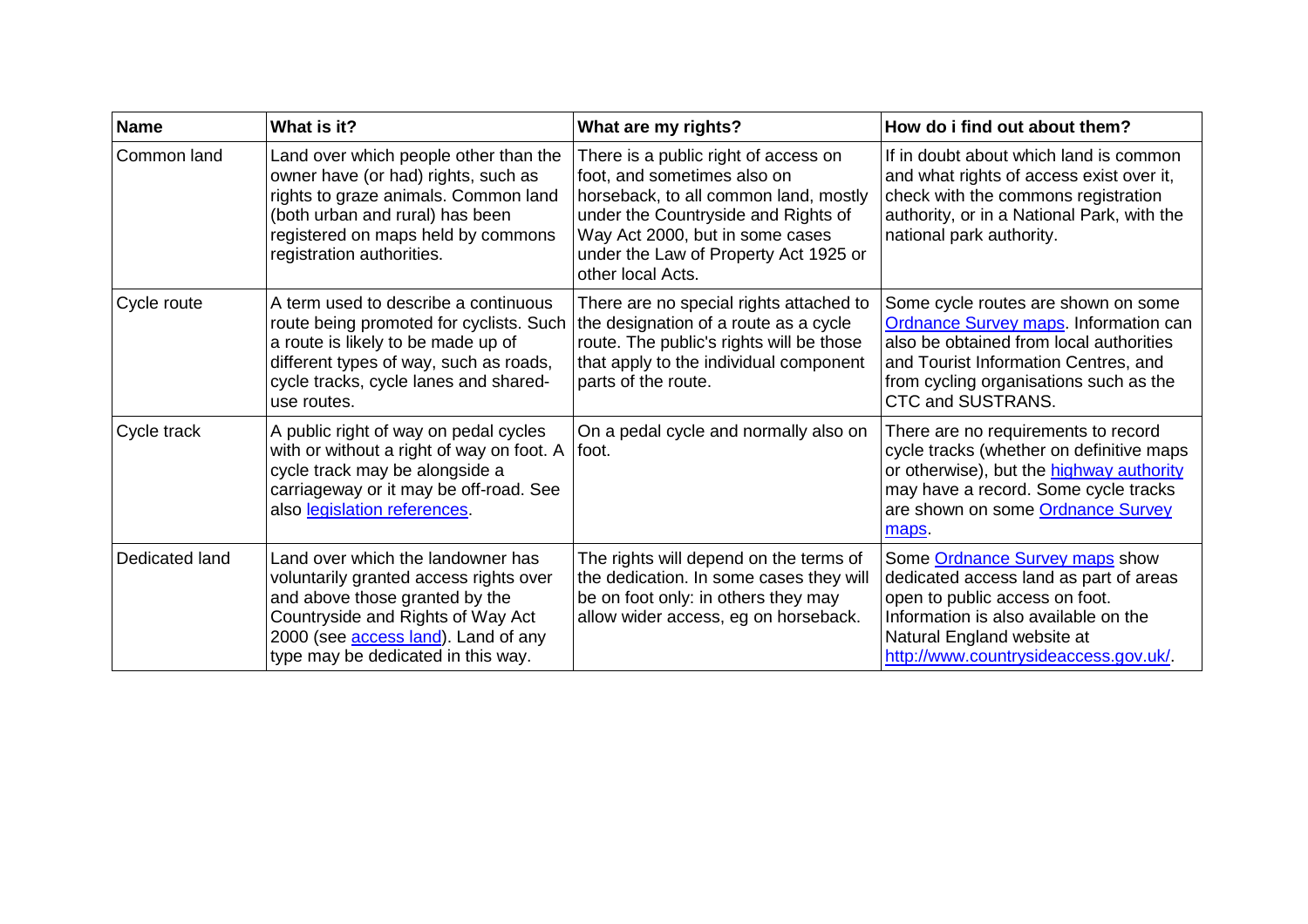| <b>Name</b>                  | What is it?                                                                                                                                                                                                                                                                                                                                                                                                                                                                                       | What are my rights?                                                                                                                                                          | How do i find out about them?                                                                                                                                                                                                                                                                                                                                                                                                                                                                                                                        |
|------------------------------|---------------------------------------------------------------------------------------------------------------------------------------------------------------------------------------------------------------------------------------------------------------------------------------------------------------------------------------------------------------------------------------------------------------------------------------------------------------------------------------------------|------------------------------------------------------------------------------------------------------------------------------------------------------------------------------|------------------------------------------------------------------------------------------------------------------------------------------------------------------------------------------------------------------------------------------------------------------------------------------------------------------------------------------------------------------------------------------------------------------------------------------------------------------------------------------------------------------------------------------------------|
| Definitive map               | The legal record of public rights of way<br>(footpaths, bridleways, restricted<br>byways, and byways open to all traffic).<br>Warning - not all rights of way are yet<br>shown on definitive maps, so a way not<br>on the definitive map may still be a<br>right of way. Also a way which is<br>shown on the definitive map may not<br>have all the public's rights yet<br>recorded, eg a way shown on the map<br>as a footpath may really be a<br>bridleway. See also legislation<br>references. |                                                                                                                                                                              | The definitive map is the responsibility of<br>the surveying authority. It has to keep it<br>up to date by making modification orders<br>as and when necessary. A copy of the<br>relevant part of the map and any relevant<br>orders must be available for public<br>inspection in each district in a county: in<br>unitary authorities the whole map and all<br>relevant orders have to be available for<br>inspection in at least one place.<br>Information from definitive maps is used<br>to show rights of way on some Ordnance<br>Survey maps. |
| Definitive<br>statement      | A statement which accompanies the<br>definitive map. Where it contains<br>specific information about a route<br>shown on the map, such as its position<br>or width, that information is conclusive<br>evidence as to, for example, the<br>position or width of the right of way.<br>The statement does not have priority<br>over the definitive map, nor does the<br>map have priority over the statement.                                                                                        |                                                                                                                                                                              | The definitive statement has to be<br>available for public inspection alongside<br>the definitive map.                                                                                                                                                                                                                                                                                                                                                                                                                                               |
| Environmental<br>Stewardship | A scheme administered by Natural<br>England for the Department for the<br><b>Environment, Food and Rural Affairs</b><br>under which farmers are paid to<br>manage their land in environmentally-<br>friendly ways, and may also be paid to<br>provide additional public access.                                                                                                                                                                                                                   | Access provided under Environmental<br>Stewardship and predecessor<br>schemes is normally of fixed duration.<br>It may be along linear routes or may be<br>area-wide access. | The Department can supply information<br>about access provision under these<br>schemes in a particular area or use the<br>website at<br>http://countrywalks.defra.gov.uk/default.a<br>Spx.                                                                                                                                                                                                                                                                                                                                                           |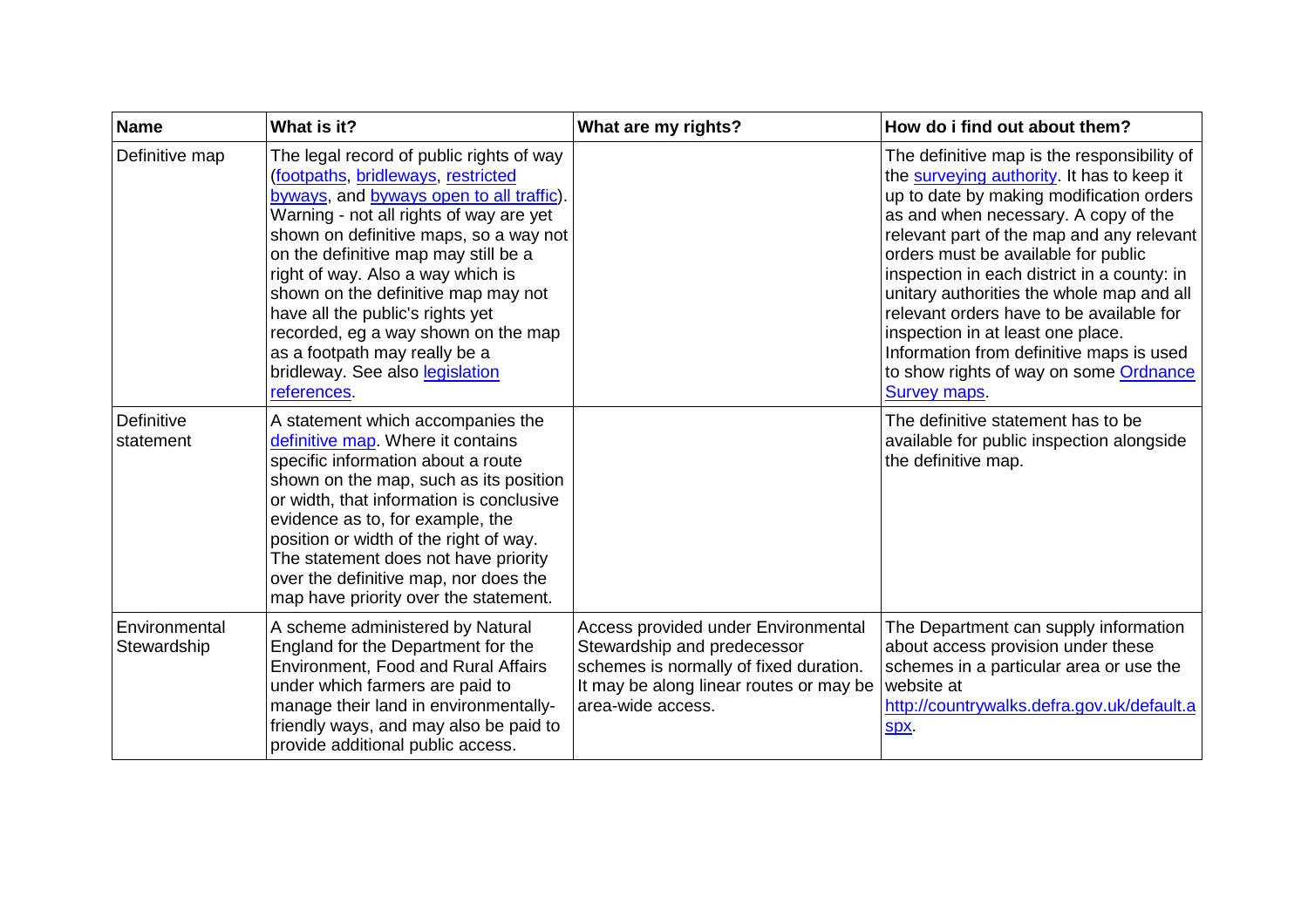| <b>Name</b> | What is it?                                                                                                                                                                                                                                                                    | What are my rights?                                                                                                                                                                                                                                                                                                             | How do i find out about them?                                                                                                                                                                                                                                                                                                                                                         |
|-------------|--------------------------------------------------------------------------------------------------------------------------------------------------------------------------------------------------------------------------------------------------------------------------------|---------------------------------------------------------------------------------------------------------------------------------------------------------------------------------------------------------------------------------------------------------------------------------------------------------------------------------|---------------------------------------------------------------------------------------------------------------------------------------------------------------------------------------------------------------------------------------------------------------------------------------------------------------------------------------------------------------------------------------|
| Footpath    | A public right of way for walkers but not   On foot only.<br>at the side of a carriageway (see<br>footway). A footpath can run along a<br>way where certain individuals have a<br>right to drive vehicles, such as a farm<br>access drive. See also legislation<br>references. |                                                                                                                                                                                                                                                                                                                                 | Except in Inner London, all footpaths<br>should be recorded by surveying<br>authorities on definitive maps. But many<br>are not yet recorded, especially in major<br>towns and cities. Information from<br>definitive maps is used to show footpaths<br>on some Ordnance Survey maps.<br>Highway authorities have a duty to<br>signpost footpaths where they leave<br>metalled roads. |
| Footway     | The legal term for what is usually<br>referred to as a pavement - a right of<br>way on foot at the side of a road or<br>carriageway. See also legislation<br>references.                                                                                                       | On foot only.                                                                                                                                                                                                                                                                                                                   | There are no requirements to record<br>footways (whether on definitive maps or<br>otherwise), but the highway authority<br>may have a record, for example of where<br>a rural road has a footway.                                                                                                                                                                                     |
| Green lane  | A descriptive term for a way. It is<br>normally used where the way is<br>bounded by hedges or stone walls, and<br>where the surface is not, or does not<br>appear to be, metalled or otherwise<br>surfaced (sometimes there is an old<br>surface under the grass or mud).      | What rights the public has (if any)<br>depend on its status as a highway.                                                                                                                                                                                                                                                       | There is no legal definition of a 'green<br>lane' and no requirement to record.                                                                                                                                                                                                                                                                                                       |
| Greenway    | A descriptive term for a network of<br>largely car-free off-road routes<br>connecting people to facilities and<br>open spaces in and around towns,<br>cities and to the countryside.                                                                                           | A greenway is intended for shared use<br>by people of all abilities on foot, bike,<br>or horseback, for commuting, play or<br>leisure. There are no special rights<br>attached to the designation of a route<br>as a greenway and the precise rights<br>on any element of a greenway will<br>depend on its status as a highway. | Natural England is promoting greenways<br>- further information on the Greenways<br>website at<br>www.countryside.gov.uk/LAR/Recreation<br>/Greenways/index.asp                                                                                                                                                                                                                       |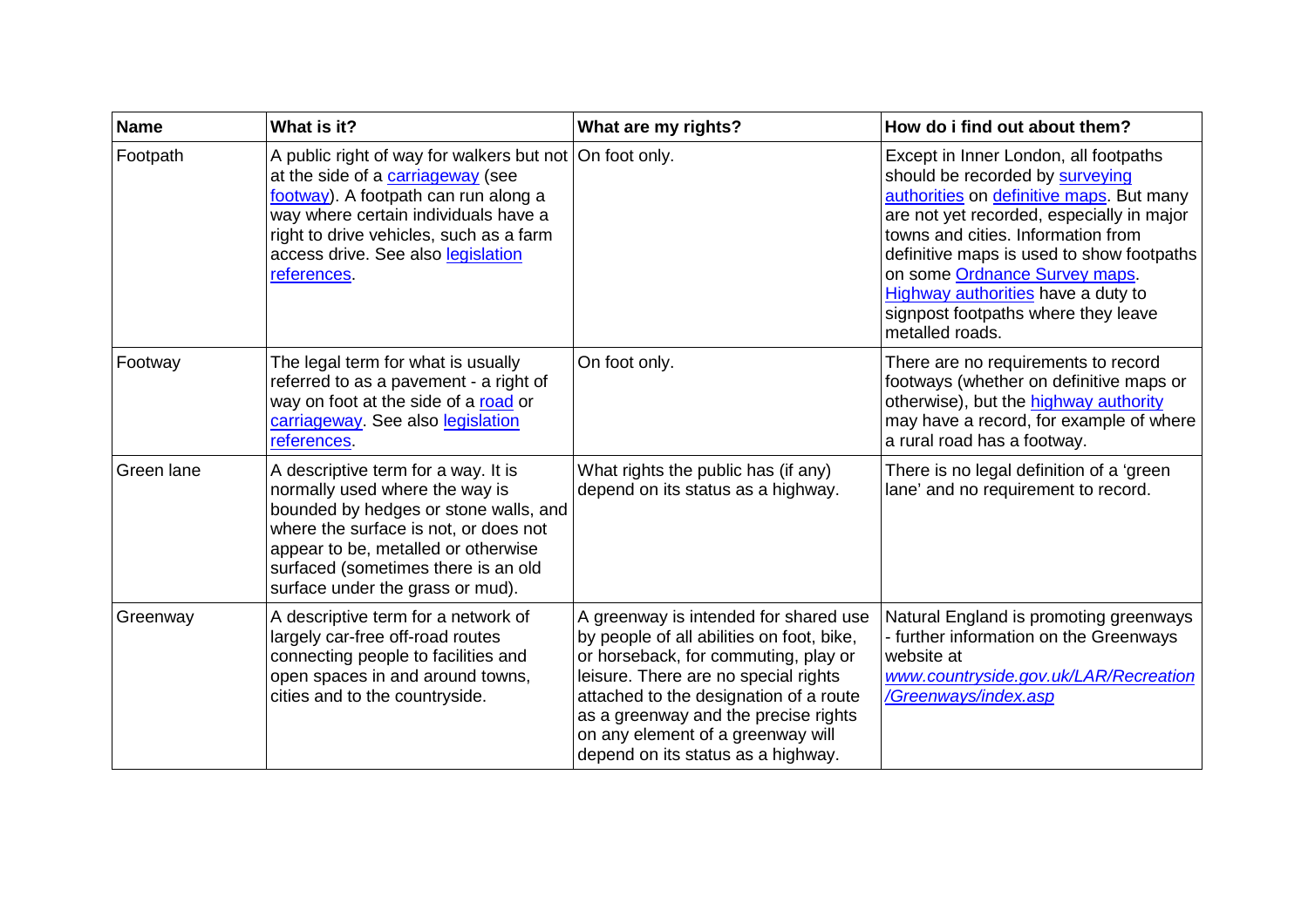| <b>Name</b>                                                | What is it?                                                                                                                                                                                                                   | What are my rights?                                                                                                                                                                                                   | How do i find out about them?                                                                                                                                                                                                                                                                                      |
|------------------------------------------------------------|-------------------------------------------------------------------------------------------------------------------------------------------------------------------------------------------------------------------------------|-----------------------------------------------------------------------------------------------------------------------------------------------------------------------------------------------------------------------|--------------------------------------------------------------------------------------------------------------------------------------------------------------------------------------------------------------------------------------------------------------------------------------------------------------------|
| Highway                                                    | Any way over which the public have a<br>right to pass and re-pass.                                                                                                                                                            | Highways are classified in different<br>categories, depending on the extent of<br>the public's rights. See bridleway,<br>carriageway, cycle track, footpath,<br>footway as examples of different types<br>of highway. | See the information for each of the<br>different types of highway.                                                                                                                                                                                                                                                 |
| Highway verge                                              | An area of unsurfaced land adjoining<br>the surfaced part of a carriageway and<br>forming part of the carriageway.                                                                                                            | To walk, to ride a horse or cycle, to<br>drive a mechanically-propelled vehicle<br>(provided it is fit and licensed for road<br>use) or to drive a horse-drawn<br>carriage.                                           | As for carriageways.                                                                                                                                                                                                                                                                                               |
| List of streets                                            | A list which a highway authority is<br>required to maintain, and keep up to<br>date, recording all the highways in its<br>area (including footpaths, bridleways,<br>etc) which it is liable to maintain at<br>public expense. | The rights will depend on the status of<br>any individual highway in the list. The<br>list itself does not provide conclusive<br>evidence of the status of a way listed in<br>it.                                     | The list has to be available for public<br>inspection free of charge at all<br>reasonable hours at the highway<br>authority's offices. Where the highway<br>authority is a county containing districts,<br>the list for a particular district must also<br>be available at the offices of the district<br>council. |
| Long-distance<br>path/route (see<br><b>National Trail)</b> |                                                                                                                                                                                                                               |                                                                                                                                                                                                                       |                                                                                                                                                                                                                                                                                                                    |
| lost way                                                   | An historic right of way which has not<br>been recorded on the definitive map.                                                                                                                                                |                                                                                                                                                                                                                       |                                                                                                                                                                                                                                                                                                                    |
| <b>National Cycle</b><br><b>Network</b>                    | A network of continuous routes for<br>cyclists being developed by<br>SUSTRANS. The Network is made up<br>of different types of way, such as<br>roads, cycle lanes, towpaths, cycle<br>tracks and shared-use routes.           | There are no special rights attached to<br>the designation of a route as part of the<br>National Cycle Network. The public's<br>rights will be those that apply to the<br>individual component parts of the<br>route. | Some parts of the Network are shown on<br>some Ordnance Survey maps.<br>Information can also be obtained from<br>local authorities and Tourist Information<br>Centres, and from SUSTRANS<br>(www.sustrans.org.uk).                                                                                                 |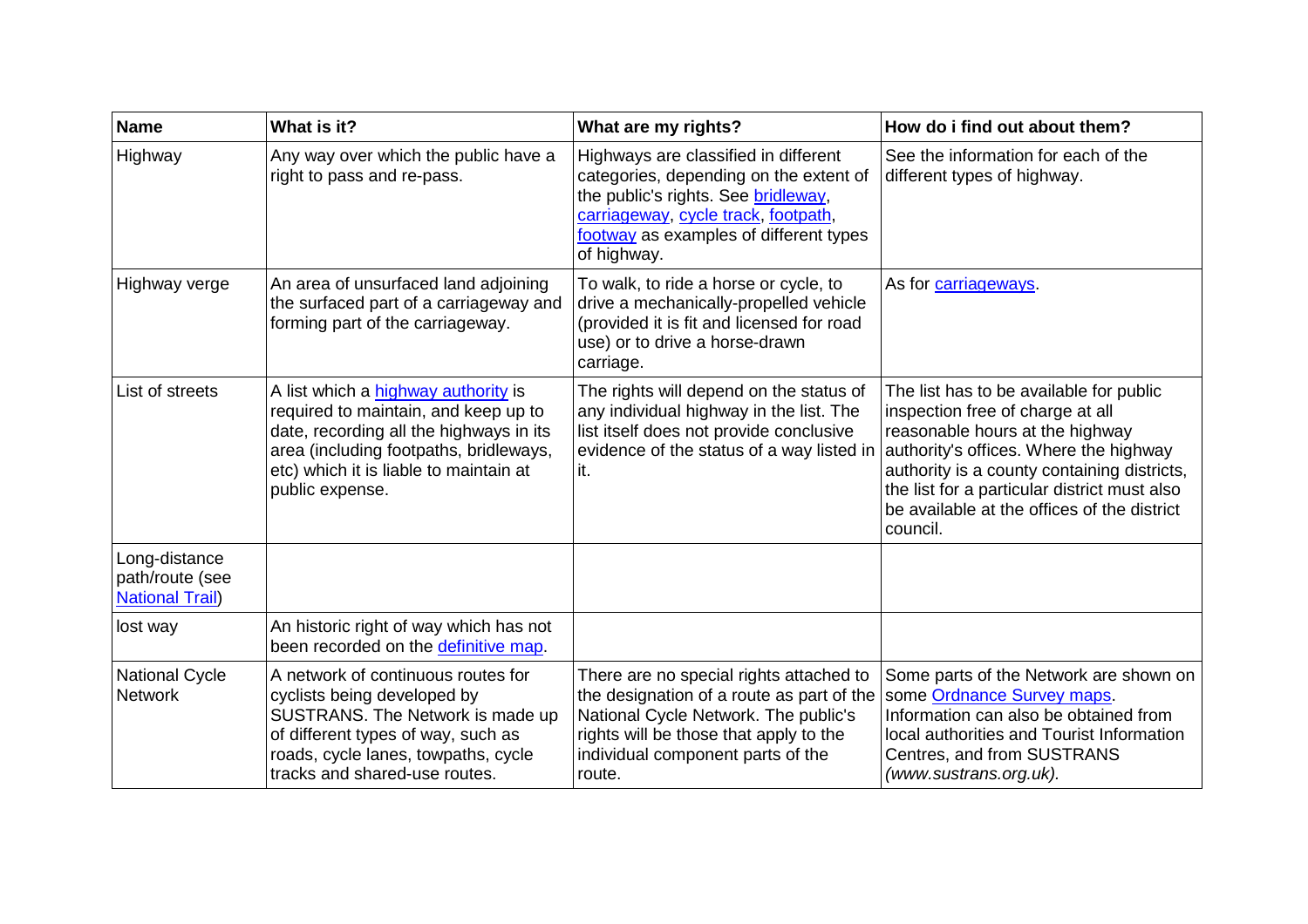| <b>Name</b>                                 | What is it?                                                                                                                                                                                                                                           | What are my rights?                                                                                                                                                                                                                                                                                                                                                                                                         | How do i find out about them?                                                                                                                           |
|---------------------------------------------|-------------------------------------------------------------------------------------------------------------------------------------------------------------------------------------------------------------------------------------------------------|-----------------------------------------------------------------------------------------------------------------------------------------------------------------------------------------------------------------------------------------------------------------------------------------------------------------------------------------------------------------------------------------------------------------------------|---------------------------------------------------------------------------------------------------------------------------------------------------------|
| <b>National Trail</b>                       | A long-distance walking or riding route<br>approved by the Government and<br>developed and supported by the<br>Countryside Agency in conjunction with<br>the local authorities through which the<br>route passes. See also legislation<br>references. | There are no special rights attached to<br>the designation of a route as part of a<br>National Trail. The public's rights will<br>be those that apply to the individual<br>component parts of the route.                                                                                                                                                                                                                    | National Trails are shown on some<br><b>Ordnance Survey maps. Information can</b><br>also be obtained from the Countryside<br>Agency (link to website). |
| Open access area                            | An area of land to which the public has<br>a right of access to wander freely                                                                                                                                                                         | See access land                                                                                                                                                                                                                                                                                                                                                                                                             |                                                                                                                                                         |
| Open country                                | A term used in the Countryside and<br>Rights of Way Act 2000 to describe<br>land which has been mapped, and over<br>which the public has a right of access<br>on foot. The term includes mountain,<br>moor, heath and down.                           | See access land.                                                                                                                                                                                                                                                                                                                                                                                                            |                                                                                                                                                         |
| other route with<br>public access<br>(ORPA) | A type of route shown on some<br>Ordnance Survey maps. OS uses the<br>symbol to depict those routes on a<br>highway authority's list of streets which<br>are not shown as rights of way or as<br>coloured roads on its maps.                          | There are no special rights attached to<br>the depiction by OS of a route as an<br>other route with public access.<br>However the route's inclusion in the<br>highway authority's list of maintainable<br>highways means that the authority<br>regards it as a highway. In many cases<br>such a route is likely to be a<br>carriageway, and thus open to all<br>users, but if in doubt check with the<br>highway authority. | Some Ordnance Survey maps.                                                                                                                              |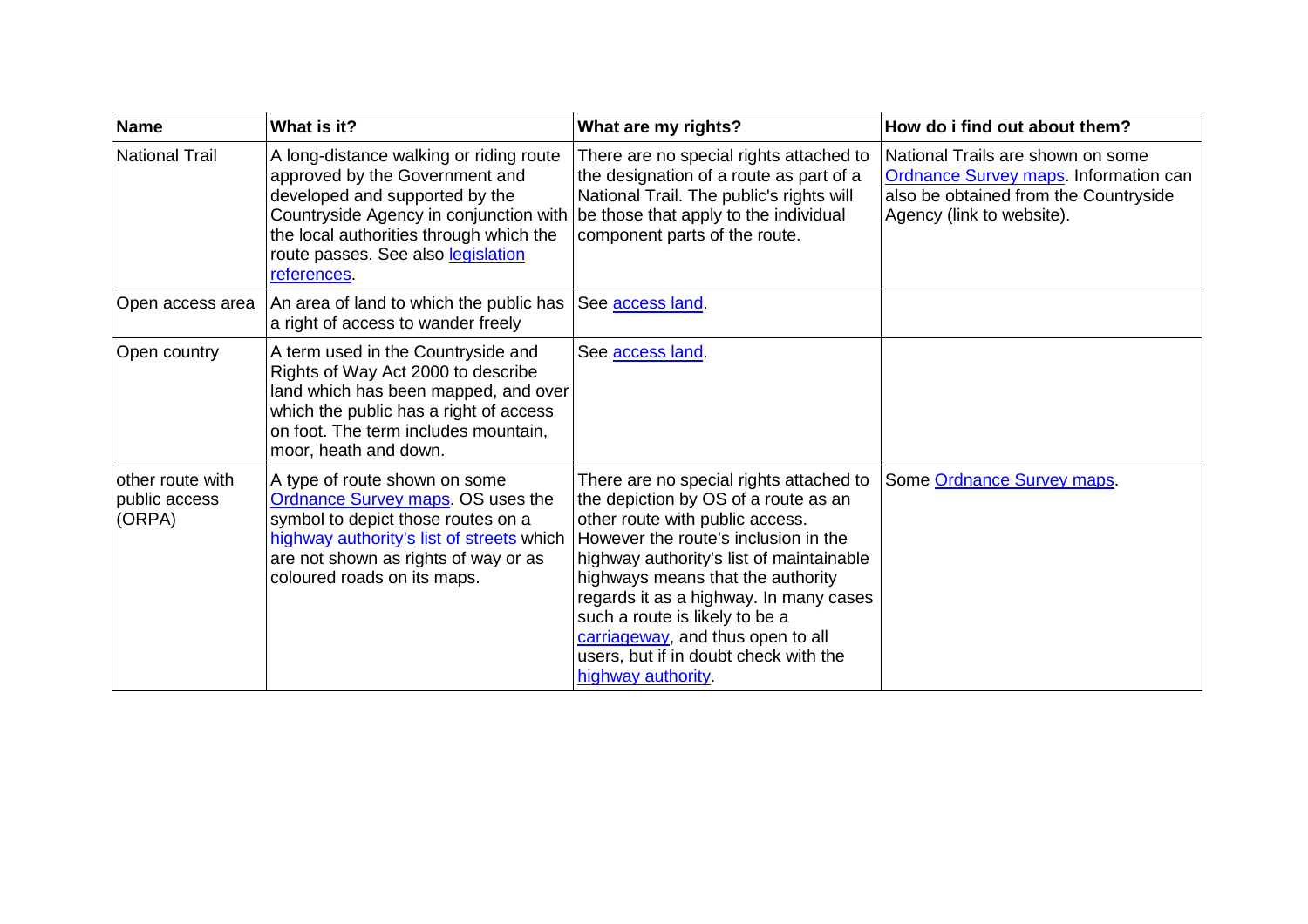| <b>Name</b>         | What is it?                                                                                                                                                                                                                                                                                                                                                                                                     | What are my rights?                                                                                                                                                            | How do i find out about them?                                                                                                                                                                                                                                                                          |
|---------------------|-----------------------------------------------------------------------------------------------------------------------------------------------------------------------------------------------------------------------------------------------------------------------------------------------------------------------------------------------------------------------------------------------------------------|--------------------------------------------------------------------------------------------------------------------------------------------------------------------------------|--------------------------------------------------------------------------------------------------------------------------------------------------------------------------------------------------------------------------------------------------------------------------------------------------------|
| permissive path     | A route that is not a public right of way<br>but where the landowner has granted<br>permission to use the way (or does not<br>object to its use). In some cases the<br>permission is the subject of an<br>agreement with a local authority or<br>government department, for example<br>where it has been granted in return for<br>payment.                                                                      | The nature of the permission - who<br>may use the way, what restrictions<br>apply, and whether the route is closed<br>at certain times - is likely to be<br>displayed on site. | Some Ordnance Survey maps show<br>permissive paths where information<br>about their existence has been supplied<br>to OS by local authorities or National<br>Park authorities. But otherwise there is<br>no requirement to record permissive<br>paths, although local authorities may<br>keep records. |
| private path        | A route that is not a public right of way.<br>If use by the public is permitted or<br>tolerated, it is described as a<br>permissive path.                                                                                                                                                                                                                                                                       |                                                                                                                                                                                |                                                                                                                                                                                                                                                                                                        |
| public bridleway    | See bridleway.                                                                                                                                                                                                                                                                                                                                                                                                  |                                                                                                                                                                                |                                                                                                                                                                                                                                                                                                        |
| public footpath     | See footpath.                                                                                                                                                                                                                                                                                                                                                                                                   |                                                                                                                                                                                |                                                                                                                                                                                                                                                                                                        |
| public right of way | Legally the same as <b>highway</b> , with the<br>main difference in use being that<br>highway is used to refer to the physical<br>feature and right of way to the right to<br>walk, ride or drive over it. But in many<br>cases public right of way is used to<br>refer to those highways shown on<br>definitive maps (footpaths, bridleways,<br>roads used as public paths and byways<br>open to all traffic). | See highway.                                                                                                                                                                   |                                                                                                                                                                                                                                                                                                        |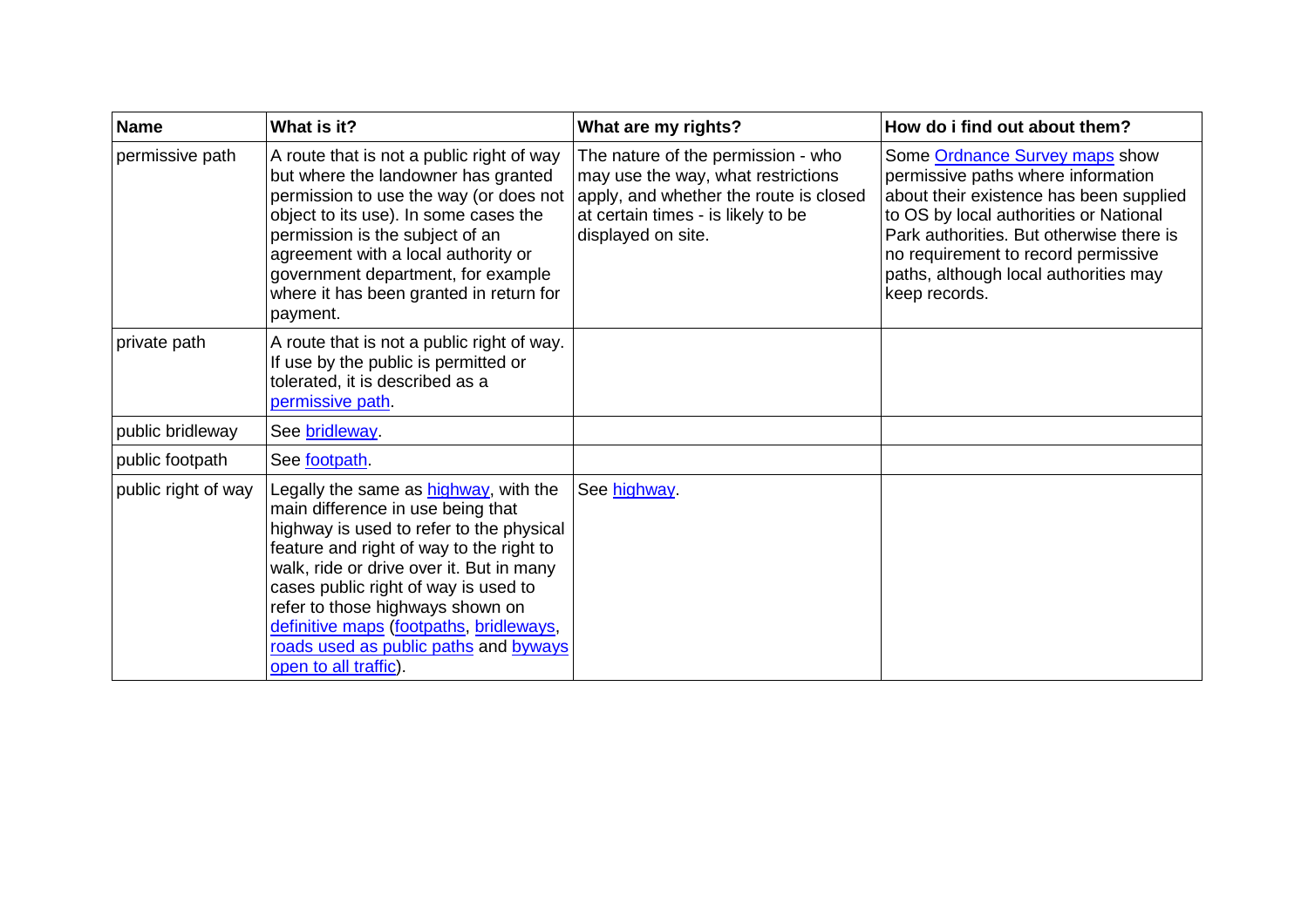| <b>Name</b>                | What is it?                                                                                                                                                                                                                                                                                                                                                                                                                                      | What are my rights?                                                                                                                                                                                                                                                                                                                              | How do i find out about them?                                                                                                                                                                                                                                   |
|----------------------------|--------------------------------------------------------------------------------------------------------------------------------------------------------------------------------------------------------------------------------------------------------------------------------------------------------------------------------------------------------------------------------------------------------------------------------------------------|--------------------------------------------------------------------------------------------------------------------------------------------------------------------------------------------------------------------------------------------------------------------------------------------------------------------------------------------------|-----------------------------------------------------------------------------------------------------------------------------------------------------------------------------------------------------------------------------------------------------------------|
| quiet lane                 | Section 268 of the Transport Act 2000<br>makes provision for quiet lanes. This<br>enables local traffic authorities to<br>designate roads for which they are<br>responsible as Quiet Lanes.<br>In October 2001 the Department for<br>Transport, Local Government and the<br>Regions issued a consultation paper to<br>help determine the regulations for<br>Quiet Lanes. The paper considers the<br>idea of introducing use and Speed<br>orders. | Designation as a quiet lane will, in<br>itself, make no difference to the roads<br>in question. Any future precise rights<br>or restrictions will be determined by the<br>regulations which are currently<br>being developed.                                                                                                                    | Natural England is testing and<br>developing the concept of Quiet Lanes -<br>further information can be found on the<br>Quiet Lanes and Greenways website at:<br>http://www.countryside.gov.uk/LAR/Recr<br>eation/Greenways/quietlanes/index.asp.               |
| recreational<br>path/route | A term used to describe a continuous<br>route promoted for walkers or horse-<br>riders. Such a route is likely to be<br>made up of different types of way.                                                                                                                                                                                                                                                                                       | There are no special rights attached to<br>the designation of a route as a<br>recreation path or route. The public's<br>rights will be those that apply to the<br>individual component parts of the<br>route.                                                                                                                                    | Some recreational routes are shown on<br>some Ordnance Survey maps.<br>Information can also be obtained from<br>local authorities and Tourist Information<br>Centres, and from organisations such as<br>the Ramblers' Association and British<br>Horse Society. |
| restricted byway           | A public right of way for walkers, horse-<br>riders and carriage-drivers and pedal<br>cyclists. Many restricted byways were<br>created by the reclassification in 2006<br>of ways previously recorded as road<br>used as public paths. See also<br>legislation references.                                                                                                                                                                       | On foot, on horseback or leading a<br>horse, or driving a carriage, and on a<br>pedal cycle. A right to drive a<br>mechanically propelled vehicle may<br>also exist over a way recorded on the<br>definitive map as a restricted byway,<br>either for the public or for private<br>individuals such as owners of the land<br>crossed by the way. | Restricted byways are recorded by<br>surveying authorities on definitive maps.<br>Information from definitive maps will be<br>used to show restricted byways on some<br><b>Ordnance Survey maps.</b>                                                            |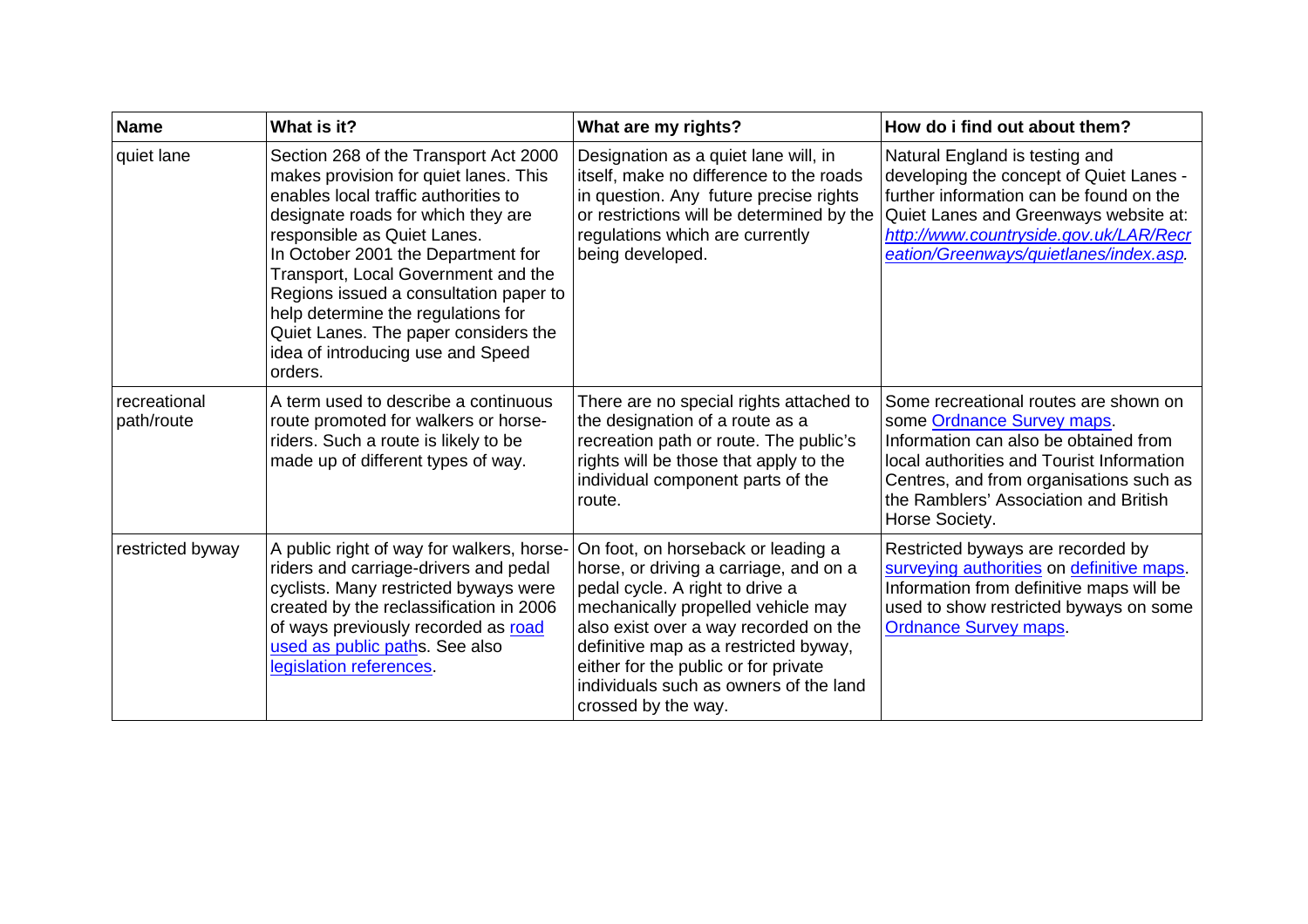| <b>Name</b>                              | What is it?                                                                                                                                                                                                                                                                                                                                                                                        | What are my rights?                                                       | How do i find out about them?                                                                                                                                      |
|------------------------------------------|----------------------------------------------------------------------------------------------------------------------------------------------------------------------------------------------------------------------------------------------------------------------------------------------------------------------------------------------------------------------------------------------------|---------------------------------------------------------------------------|--------------------------------------------------------------------------------------------------------------------------------------------------------------------|
| <b>Rights of Way</b><br>Improvement Plan | A plan for the management and<br>improvement of the whole network for<br>non-motorised users which a highway<br>authority were required to draw up by<br>November 2007.                                                                                                                                                                                                                            |                                                                           | The plan will be available for public<br>inspection and purchase at the<br>authority's offices, and will normally also<br>be available on the authority's website. |
| Road                                     | The legal definition of road (see<br>legislation references) encompasses<br>all highways and rights of way and also<br>some other places where motorists and<br>others have access. Normally, though,<br>the term is used to refers to ways<br>which are, in legal terms,<br>carriageways                                                                                                          | What rights the public has (if any)<br>depend on its status as a highway. | <b>Ordnance Survey maps and street maps</b><br>show roads. See also the information<br>about carriageways.                                                         |
| Road used as a<br>public path<br>(RUPP)  | A particular type of way formerly shown<br>on a <i>definitive map</i> . The test for adding<br>a way to the definitive map as a RUPP<br>(in the 1950s) was that its predominant<br>use by the public was by walkers and<br>horse-riders, even though it was not a<br>footpath or bridleway. The term caused<br>confusion all remaining RUPPs were<br>reclassified as restricted byways in<br>2006. |                                                                           | Where an Ordnance Survey map shows<br>a way as a RUPP the way will now be a<br>restricted byway.                                                                   |
| <b>RUPP</b>                              | An abbreviation used for a road used<br>as a public path.                                                                                                                                                                                                                                                                                                                                          |                                                                           |                                                                                                                                                                    |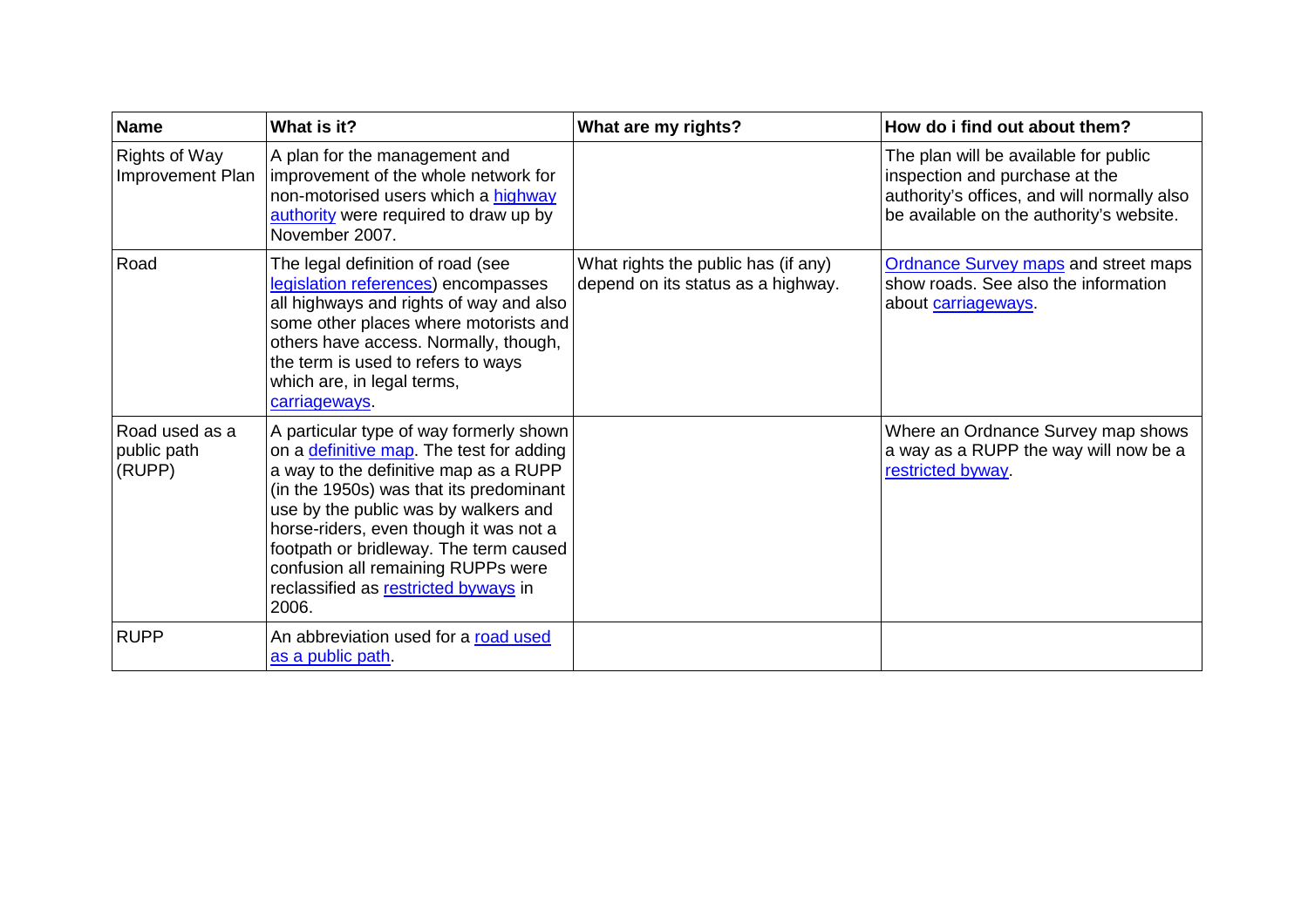| <b>Name</b>                       | What is it?                                                                                                                                                                                                                                                                                                                                                                                                                                                                                                                   | What are my rights?                                                                                                                                                                                                                                                                                                                                 | How do i find out about them?                                                                                                                                                                                                                                                                                                                                                                 |
|-----------------------------------|-------------------------------------------------------------------------------------------------------------------------------------------------------------------------------------------------------------------------------------------------------------------------------------------------------------------------------------------------------------------------------------------------------------------------------------------------------------------------------------------------------------------------------|-----------------------------------------------------------------------------------------------------------------------------------------------------------------------------------------------------------------------------------------------------------------------------------------------------------------------------------------------------|-----------------------------------------------------------------------------------------------------------------------------------------------------------------------------------------------------------------------------------------------------------------------------------------------------------------------------------------------------------------------------------------------|
| shared-use route                  | A descriptive term for any route where<br>use is shared between different types<br>of user. Bridleways, byways open to all<br>traffic, and restricted byways are<br>examples of shared-use routes. In<br>practice, though, the term has been<br>used most often to describe a route<br>which has been created or adapted for<br>shared use by cyclists and walkers,<br>whether or not it is a public right of<br>way. A shared-use route may be<br>signed to indicate segregation between<br>users or it may be unsegregated. | What rights the public has (if any)<br>depend on its status as a highway.                                                                                                                                                                                                                                                                           | There are no requirements to record<br>shared-use routes as such, but the<br>highway authority may have a record,<br>and those which are <b>bridleways</b> , byways<br>open to all traffic and restricted byways<br>are mostly shown on definitive maps.<br>Some Ordnance Survey maps show<br>these routes, and also, as cycle routes,<br>some shared-use routes for cyclists and<br>walkers. |
| towpath                           | A way alongside a canal or river<br>created to facilitate the towing of boats<br>by people or horses.                                                                                                                                                                                                                                                                                                                                                                                                                         | What rights the public has (if any)<br>depend on its status as a highway.<br>Most towpaths alongside canals owned<br>by British Waterways are open to the<br>public for access on foot, and in some<br>cases also on pedal cycles. (link to BW<br>website) Some towpaths are recorded<br>as rights of way (mainly footpaths) on<br>definitive maps. | British Waterways can supply information<br>about access to towpaths alongside its<br>canals, and some walking guides<br>describe walks along towpaths. Some<br><b>Ordnance Survey maps show rights of</b><br>way information from definitive maps. OS<br>maps also show canals.                                                                                                              |
| traffic regulation<br>order (TRO) | An order made by a traffic authority to<br>restrict or regulate traffic on a road.<br>TROs are most commonly used to<br>regulate or restrict motor traffic, for<br>example through speed limits or<br>waiting restrictions, but can be used to<br>regulate cyclists, horse-riders and<br>walkers. A TRO may be permanent,<br>temporary or experimental.                                                                                                                                                                       |                                                                                                                                                                                                                                                                                                                                                     | The traffic authority has to keep records<br>of traffic regulation order it has made,<br>and there have to be signs on the road to<br>notify users of the restrictions.                                                                                                                                                                                                                       |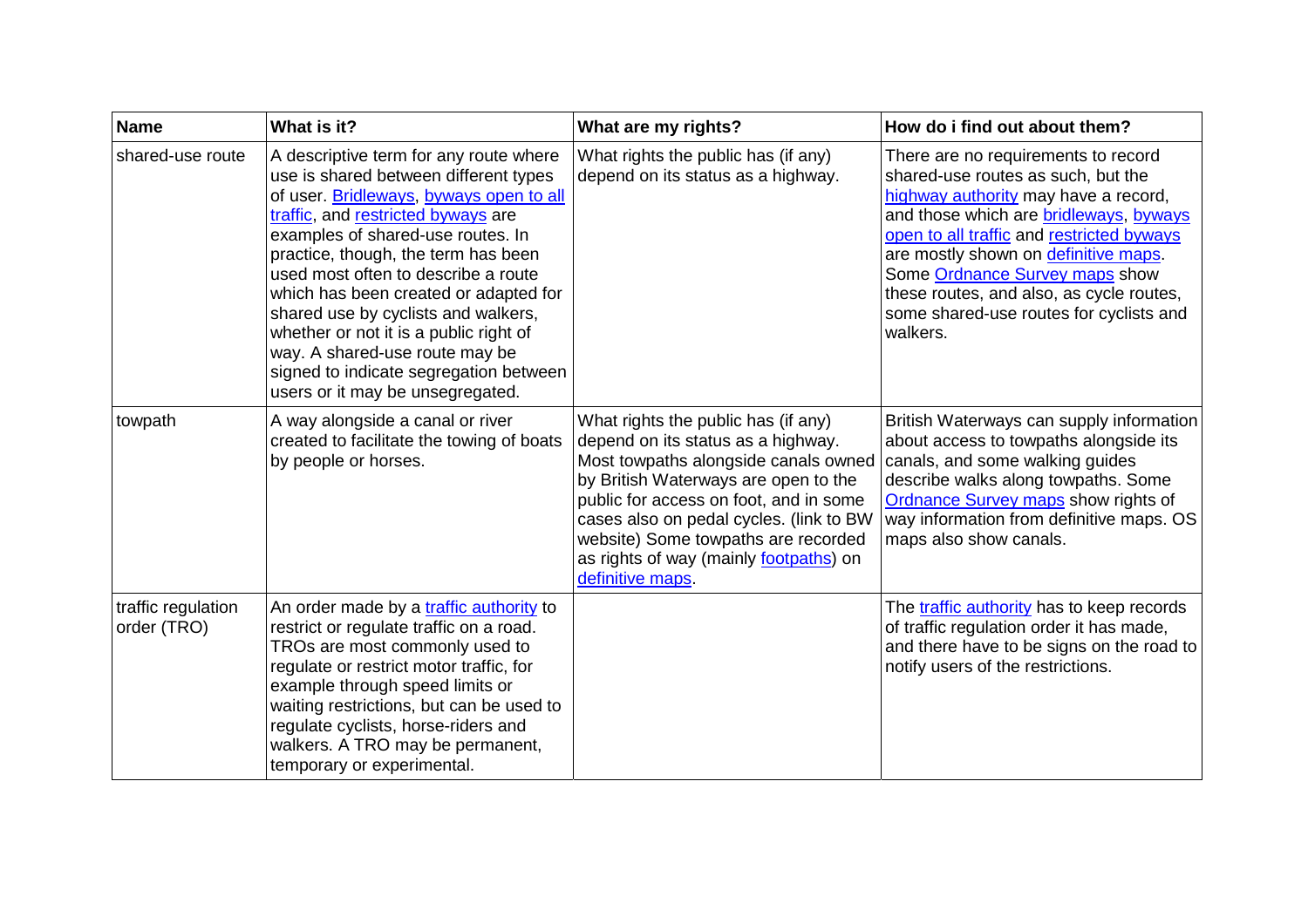| <b>Name</b>                  | What is it?                                                                                                                                                                                                                                                                                                                       | What are my rights?                                                                                                    | How do i find out about them?                                                                                                                                                                                                                                                                                                                    |
|------------------------------|-----------------------------------------------------------------------------------------------------------------------------------------------------------------------------------------------------------------------------------------------------------------------------------------------------------------------------------|------------------------------------------------------------------------------------------------------------------------|--------------------------------------------------------------------------------------------------------------------------------------------------------------------------------------------------------------------------------------------------------------------------------------------------------------------------------------------------|
| traffic-calmed road          | A carriageway or other road on which<br>physical measures, such as speed<br>humps, have been placed to reduce<br>and control vehicle speeds.                                                                                                                                                                                      |                                                                                                                        | The highway authority should know<br>which of its roads have been traffic-<br>calmed. Roads on land to which the<br>public have access by permission (for<br>example some National Trust land) may<br>also be traffic-calmed.                                                                                                                    |
| trail                        | A term used to describe a route. See<br>also National Trail.                                                                                                                                                                                                                                                                      | What rights the public has (if any)<br>depend on its status as a highway.                                              | There is no legal definition of a 'trail' and<br>no requirement to record.                                                                                                                                                                                                                                                                       |
| <b>TRO</b>                   | An abbreviation used for a traffic<br>regulation order.                                                                                                                                                                                                                                                                           |                                                                                                                        |                                                                                                                                                                                                                                                                                                                                                  |
| <b>UCR</b>                   | See unclassified road.                                                                                                                                                                                                                                                                                                            |                                                                                                                        |                                                                                                                                                                                                                                                                                                                                                  |
| unclassified road            | Roads named 'A', 'B' or 'C' by the<br>highway authority are regarded as<br>classified roads - others are regarded<br>as unclassified, and are sometimes<br>given a reference beginning with 'U'.<br>The term 'unclassified county road'<br>(UCR) meant an unclassified road that<br>the county council was liable to<br>maintain. | The classification of a road as<br>classified or unclassified makes no<br>difference to the rights that exist over it. | <b>Ordnance Survey maps show roads</b><br>classified as 'A' or 'B' using information<br>from the highway authority. The highway<br>authority also has to keep available for<br>public inspection a list of the highways it<br>maintains, and is likely to use the<br>classification of the road in that list<br>(normally accompanied by a map). |
| verge (see<br>highway verge) |                                                                                                                                                                                                                                                                                                                                   |                                                                                                                        |                                                                                                                                                                                                                                                                                                                                                  |
| way                          | 1 A general term used to describe a<br>route, which may be public or private<br>and may be for any class of user.<br>2 Forms part of the name of some<br>recreational routes and National Trails,<br>for example Pennine Way.                                                                                                     | What rights the public has (if any)<br>depend on its status as a highway.                                              |                                                                                                                                                                                                                                                                                                                                                  |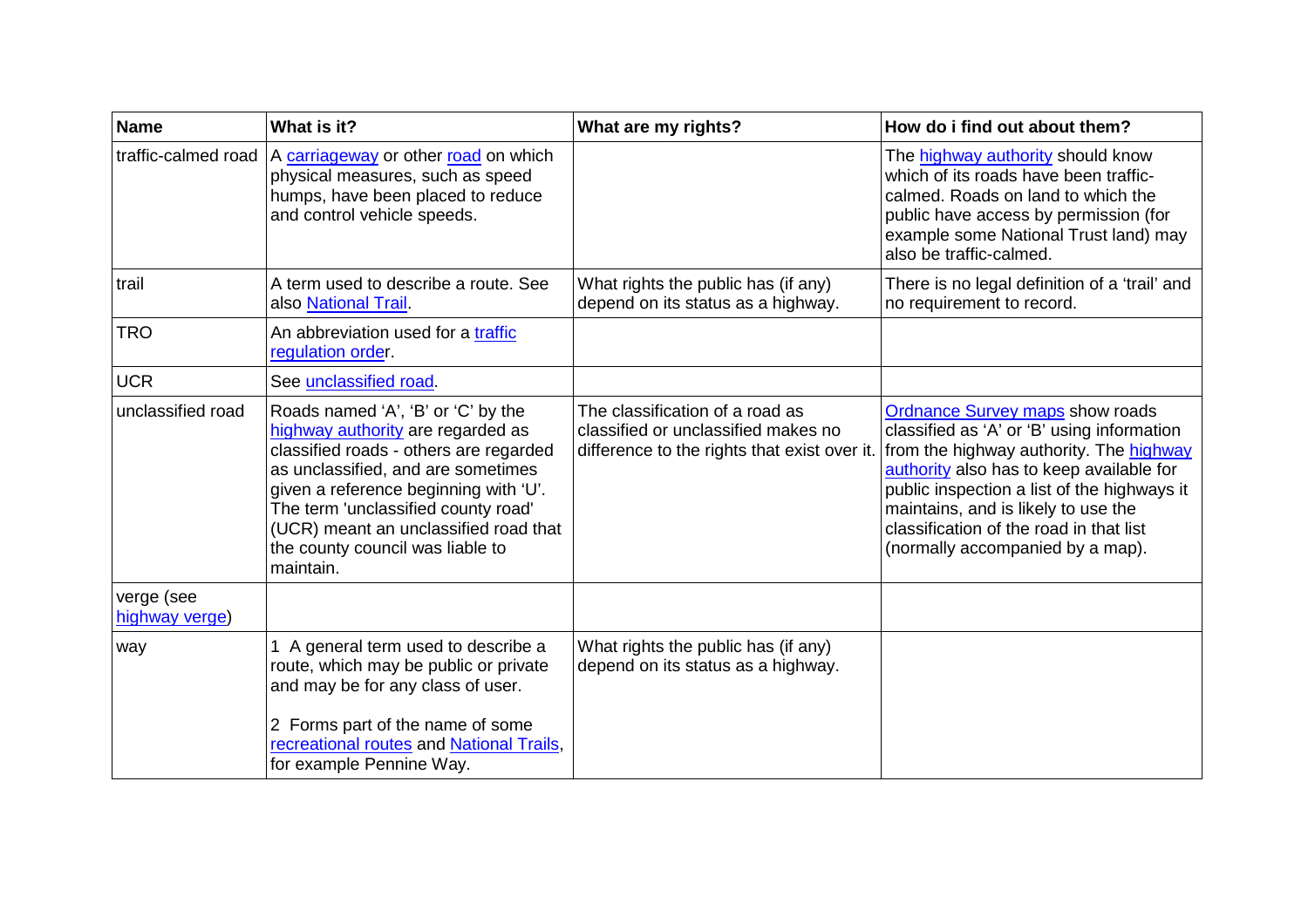| <b>Name</b> | What is it?                                                                                                                                                                                                                                                                                                                        | What are my rights?                                                                                                                                                                                        | How do i find out about them? |
|-------------|------------------------------------------------------------------------------------------------------------------------------------------------------------------------------------------------------------------------------------------------------------------------------------------------------------------------------------|------------------------------------------------------------------------------------------------------------------------------------------------------------------------------------------------------------|-------------------------------|
| white road  | A term used to describe a way shown<br>as a track (double lines) on an<br>Ordnance Survey map but without the<br>infill colouring used by OS to show<br>either 'A' or 'B' roads or roads of a<br>certain width and surface, and where it with public access (ORPAs)<br>is not recorded on the definitive map as<br>a right of way. | A white road may be public or it may<br>be private. What rights the public has<br>$\int$ (if any) depend on its status as a<br>highway. OS maps now show many of<br>the public white roads as other routes | <b>Ordnance Survey maps.</b>  |

#### **Notes**

#### **The local authorities which are commons registration authorities, highway authorities, surveying authorities and traffic authorities**

The same local authorities or councils have been given the roles of commons registration authorities, highway authorities, surveying authorities and traffic authorities.

These authorities are :

- in London the London borough councils;
- elsewhere in England:
	- <sup>o</sup> the county council if there is both a county and district council in the area;
	- <sup>o</sup> otherwise, the unitary authority, which may be called either a county, district, borough or city council.

In some counties, the county council has arranged with one or more of the district councils for that district council to act as its agent for some of these functions. In some National Parks, the National Park Authority acts as the agent for the highway or surveying authorities.

The relevant duties of these authorities can be summarised as follows:

- to record public rights of way on definitive maps and statements and keep those maps and statements available for public inspection;
- to maintain those highways which are maintainable at public expense;
- to signpost and waymark public rights of way;
- to protect and assert the public's rights of passage over all highways and to keep them free from obstruction, made good and defined after ploughing or other disturbance and kept free from crops which encroach on them;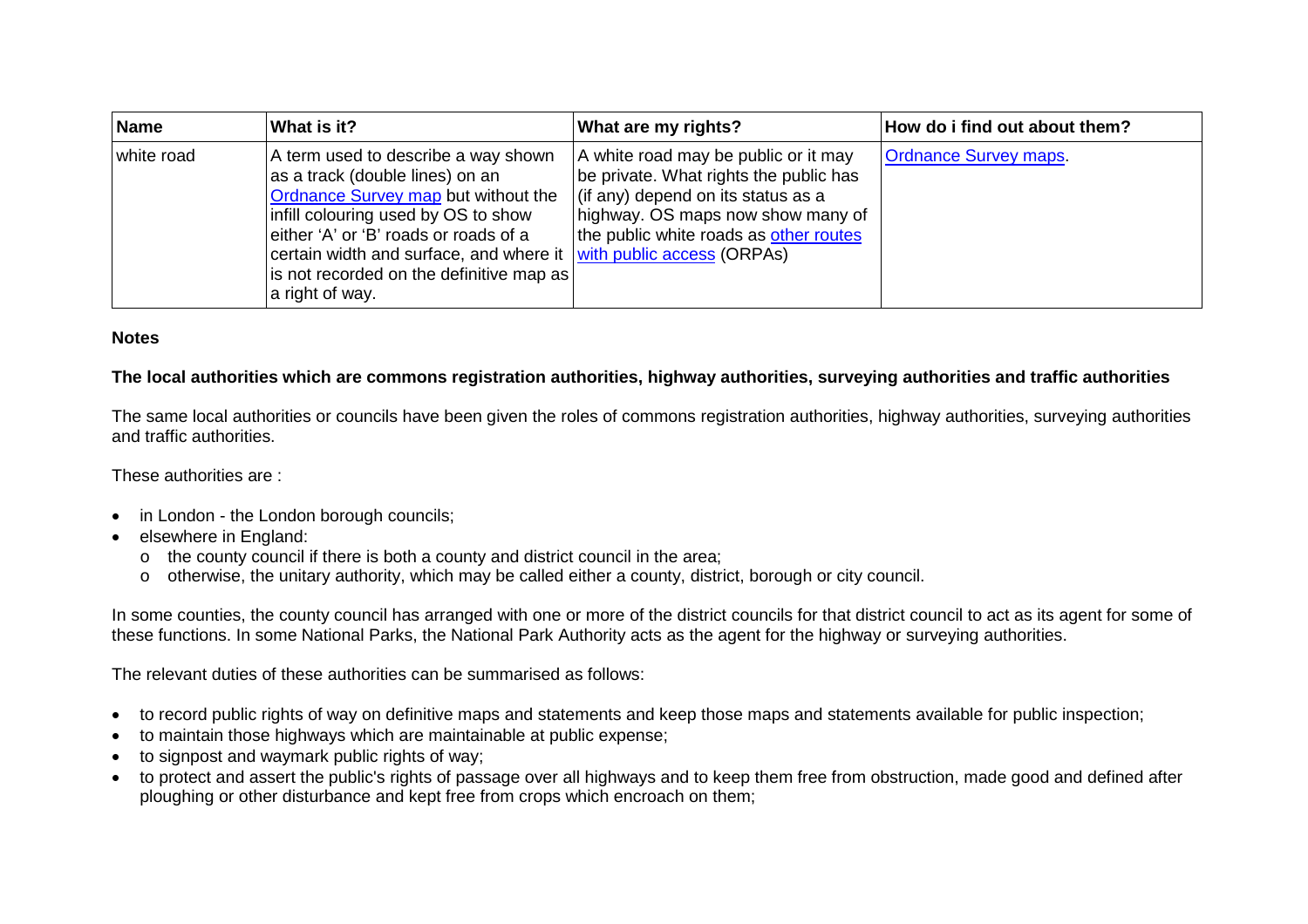- to register and map common land and keep those registers and maps available for public inspection;
- to make traffic regulation orders to regulate traffic (including cyclists, horse-riders and walkers) on highways and other roads.

#### **Ordnance Survey maps** www.ordnancesurvey.co.uk/oswebsite/

The Ordnance Survey (OS) shows information useful to walkers, riders and cyclists on its maps at 1:25,000 and 1:50,000 scale. There is coverage of the whole of England at both these scales. The 1:25,000 Explorer maps are the more detailed, and show field boundaries, a great help in finding your way around the countryside. The 1:50,000 Landranger maps cover a wider area. The information shown on these maps includes:

- rights of way information taken from definitive maps supplied to OS by surveying authorities together with additional information which OS obtains from orders made by surveying authorities, other local authorities and the government to record rights of way or to change them, for example by diversion;
- •other routes with public access (ORPAs) using information obtained from the records of highway authorities;
- •National Trails, the National Cycle Network and some recreational routes and cycle routes;
- land open to public access, including access land and woodland owned by Forest Enterprise, the National Trust and Woodland Trust;
- some permissive paths and other features for visitors to an area, such as car parks and rural pubs.

In some cases the information will not be shown until the map is next revised.

#### **Legislation references**

Definitions of terms

| access land               | Countryside and Rights of Way Act 2000 section 1 |
|---------------------------|--------------------------------------------------|
| bridleway                 | definition : Highways Act 1980 section 329       |
|                           | right to cycle: Countryside Act 1968 section 30  |
| byway open to all traffic | Wildlife and Countryside Act 1981 section 66     |
| carriageway               | Highways Act 1980 section 329                    |
| cycle track               | Highways Act 1980 section 329                    |
| footpath                  | Highways Act 1980 section 329                    |
| footway                   | Highways Act 1980 section 329                    |
| open country              | Countryside and Rights of Way Act 2000 section 1 |
| quiet lane                | Transport Act 2000 section 268                   |